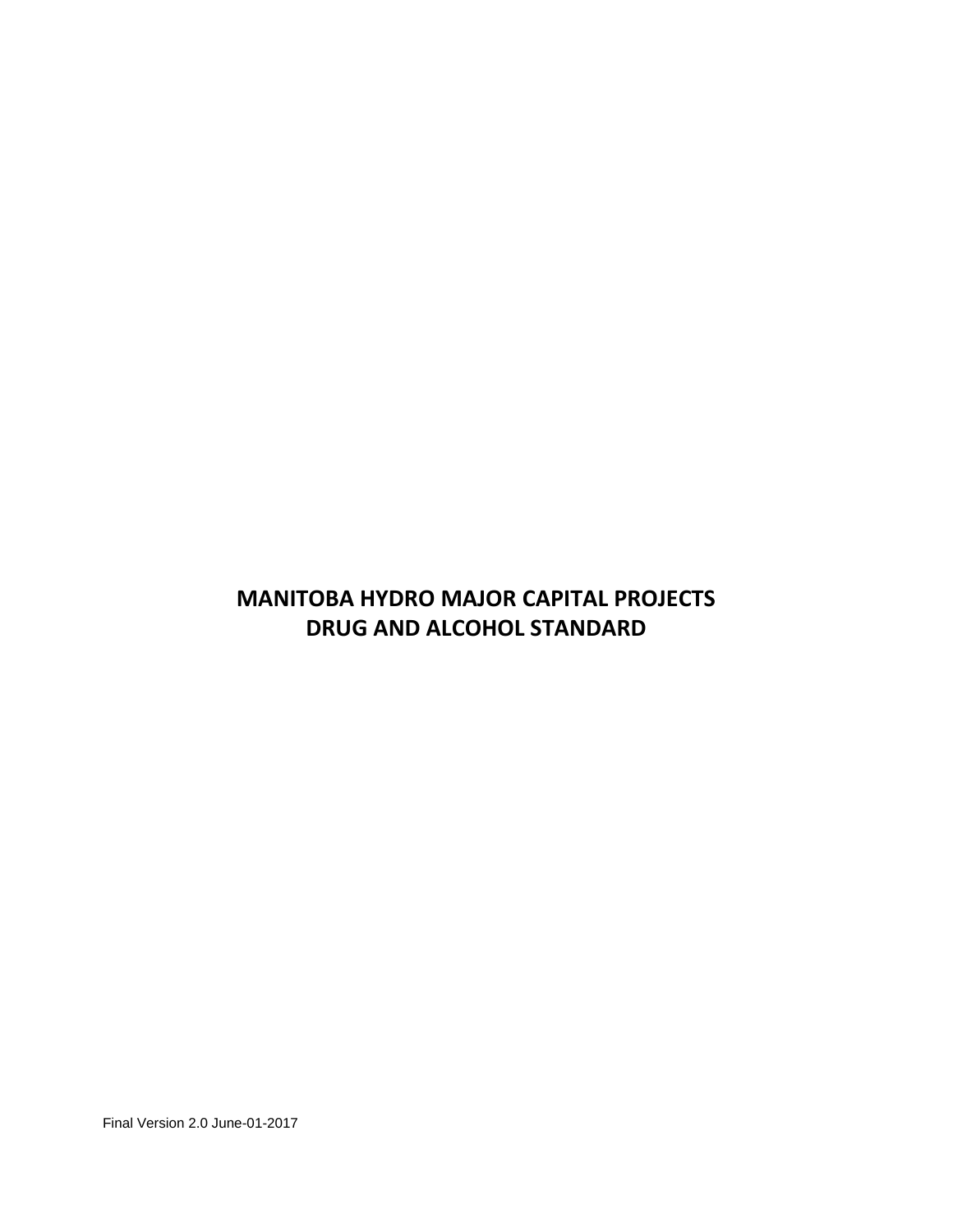## **Changes to the Manitoba Hydro Major Capital Projects Drug and Alcohol Standard May 2015- May 2017**

#### **TITLE**

- a. ADDITIONS
	- i. Final Version Date Updated

#### **1. PURPOSE**

- a. DELETIONS
	- i. Removed the term "other" from "conduct of workers"
- b. ADDITIONS
	- i. Changed terminology to "legally defensible"
	- ii. Addition "in the context of drug and/or alcohol use may"

#### **2. SCOPE**

- a. DELETIONS
	- i. Removed term "subcontractors" and improved language

### 3. **DEFINITIONS**

- a. DELETIONS
	- i. Removed definition for "company premises"
	- ii. Removed definition for "Drug and Alcohol Standard"
	- iii. Removed term "minimum of six (6) follow up unannounced tests in the twelve (12) months after the Return to Duty date." from the Return to Duty definition
	- iv. Removed the term "as per the site Access Management Plan" from the definition of "Sites"
	- v. Removed terms "of a variety" and "TPAs typically perform administrative tasks concerning the operation of an employer's drug and alcohol testing program. TPAs are not employers." from the "Third Party Administrator" definition

#### b. ADDITIONS

- i. Addition "fitness for duty assessment"
- ii. Addition "fitness for duty documentation"
- iii. Addition "motor vehicle incident"
- iv. Addition "property/equipment damage"
- v. Addition "High Potential to all Near Miss"
- vi. Addition of terms "but is not limited to" and "involvement in an incident or near miss" to definition for "reasonable grounds testing"
- vii. Addition "All Workers working on the Site are considered to be working in safety sensitive environments and are considered Safety Sensitive Positions" to the Safety Sensitive Positions definitions
- viii. Addition "This also includes vehicles and equipment, whether owned, leased, operated or otherwise directly controlled by MB Hydro." to the "Sites" definition
- ix. Substance Abuse Expert (SAE) updated

#### **4. ABBREVIATIONS AND ACRONYMS**

- a. ADDITION
	- i. Addition POCT- Point of Collection Testing to the list of acronyms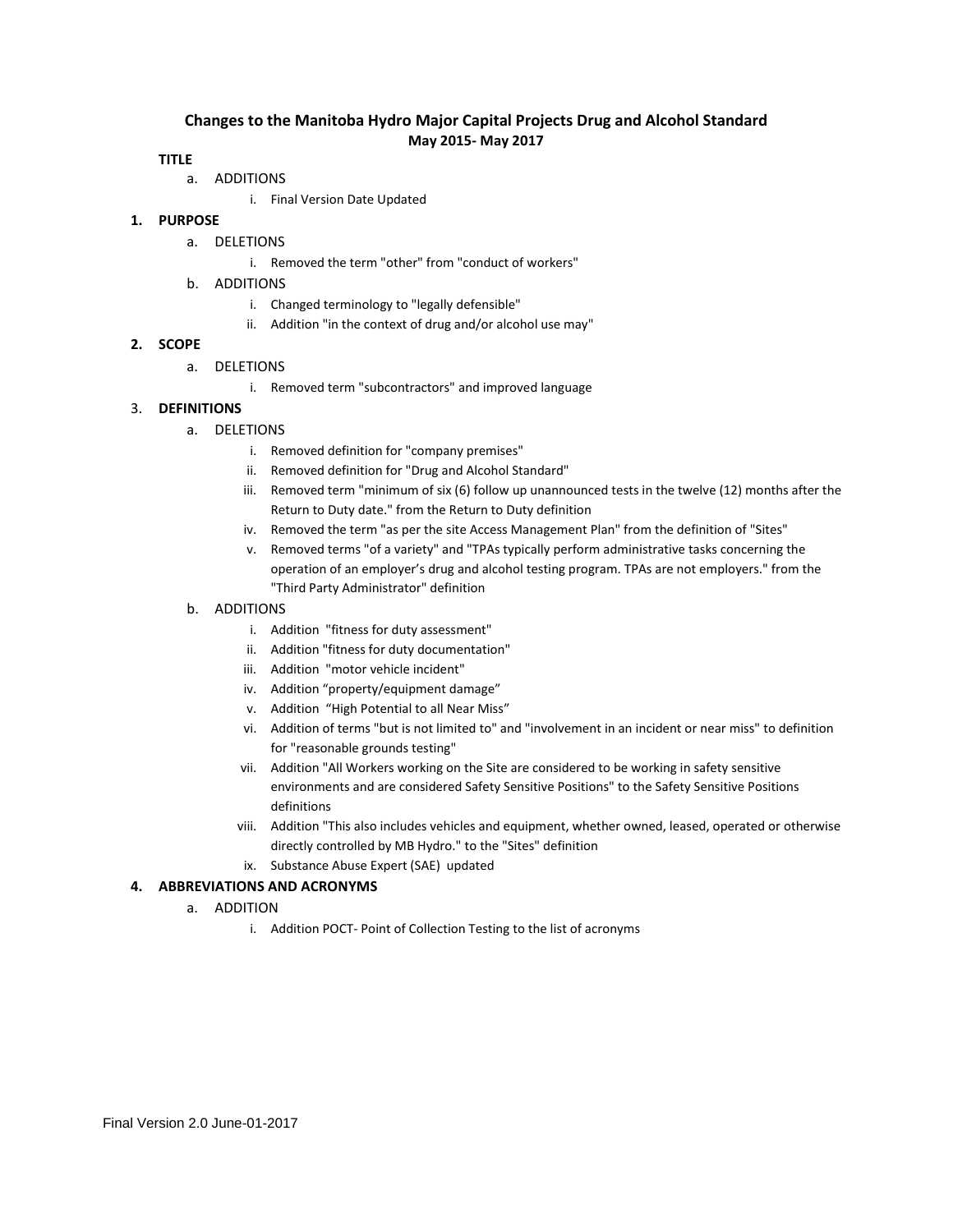#### **5. RESPONSIBILITIES**

- a. ADDITION
	- i. Addition Worker Responsibilities 1, 2, 3
	- ii. Addition Supervisor Responsibilities 4 and 8
	- iii. Addition "respectful" to provision of safe workplace in Contractor/Employer responsibilities
	- iv. Addition Contractor/Employer Responsibilities 3.
	- v. Addition "workers returning to work post treatment and ensure SAE requirements are met," to 6.
	- vi. Addition "Provide training for supervisors that promotes consistency" to 7.

#### **6. REFERENCES**

- a. ADDITION
	- i. Addition of documents

#### **7. DRUG AND ALCOHOL WORK RULES**

- a. DELETIONS
	- i. Removal of Heroin screening concentrations for both oral and urine test
- b. ADDITIONS
	- i. Addition to possess or offer for sale or distribution iii. "Prescription drugs without a valid prescription in effect from a licensed health care practitioner and is valid within the date requirement"
	- ii. Addition Norfentanyl to testing panel
	- iii. Addition of Point of Collection Screening Concentration equal to or in excess of column.
	- iv. Addition "\*Levels are determined by the Drug Testing Advisory Board of the Substance Abuse and Mental Health Services Administration (SAMHSA), a component of the US Department of Health and Human Services (HHS), as accepted in Canada."
	- v. Section 7.2 rewritten
	- vi. Addition to section 7.3 Impaired driving changes or convictions requirement to report "if they have been charged with an offence which may result in the suspension of their license"

#### **8. IMPLEMENTATION OF THE DRUG AND ALCOHOL WORK RULES**

a. No Changes

#### **9. SEARCH TO CONFIRM COMPLIANCE**

- a. DELETIONS
	- i. Removed "Should a Worker's room or property be searched as a result of the use of a scent-trained animal, where practical, such searches shall be in the presence of the effected Worker."
	- ii. Removed "In the event any Worker or Visitor refuses to submit to a search or is believed to be in violation of this Standard as a result of a search, such individual's Site Access will be temporarily revoked until an investigation of the refusal to submit to a search or violation of the Standard is completed. "

#### b. ADDITIONS

- i. Addition "work areas, vehicles and dorm rooms" to areas that can be searched to confirm compliance
- ii. Addition "for a minimum period of one year or longer"

#### 10. **TESTING FOR COMPLIANCE WITH DRUG AND ALCOHOL WORK RULES**

- a. DELETIONS
	- i. Removed sections on SAFETY SENSITIVE POSITION TESTING
- b. ADDITIONS
	- i. Addition "Testing for any reason requires the supervisor to escort and remain with the Worker until all testing is complete"
	- ii. Addition of "high potential" where near miss is listed.
	- iii. Changed "metal to metal" to "motor vehicle incident'
	- iv. Addition "equipment" to property damage
	- v. Addition of Return to Duty Testing language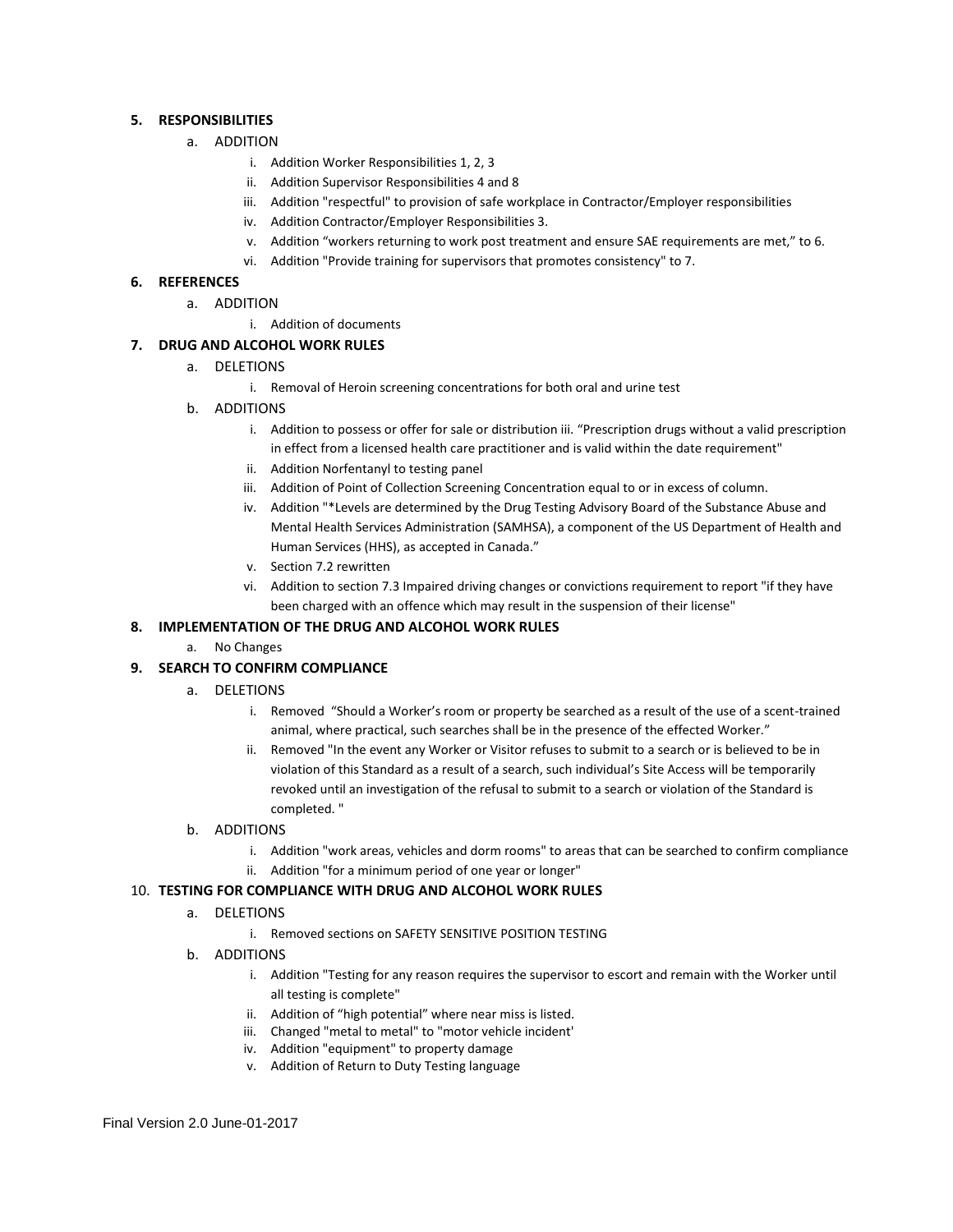#### **11. REQUIREMENTS FOR DRUG AND ALCOHOL TESTING PROGRAMS**

- a. ADDITIONS
	- i. Addition of "procedures and recommendations as accepted in Canada."
	- ii. Addition of "all confirmation testing is conducted"
	- iii. Addition of "Collection of oral fluid and urine specimens for drug testing must be conducted by trained collection agents.

#### **12. DRUG AND ALCOHOL TESTING ORDER AND RESULTS**

- a. ADDITIONS
	- i. Addition section on "Drug and Alcohol Testing Order" to make process more clear
	- ii. Addition of Oral Fluid POCT
	- iii. Addition of "Third Party Administrator (TPA) who reports to the"
	- iv. Addition citation to FIPPA/PHIA
	- v. Addition "testing, that consent will expressly provide that they:"
	- vi. Addition "Authorize the TPA to discuss any information that pertains to the results and information pertaining to their case"
	- vii. Addition of language in section 12.3.2

#### **13. CONSEQUENCES FOR FAILURE TO COMPLY WITH THE DRUG AND ALCOHOL WORK RULES**

#### a. ADDITIONS

i. Addition "and have their Site Access revoked by Manitoba Hydro or their designate for a minimum period of one year or longer, and may be prohibited from obtaining Site Access indefinitely unless there are exceptional mitigating circumstances."

#### b. DELETIONS

i. Removed "and have their Site Access revoked, unless there are exceptional mitigating circumstances."

#### **APPENDIX A**

- a. ADDITIONS
	- i. Oral Fluid Drug Point of Collection Testing Procedures

#### **APPENDIX B**

- a. ADDITIONS
	- i. Addition return to work agreement form

#### **APPENDIX E**

- a. ADDITIONS
	- i. Addition APPENDIX E: PRESCRIPTION DRUGS, which includes the following:
		- Prescription & Non-Prescription Drug Reporting Process
			- Duty to Accommodate General Process
			- Prescription Drug Declaration Prior to Drug and Alcohol Testing
			- Fitness for Duty Appropriate Licensed Medical Physician Referral Letter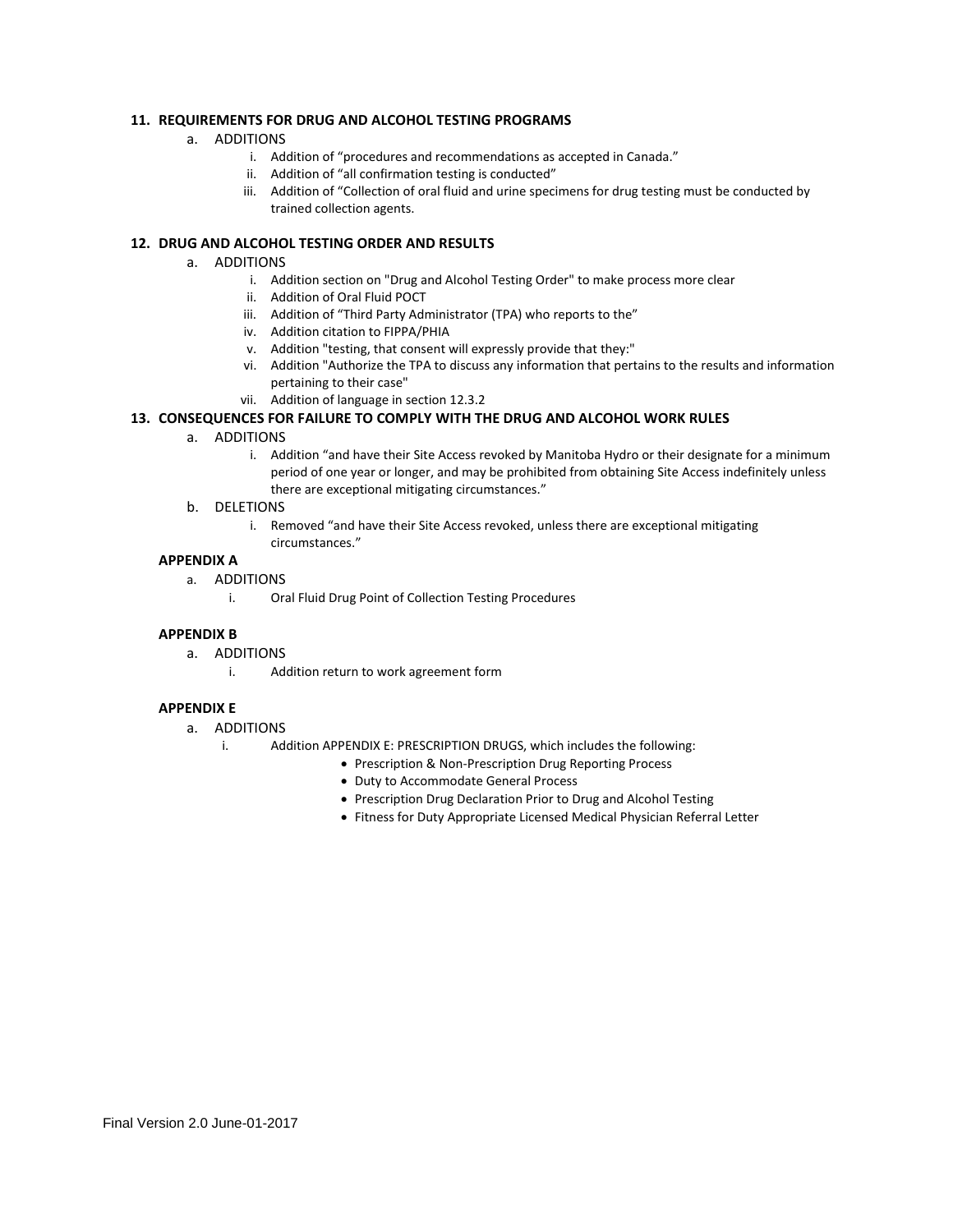## **TABLE OF CONTENTS**

| 1                       |            |                                                                      |  |  |
|-------------------------|------------|----------------------------------------------------------------------|--|--|
|                         | 1.1        |                                                                      |  |  |
|                         | 1.2<br>1.3 |                                                                      |  |  |
|                         |            |                                                                      |  |  |
| $\overline{\mathbf{2}}$ |            |                                                                      |  |  |
| 3                       |            |                                                                      |  |  |
| 4                       |            |                                                                      |  |  |
| 5                       |            |                                                                      |  |  |
|                         | 5.1        |                                                                      |  |  |
|                         | 5.2        |                                                                      |  |  |
|                         | 5.3        |                                                                      |  |  |
| 6                       |            |                                                                      |  |  |
| 7                       |            |                                                                      |  |  |
|                         | 7.1        |                                                                      |  |  |
|                         | 7.2        | 7.2.1                                                                |  |  |
|                         |            | 7.2.2                                                                |  |  |
|                         |            | 7.2.3                                                                |  |  |
|                         | 7.3        |                                                                      |  |  |
| 8                       |            | IMPLEMENTATION OF THE DRUG AND ALCOHOL WORK RULES  18                |  |  |
|                         | 8.1        |                                                                      |  |  |
|                         | 8.2        |                                                                      |  |  |
| 9                       |            |                                                                      |  |  |
| 10                      |            | TESTING FOR COMPLIANCE WITH DRUG AND ALCOHOL WORK RULES 22           |  |  |
|                         |            |                                                                      |  |  |
|                         |            |                                                                      |  |  |
|                         |            |                                                                      |  |  |
|                         |            |                                                                      |  |  |
| 11                      |            | REQUIREMENTS FOR DRUG AND ALCOHOL TESTING PROGRAMS  26               |  |  |
|                         |            |                                                                      |  |  |
|                         |            |                                                                      |  |  |
|                         |            |                                                                      |  |  |
|                         |            |                                                                      |  |  |
|                         |            |                                                                      |  |  |
|                         |            | 13 CONSEQUENCES FOR FAILURE TO COMPLY WITH THE DRUG AND ALCOHOL WORK |  |  |
|                         | RULES.     |                                                                      |  |  |
|                         |            |                                                                      |  |  |
|                         |            |                                                                      |  |  |
|                         |            |                                                                      |  |  |

Final Version 2.0 June-01-2017

### **PAGE**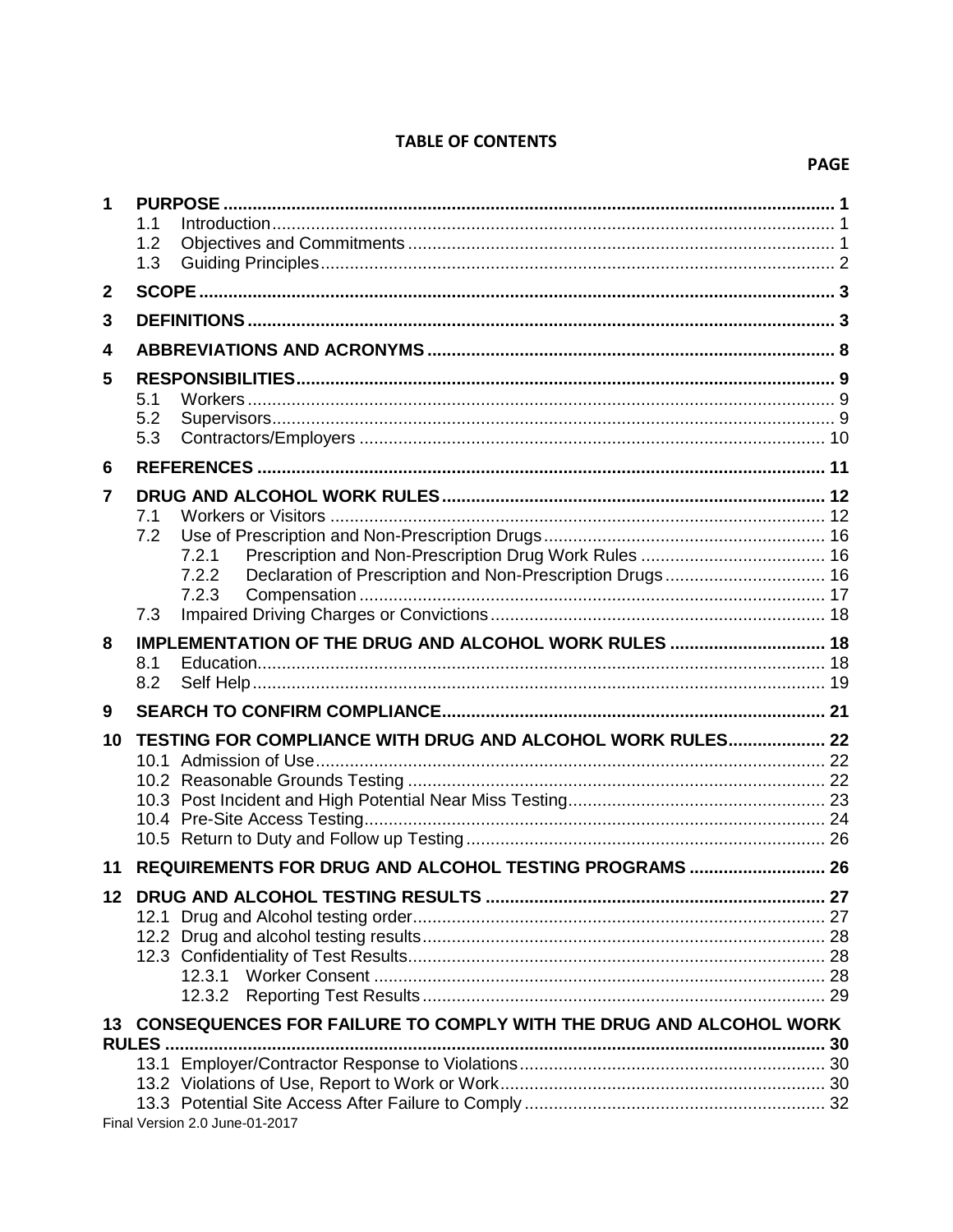| 13.4 Violation of Refusal to Test, Tampering, Possession or Offer for Sale or Distribution  33 |  |
|------------------------------------------------------------------------------------------------|--|
|                                                                                                |  |
|                                                                                                |  |
|                                                                                                |  |
|                                                                                                |  |
|                                                                                                |  |
|                                                                                                |  |
|                                                                                                |  |
|                                                                                                |  |
|                                                                                                |  |
|                                                                                                |  |
|                                                                                                |  |
|                                                                                                |  |
|                                                                                                |  |

## Table: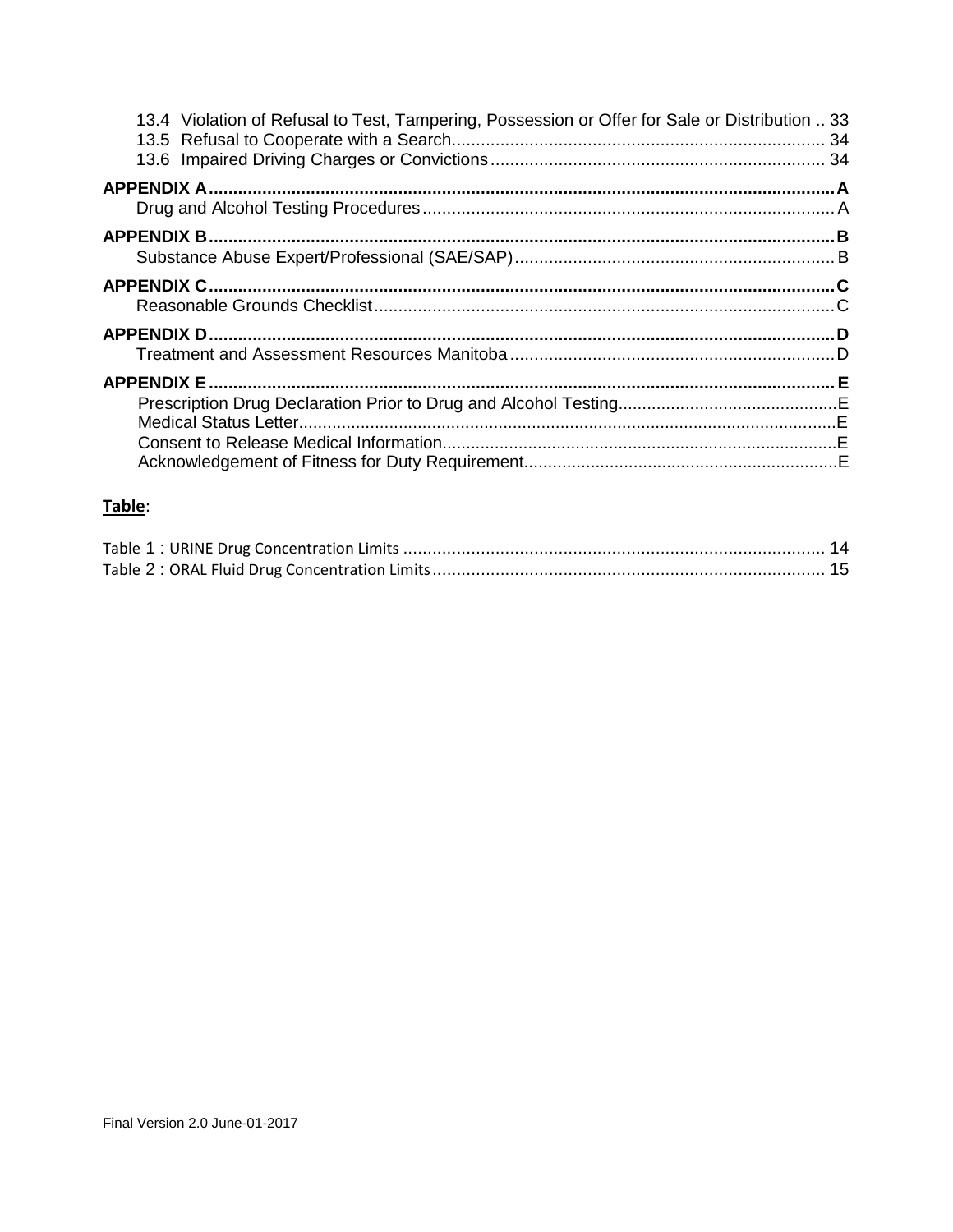### <span id="page-6-0"></span>**1 PURPOSE**

### <span id="page-6-1"></span>**1.1 INTRODUCTION**

Manitoba Hydro Major Capital Projects (MB Hydro) is a proponent of a number of hydroelectric and transmission projects which include the construction of Bipole III, Keewatinohk Station Project, Keeyask Hydroelectric Project, transmission construction and sites, and staging areas.

MB Hydro is committed to providing a safe workplace for its Employees, Workers and Contractors. Industrial construction projects of this magnitude and complexity have the potential of being inherently hazardous places to work. While on the various Sites, Workers will often be working in conditions and around equipment and materials that, if handled without proper planning, care and attention, can pose a threat to the safety of those Workers, as well as the surrounding workforce.

The use of illicit drugs, inappropriate use of alcohol, and the misuse of medications and other substances can have serious effects on Workers' health, job safety and overall job performance through unpredictable, erratic behaviours and irresponsible actions. For these reasons, this comprehensive Drug and Alcohol Standard ("Standard") has been established. This Standard recognizes the importance of an accommodation process for those persons who may have a drug or alcohol dependency or addiction.

### <span id="page-6-2"></span>**1.2 OBJECTIVES AND COMMITMENTS**

The primary objectives of the Standard are to:

- a) Provide safe Sites for all Workers and those whose safety may be adversely affected by the conduct of Workers;
- b) Ensure those who administer the Standard have the knowledge, skills and tools to administer the Standard;
- c) Ensure there is an accommodation process for persons who have a drug or alcohol dependency or addiction who wish to seek help; and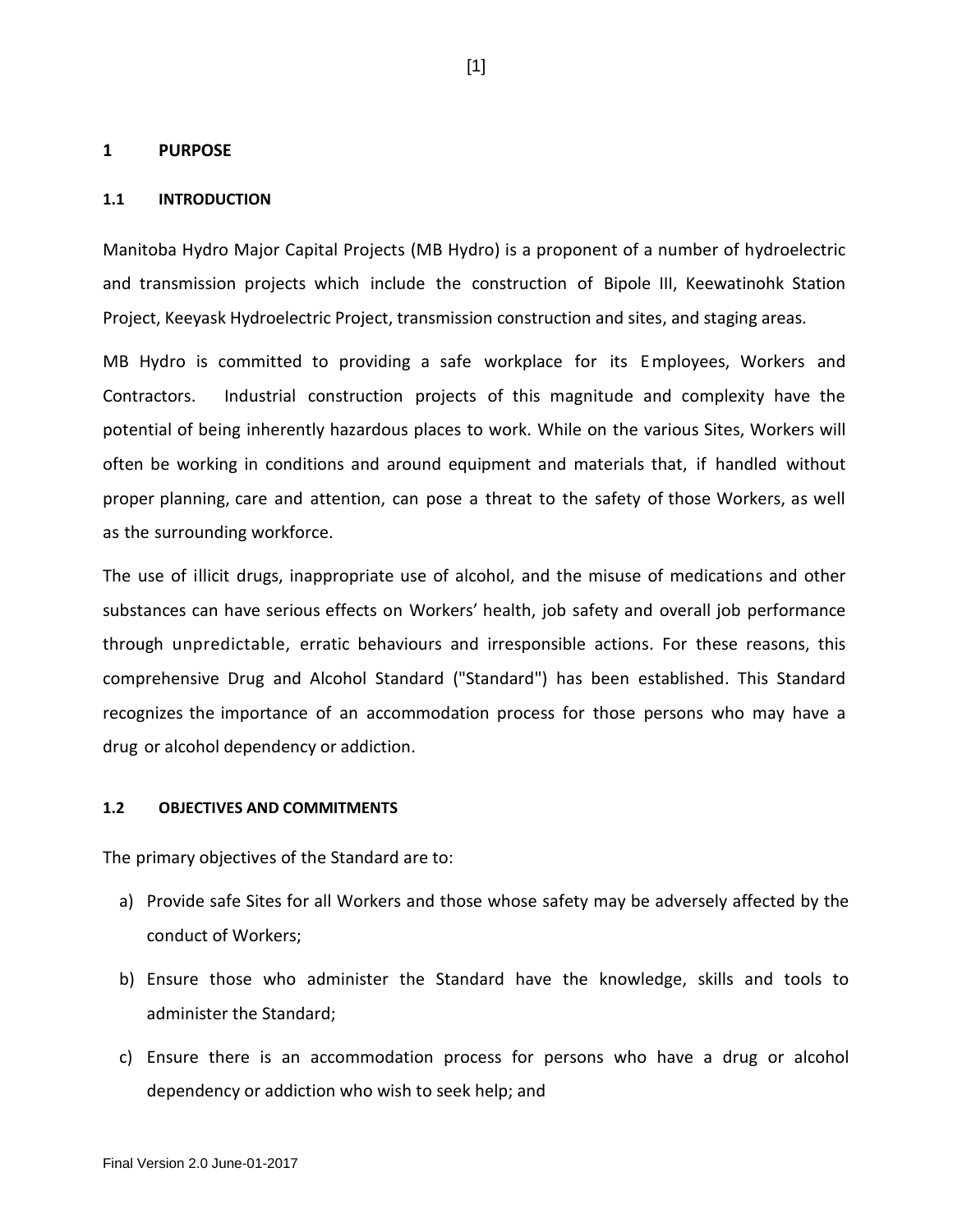d) Ensure all Workers are treated fairly, and with dignity and respect.

We all share the responsibility to ensure that we, and the Workers around us, are all able to safely and reliably perform work duties and that everyone remains Fit for Duty while at any Site and/or MB Hydro accommodations. In order to support this responsibility, MB Hydro requires all Contractors and subcontractors working on a Site to adopt this Standard as their Drug and Alcohol Policy for all work performed on the Sites.

All Contractors and subcontractors must commit to taking appropriate and responsible actions required to maintain a safe workplace. This requires commitment on the part of all levels of project management, Contractor management, subcontractor management and all Workers to accept responsibility for their own safety and the safety of others. This commitment includes recognizing that conduct or behaviour off the Sites in the context of drug and/or alcohol use, may adversely affect the ability to safely and reliably perform duties while on the Sites.

### <span id="page-7-0"></span>**1.3 GUIDING PRINCIPLES**

This Drug and Alcohol Standard has been developed based on the following Guiding Principles:

- 1. Every person has the right to a safe and respectful workplace.
- 2. Workers and Contractors have a legal and moral obligation to ensure their own safety and the safety of others.
- 3. Consistent standards must apply to all Workers and Contractors, all of which will be treated fairly, consistently, with dignity and respect.
- 4. The misuse of drugs and alcohol affects health, safety and performance.
- 5. Awareness, education, effective management and rehabilitation are all key elements of a successful program, and sources of support are available to Workers for assessment, treatment, education and/or rehabilitation.
- 6. Effective performance management systems are recommended to be in place to align with and support a comprehensive Drug and Alcohol program.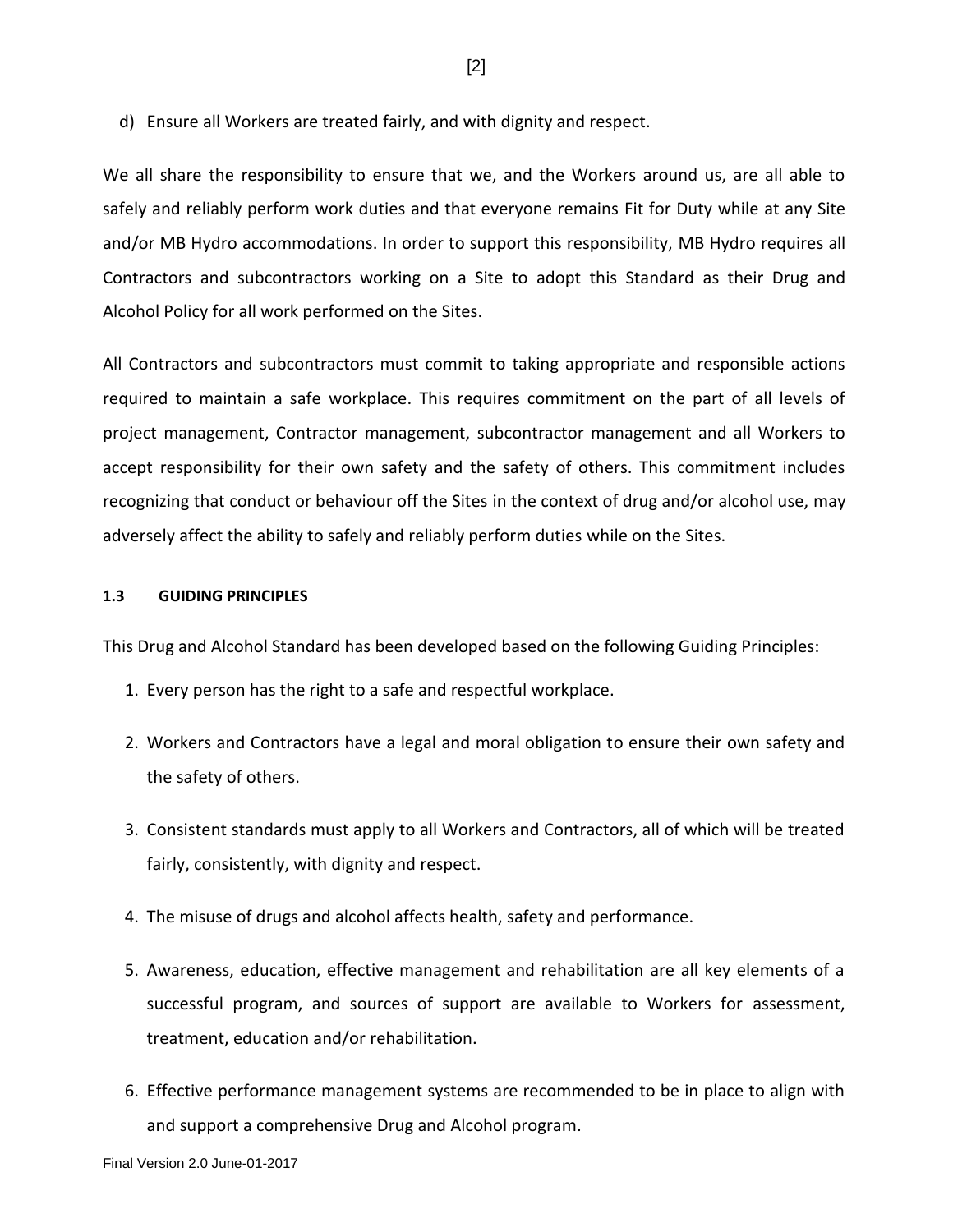- 7. A standardized approach to testing, assessment, treatment and rehabilitation of Workers will be consistently applied and controlled.
- 8. Confidentiality and credibility of the testing process must be ensured and maintained at all times and be legally defensibility.
- 9. There is a shared responsibility for the successful implementation and maintenance of the Standard between MB Hydro, its Employees, Contractors and Workers.

## <span id="page-8-0"></span>**2 SCOPE**

This Standard applies to all MB Hydro Employees, Contractors, Workers, and Employees working, living on or attending the Sites and persons seeking a Site pass or authorization of MB Hydro required to access the various Sites ("Site Access").

## <span id="page-8-1"></span>**3 DEFINITIONS**

*Alcohol* means any substance that may be consumed and that has an alcoholic content in excess of 0.5 percent by volume.

*Breath Alcohol Technician* (BAT) means an individual who instructs and assists individuals in the alcohol testing process, and operates an Evidential Breath Testing (EBT) device and has met the requirements under the United States Department of Transportation (US DOT) rules to conduct breath alcohol tests.

*Certified Lab* means a laboratory providing drug testing services certified by the United States Department of Health and Human Services (US DHHS) under the National Laboratory Certification Program (NLCP), as accepted in Canada.

*Contractor* means any Contractor engaged by MB Hydro or any subcontractor engaged by MB Hydro or engaged on behalf of MB Hydro or any subcontractor engaged by a Contractor, to carry out work at the Sites.

*Designated Contractor/MB Hydro Representative* (DCR/DMR) is an individual identified by the employer as able to receive communications and test results from Third Party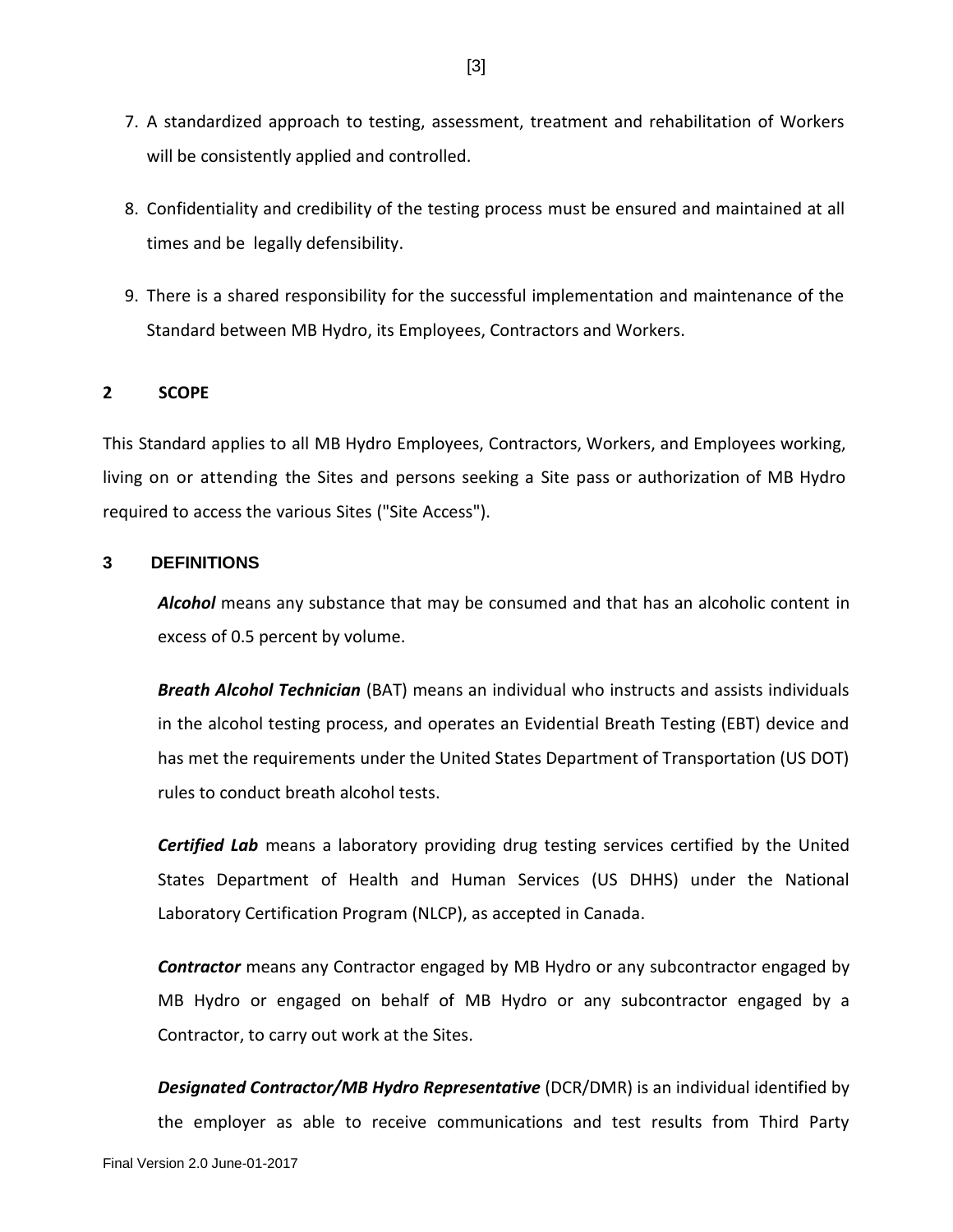Administrators (TPAs) and/or their Medical Review Officers (MROs), and who is authorized to take immediate actions to remove an Worker from his/her duties and to make required decisions in the testing and subsequent processes. The individual must be an Employee of the company. Service agents cannot serve as DCRs/DMRs.

Fit/Fitness for Duty, in the context of this Standard, means being able to safely and acceptably perform assigned employment duties without any limitations due to the use of drugs and/or alcohol.

*Fitness for Duty Assessment*, in the context of this Standard, means the completion by a licensed medical practitioner of Fitness for Duty Assessment documentation or the completion of such other documentation as may be reasonably required by the Employer, MRO, or Manitoba Hydro to determine if a Worker is Fit for Duty with or without restrictions, which restrictions or limitations if any must be described.

*Fitness for Duty Documentation*, in the context of this Standard, means documentation to be completed by a licensed physician in a form satisfactory to the Employer or Manitoba Hydro to determine if a Worker is Fit for Duty with or without restrictions, which restrictions if any must be described.

*High Potential Near Miss* is any event where a serious injury or incident could have occurred.

## *Medical Aid*

- a. Refers to:
	- i. an injury occurring requiring a higher level of care than described as a first aid injury
	- ii. Treatment (more than first aid) is required from a licensed medical facility

*Medical Review Officer (MRO)* is a licensed physician with knowledge of substance abuse disorders and the ability to evaluate a Worker's positive test results who is responsible for receiving and reviewing laboratory results generated by an employer's drug testing program and evaluating medical explanations for certain drug test results.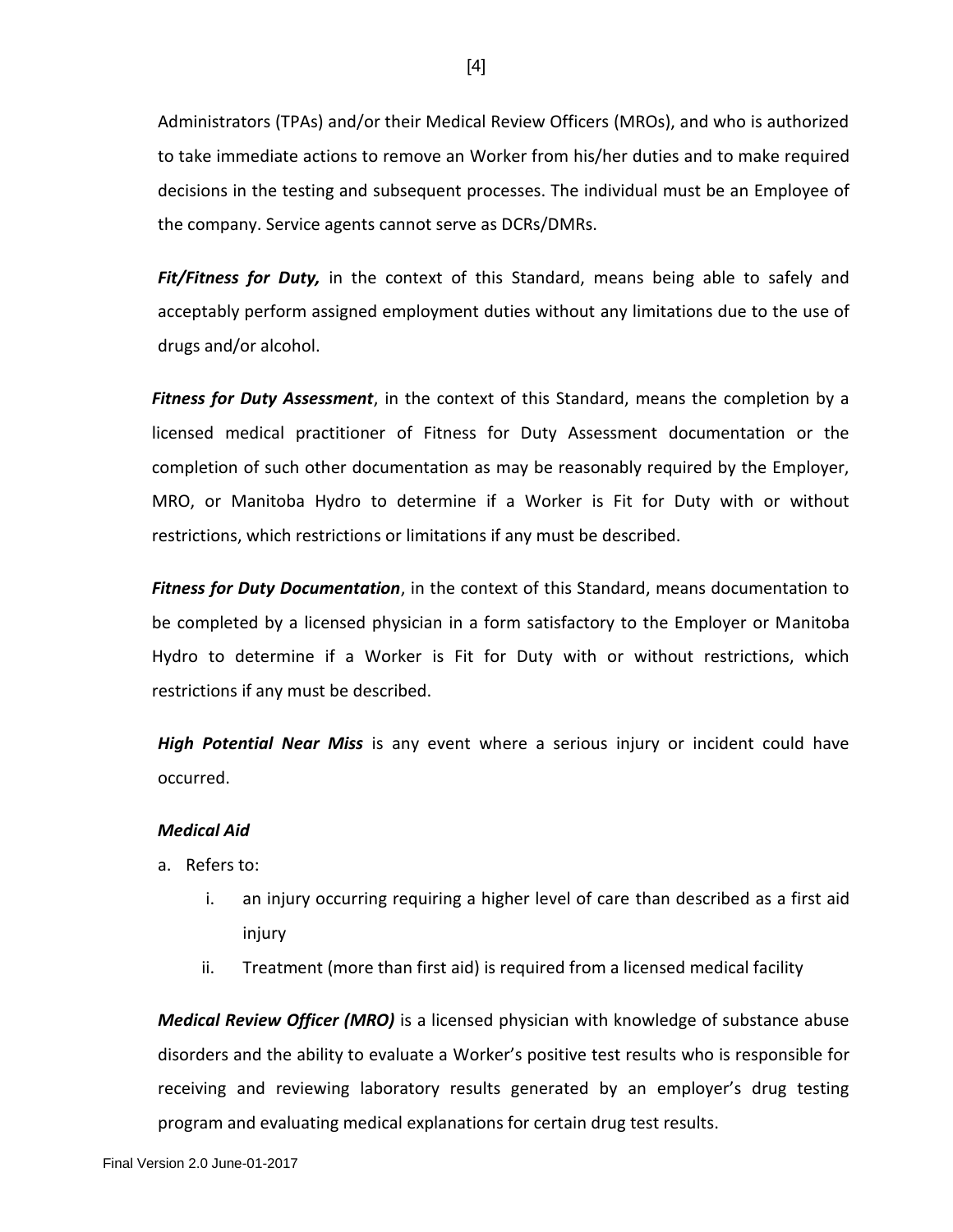*Motor Vehicle Incident* includes vehicular collision involving one or more vehicles, such as but not limited to a two vehicle collision or a single vehicle collision into a ditch.

*Property/Equipment Damage* involves any event where equipment or property was damaged, regardless of dollar amount.

*Reasonable Cause/Reasonable Grounds* includes but is not limited to information established by the direct observation of the Worker's conduct or other indicators, such as the physical appearance of the Worker, the smell associated with the use of drugs or alcohol on his or her person or in the vicinity of his or her person, his or her attendance record, circumstances surrounding an or involvement in an Incident or High Potential Near Miss and the presence of alcohol, drugs, or drug paraphernalia in the vicinity of the Worker or the area where the Worker worked or attended..

*Rehabilitation Programs* include Employee and Family Assistance Programs (EFAPs) and other support services offered through a Contractor or through MB Hydro, or by a recognized rehabilitation service provider, including but not limited to a provincial government addiction program and/or private counselling providers, tailored to the needs of an individual, which may include education, counselling and residential care offered to assist a Worker to comply with the Standard.

*Returning Worker* means a non-active Worker for greater than ninety (90) days.

*Return to Duty* is the process started after a Worker violates the Drug and Alcohol Standard. It includes an initial assessment by a Substance Abuse Expert/Professional (SAE/SAP), education and/or treatment, a second follow-up assessment by an SAE/SAP, a Return to Duty agreement, negative drug and alcohol test, and follow-up testing.

*Safety Sensitive Positions (SSPs)* refer to any position in which the individual has a direct role in an operation where performance limitations due to substance use, or incapacity due to drug or alcohol use, could result in a direct and significant risk of injury as a result of an Incident or High Potential Near Miss. The potential consequences of such an Incident or High Potential Near Miss may include, but are not limited to, fatalities, injury, property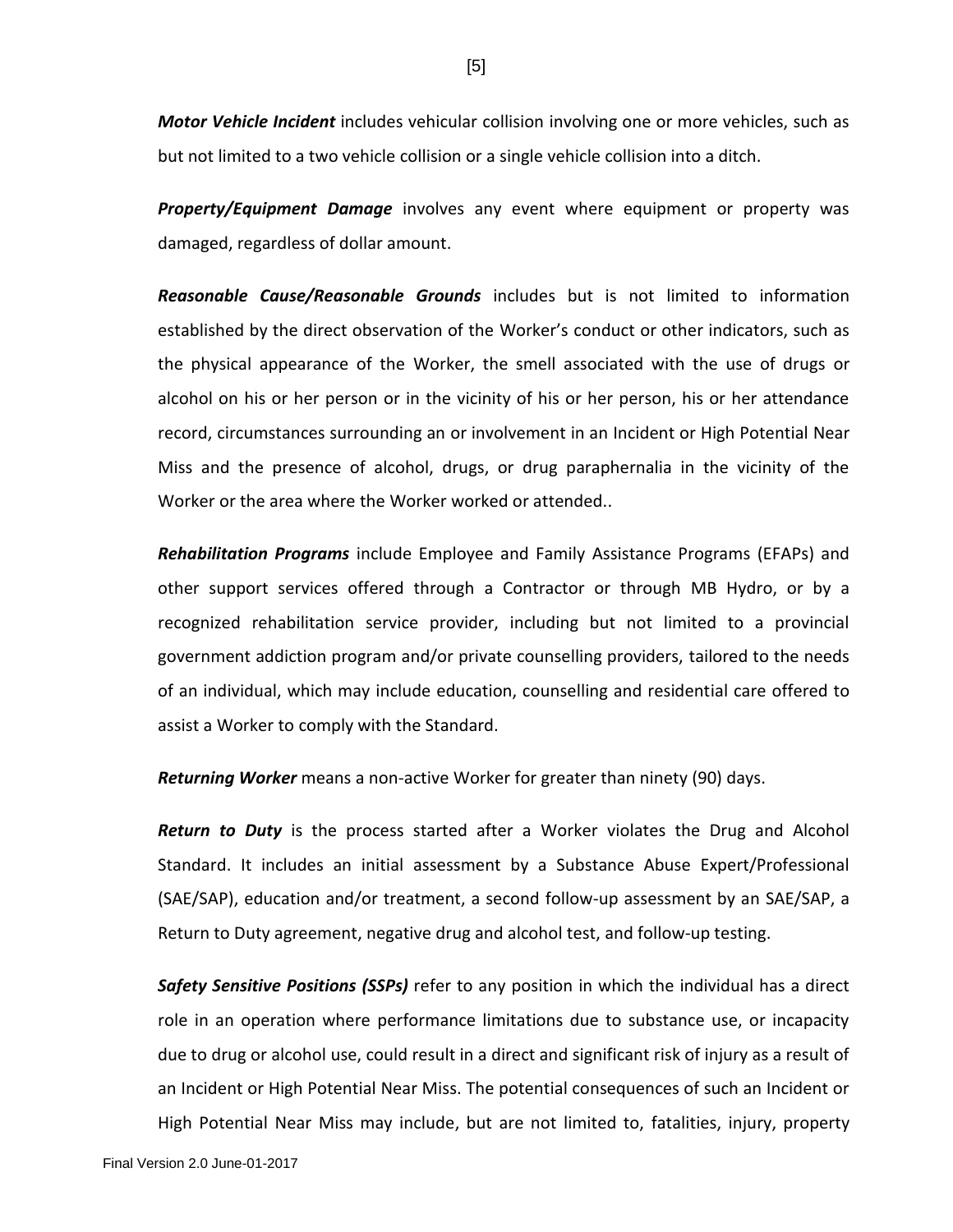damage, a dangerous condition to exist, or damage to the environment. All Workers working on the Site are considered to be working in safety sensitive environments and are considered Safety Sensitive Positions

## *Serious Incident* refers to any event:

- a. in which a worker is killed
- b. in which a worker suffers:
	- i. an injury resulting from electrical contact
	- ii. unconsciousness as the result of a concussion
	- iii. a fracture of his or her skull, spine, pelvis, arm, leg, hand or foot
	- iv. amputation of an arm, leg, hand, foot, finger or toe
	- v. third degree burns
	- vi. permanent or temporary loss of sight
	- vii. a cut or laceration that requires medical treatment at a hospital
	- viii. asphyxiation or poisoning
- c. that involves:
	- i. the collapse or structural failure of a building, structure, crane, hoist, lift, temporary support system or excavation
	- ii. an explosion, fire or flood, an uncontrolled spill or escape of a hazardous substance, or
	- iii. the failure of an atmosphere-supplying respirator

*Site(s)* means Manitoba Hydro Major Capital Projects which include Bipole III, Keewatinohk Station Project, and Keeyask Hydroelectric Project. This also includes vehicles and equipment, whether owned, leased, operated or otherwise directly controlled by MB Hydro.

*Site Access* means obtaining a Site pass to be used or MB Hydro authorization required to access the various Sites or camps at the various Sites.

*Site Administrator* means a person designated by MB Hydro, responsible for issuing, denying or revoking Site access.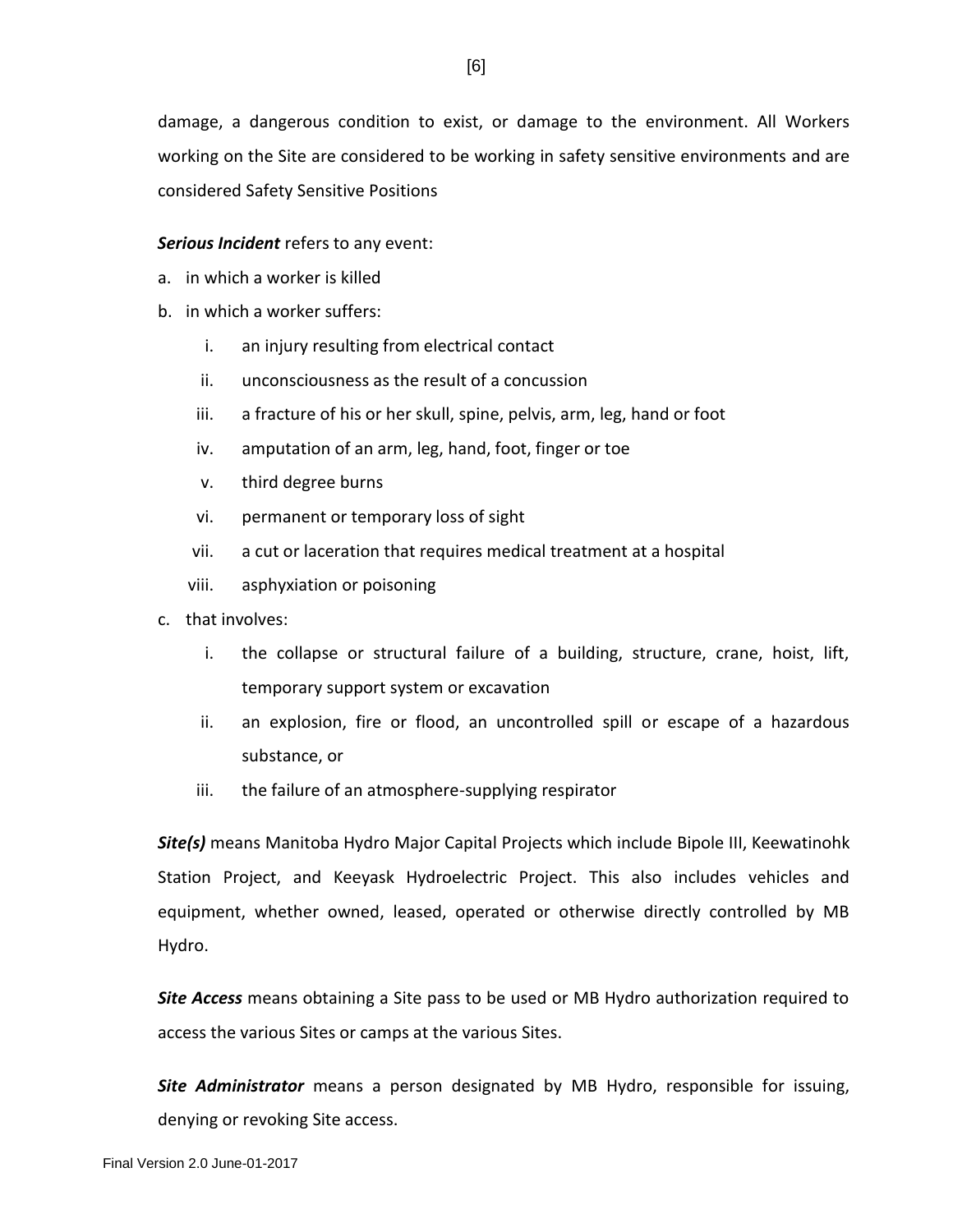*Standard* means this comprehensive Drug and Alcohol Standard.

*Substance Abuse Expert/Professional (SAE/SAP)* is a person who has knowledge of and clinical experience in the diagnosis and treatment of substance abuse-related disorders, has been certified to administer and interpret recognized psychometric tests specific to the addictions field, has an understanding of the safety implications of substance use and abuse, and has knowedge of the role and responsibilities of an SAE/SAP, who assesses Workers who have violated a drug and alcohol policy or a standard, and makes a determination of a substance addiction or dependency, or not, and where an addiction or dependency exists, makes recommendations concerning education, treatment, follow-up testing, and aftercare. A Substance Abuse Expert/Professional must be:

- A licensed physician, or
- A licensed or certified social worker, or
- A licensed or certified psychologist, or

A drug and alcohol abuse counsellor with over five (5) years experience assessing substance abuse disorders.

**Tamper** means to alter, meddle, interfere, substitute or change.

*Third Party Administrator* (TPA) is a service agent that provides or coordinates the provision of a variety of drug and alcohol testing services for employers.. MB Hydro or the Contractor contracts the TPA to administer drug and alcohol testing to meet the requirements of this Standard, which includes contracting a laboratory to complete drug testing analysis that is certified by the United States Department of Health and Human Services (US DHHS), under the National Laboratory Certification Program, as accepted in Canada.

*Visitor* means any person(s) visiting the Sites, including, but not limited to, vendors, couriers, delivery personnel, regulatory personnel, consultants, engineering representatives, stakeholders, and other personnel not assigned to the Site.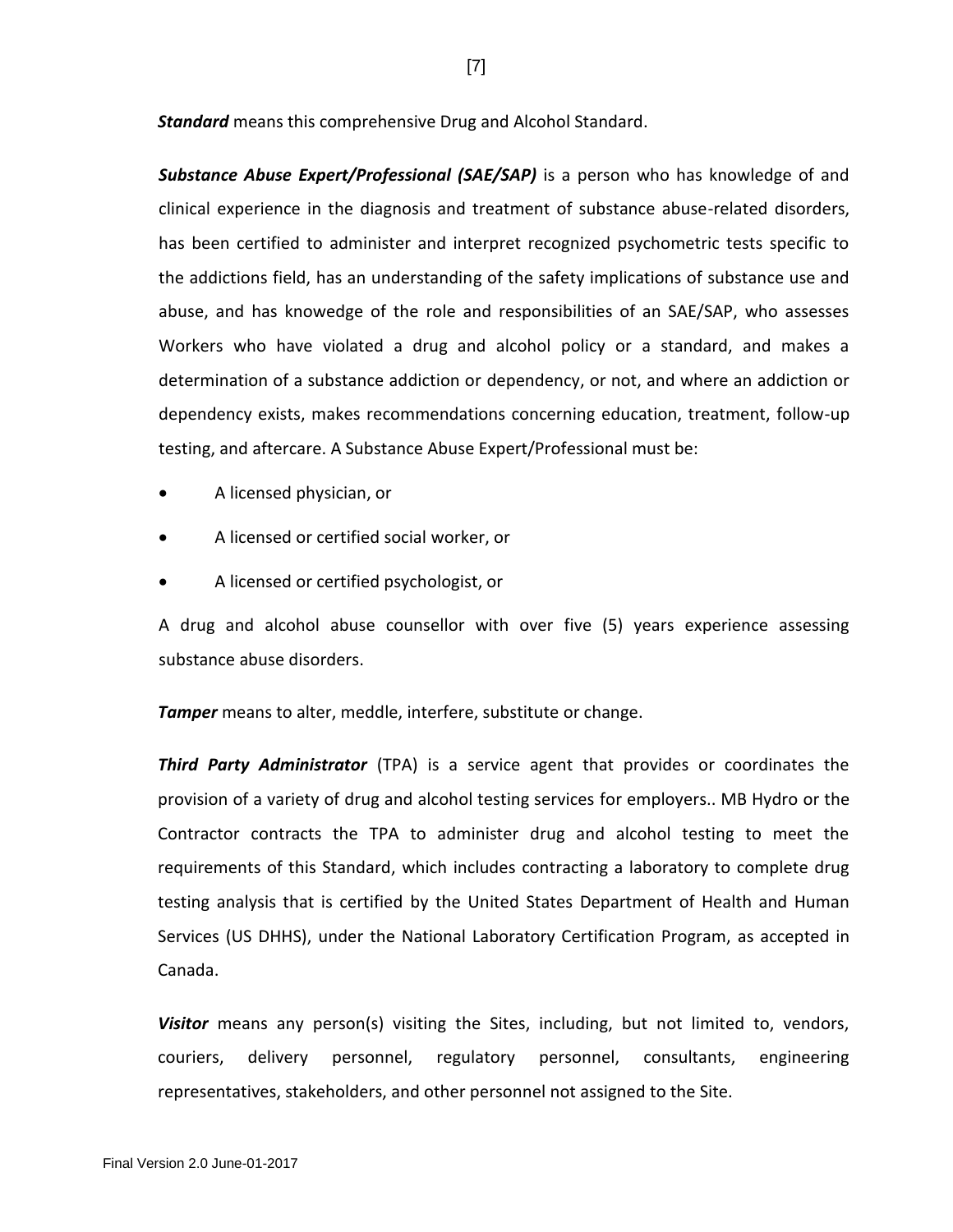*Worker(s)* means all MB Hydro Employees, Contractors, subcontractors and their respective Employees working on the Sites. Worker includes consultants engaged by MB Hydro at any of the Sites, either through third-party agencies or consultants hired or contracted by MB Hydro directly. This includes, but is not limited to, full time, part time, casual, term, intermittent or occasional employees, and seconded employees who are either directly employed by or under assignment to MB Hydro.

## <span id="page-13-0"></span>**4 ABBREVIATIONS AND ACRONYMS**

| <b>BAT</b>   | Breath Alcohol Technician                                      |
|--------------|----------------------------------------------------------------|
| <b>DCR</b>   | Designated Contractor Representative                           |
| <b>DMR</b>   | Designated MB Hydro Representative                             |
| <b>DOT</b>   | Department of Transportation (United States)                   |
| <b>EFAP</b>  | <b>Employee and Family Assistance Program</b>                  |
| <b>MDA</b>   | Methylenedioxyamphetamine                                      |
| <b>MDEA</b>  | Methylenedioxyethylamphetamine                                 |
| <b>MDMA</b>  | Methylenedioxymethamphetamine                                  |
| <b>MRO</b>   | <b>Medical Review Officer</b>                                  |
| <b>NHTSA</b> | National Highway Traffic Safety Administration (United States) |
| <b>POCT</b>  | Point of Collection Testing                                    |
| SAE/SAP      | Substance Abuse Expert/Professional                            |
| <b>TPA</b>   | Third Party Administrator (for testing)                        |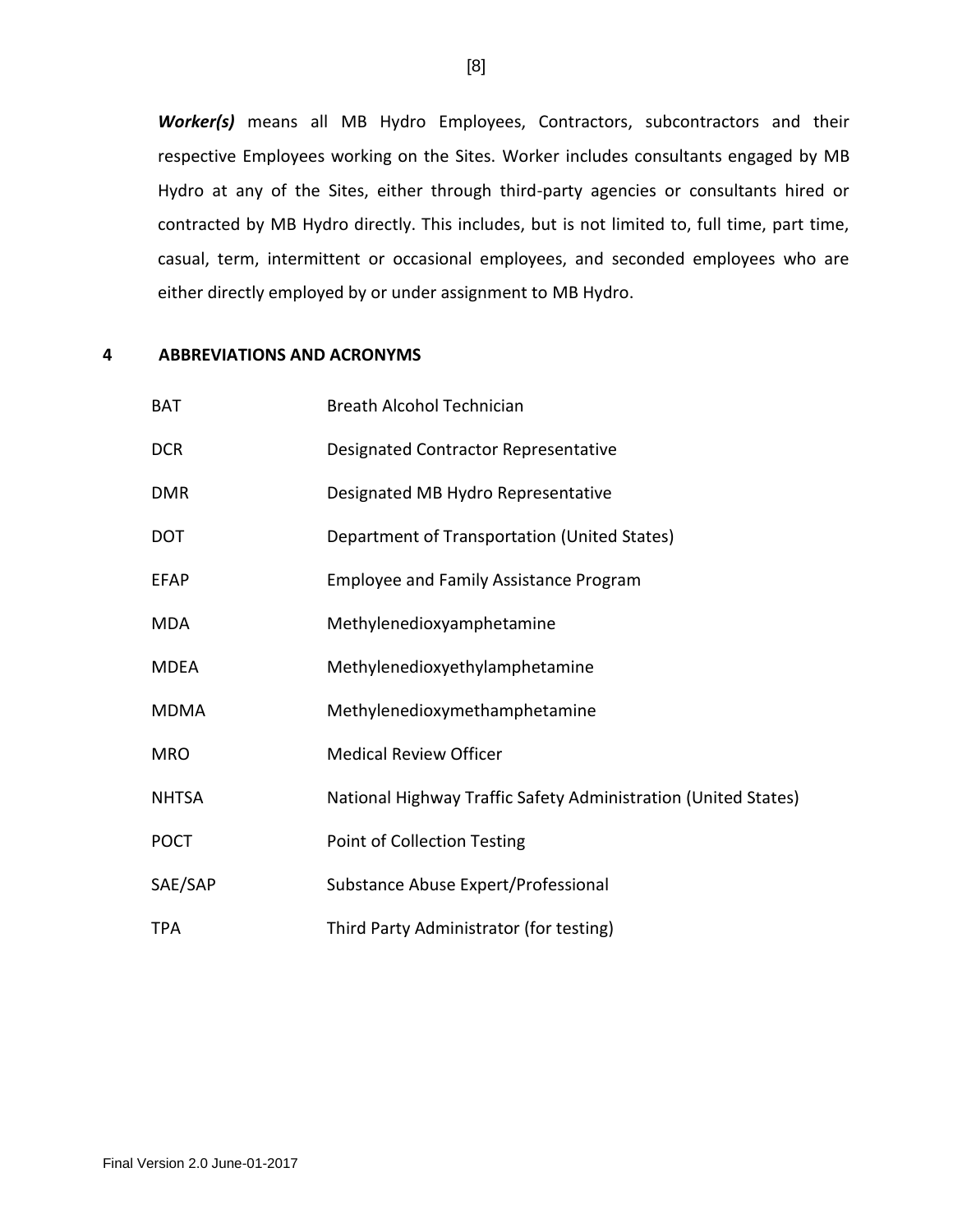## <span id="page-14-0"></span>**5 RESPONSIBILITIES**

### <span id="page-14-1"></span>**5.1 WORKERS**

**Must**:

- 1) Understand, comply and ensure they are fit for duty in accordance with this Standard. This includes the effects of using illegal drugs, alcohol and prescription and non-prescription medications.
- 2) Inform their supervisor of any impairment, including the use of prescription and nonprescription drugs that may adversely affect the Workers ability to safely and competently perform duties.
- 3) Have an understanding of the alcohol and drug work rules.
- 4) Take responsibility for one's own safety and the safety of others.
- 5) Understand and comply with this Standard as part of their obligation to perform work activities in a safe manner.
- 6) Report in confidence any suspected breach of this Standard to a supervisor or manager.

#### <span id="page-14-2"></span>**5.2 SUPERVISORS**

**Must**:

- 1) Be knowledgeable about this Standard and applicable procedures.
- 2) Understand and comply with this Standard as part of their responsibility to perform their work-related activities in an effective and safe manner, and ensure alignment and commitment from all levels of project management.
- 3) Be knowledgeable about the use of drugs and alcohol, and able to recognize behaviours and other indicators of use.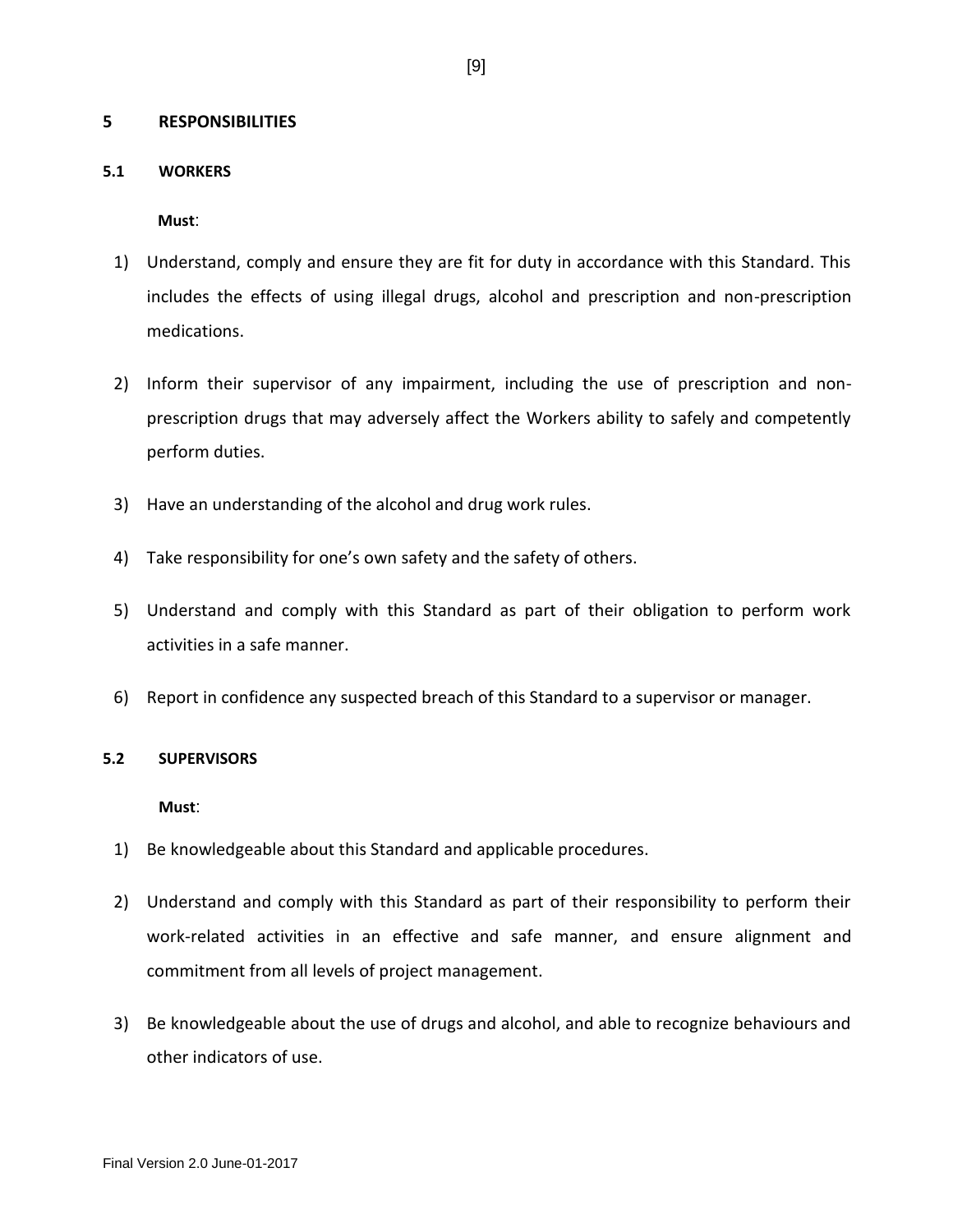- 4) Review Workers concerns with respect to the use of drugs and alcohol. This includes the use of medications that may impact performance and safety with Management to make sure that the Worker does not present a risk to themselves or others.
- 5) Take action on performance deviations.
- 6) Take action on reported or suspected drug or alcohol use by Workers or Visitors.
- 7) Take training to ensure their ability to administer and manage this Standard.
- 8) Support Workers returning to duty post-treatment and ensure SAE testing requirements are met.

### <span id="page-15-0"></span>**5.3 CONTRACTORS/EMPLOYERS**

### **Must:**

- 1) Provide a safe and respectful workplace.
- 2) Provide programs that emphasize prevention, awareness, education, and training with respect to the use of drugs and alcohol.
- 3) Support workers through an accommodation process to ensure they are fit for duty and able to safely carry out their work. This includes the use of medications that may impact performance and safety.
- 4) Ensure Workers are made aware of the existence of any Employee and Family Assistance Program (EFAP) services and the options for any support and treatment related to substance abuse.
- 5) Assist Workers in accessing resources to obtain confidential assessment, counselling, referral and treatment.
- 6) Actively support and encourage treatment programs and re-employment opportunities, workers returning to work post treatment and ensure SAE testing requirements are met, where applicable.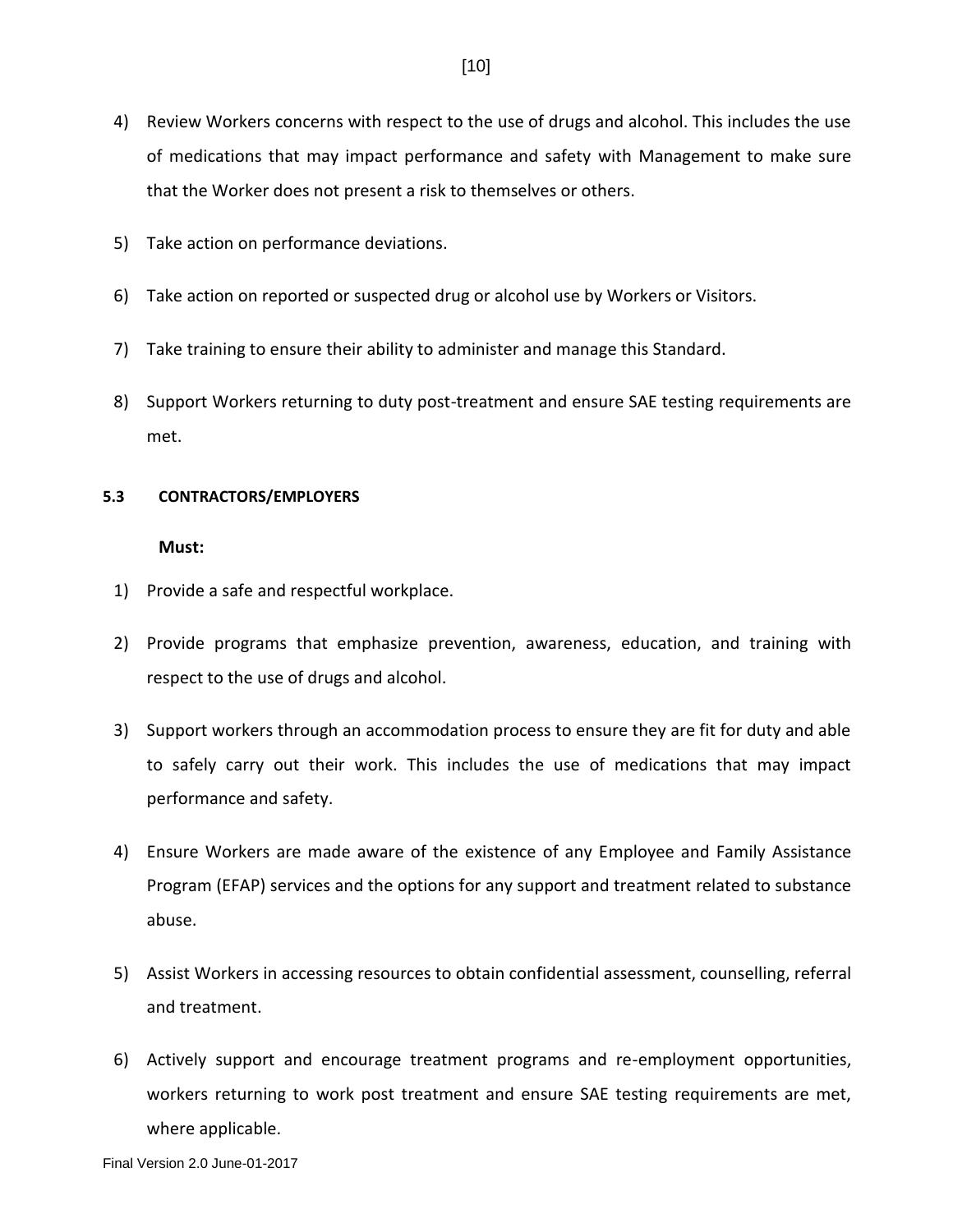- 7) Provide training for supervisors that promote consistency in dealing with the use of drugs and alcohol in the workplace, indications of use and effective management.
- 8) Provide awareness and prevention education for Workers about the safety and health risks and concerns regarding substance abuse.
- 9) Ensure that all Workers are aware of the existence and content of this Standard as part of the Site/office orientation to MB Hydro.
- **10)** Ensure drug and alcohol testing is performed according to the standards protocol identified within this Standard.

## <span id="page-16-0"></span>**6 REFERENCES**

The following reference documents are complimentary to this Standard or form part of this Standard.

- 1) Site Safety Plan
- 2) Site Access Management Plan.
- 3) Worker Drug and Alcohol Testing Form.
- 4) Substance Abuse Expert / Professional (SAE/SAP) Release of Confidential Information.
- 5) Prescription Drug Declaration Form.
- 6) Reasonable Grounds Checklist.
- 7) Standardized Incident Investigation Definitions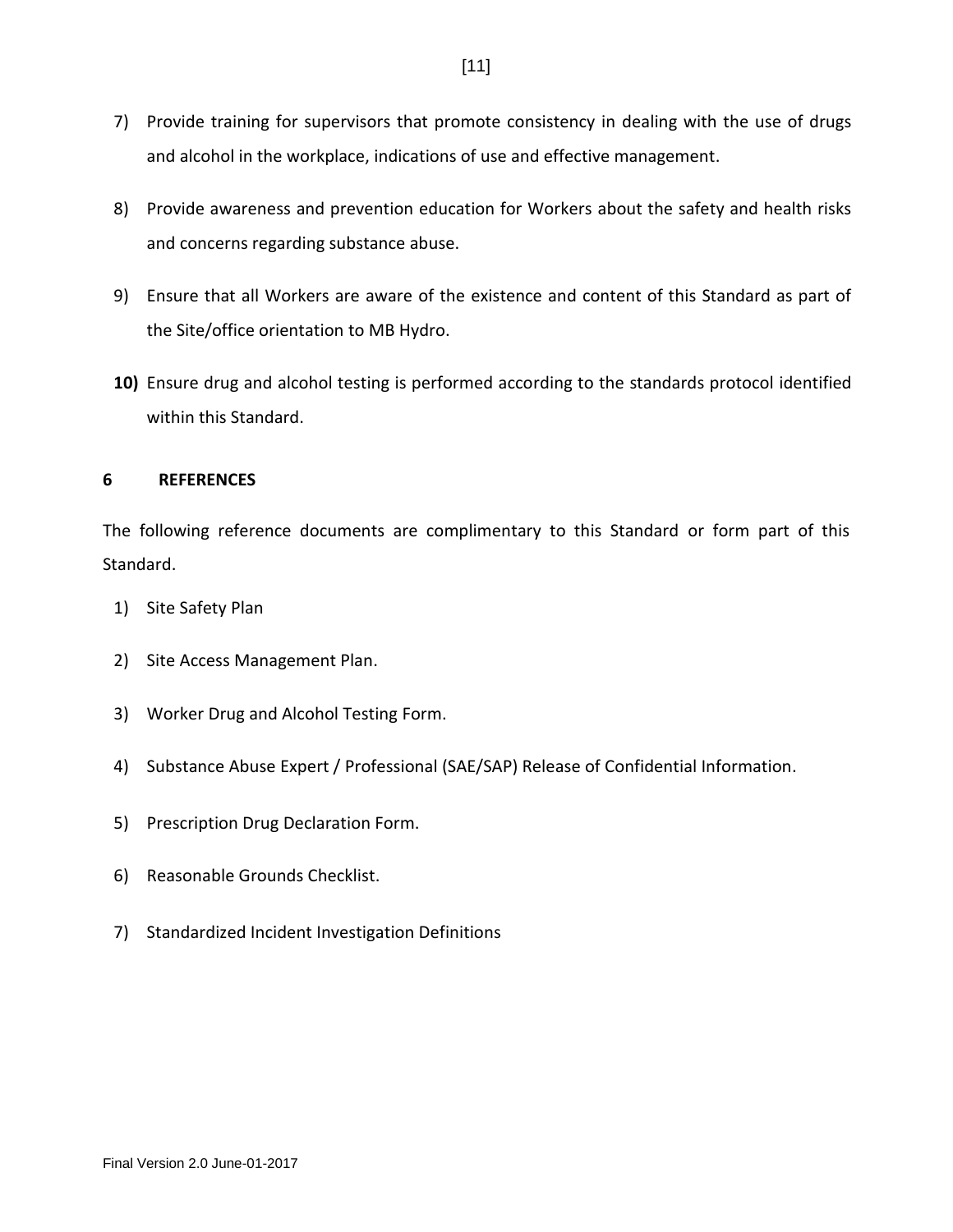## <span id="page-17-0"></span>**7 DRUG AND ALCOHOL WORK RULES**

### <span id="page-17-1"></span>**7.1 WORKERS OR VISITORS**

While working, attending or living on any of the Sites, or while being transported to or from the Sites via transportation provided by MB Hydro or the Contractor, Workers, or Visitors must not:

a) **Use:**

- i. Alcohol (except as permitted in writing in designated areas of the camp)
- ii. Drugs, other than those permitted under Section 7.2 (prescription and/or nonprescription drugs)
- iii. Any product or device that may be used to tamper with or attempt to tamper with any sample for a drug and alcohol test

### b) **Report to Work or Work with:**

- i. an alcohol level equal to or in excess of 0.040 grams per 210 litres of breath
- ii. a drug level equal to or in excess of the concentrations for the drugs set out in Table 1 Urine Drug Concentration Limits and Table 2 Oral Fluid Drug Concentration Limits
- iii. an inability to safely perform their duties because of the use of a prescription or nonprescription drug

#### c) **Refuse to:**

- i. Comply with a request made pursuant to Section 9 (Search) by a representative of MB Hydro or a Contractor related to confirming compliance with Section 7.1 (e) [possess or offer for sale or distribution]
- ii. Comply with a request to submit to a drug and alcohol test made under the provisions of this Standard. Refer to Section 10 (Testing for Compliance with Drug and Alcohol Work Rules)
- iii. Provide a sample for a drug and alcohol test, under the requirements and processes identified in this Standard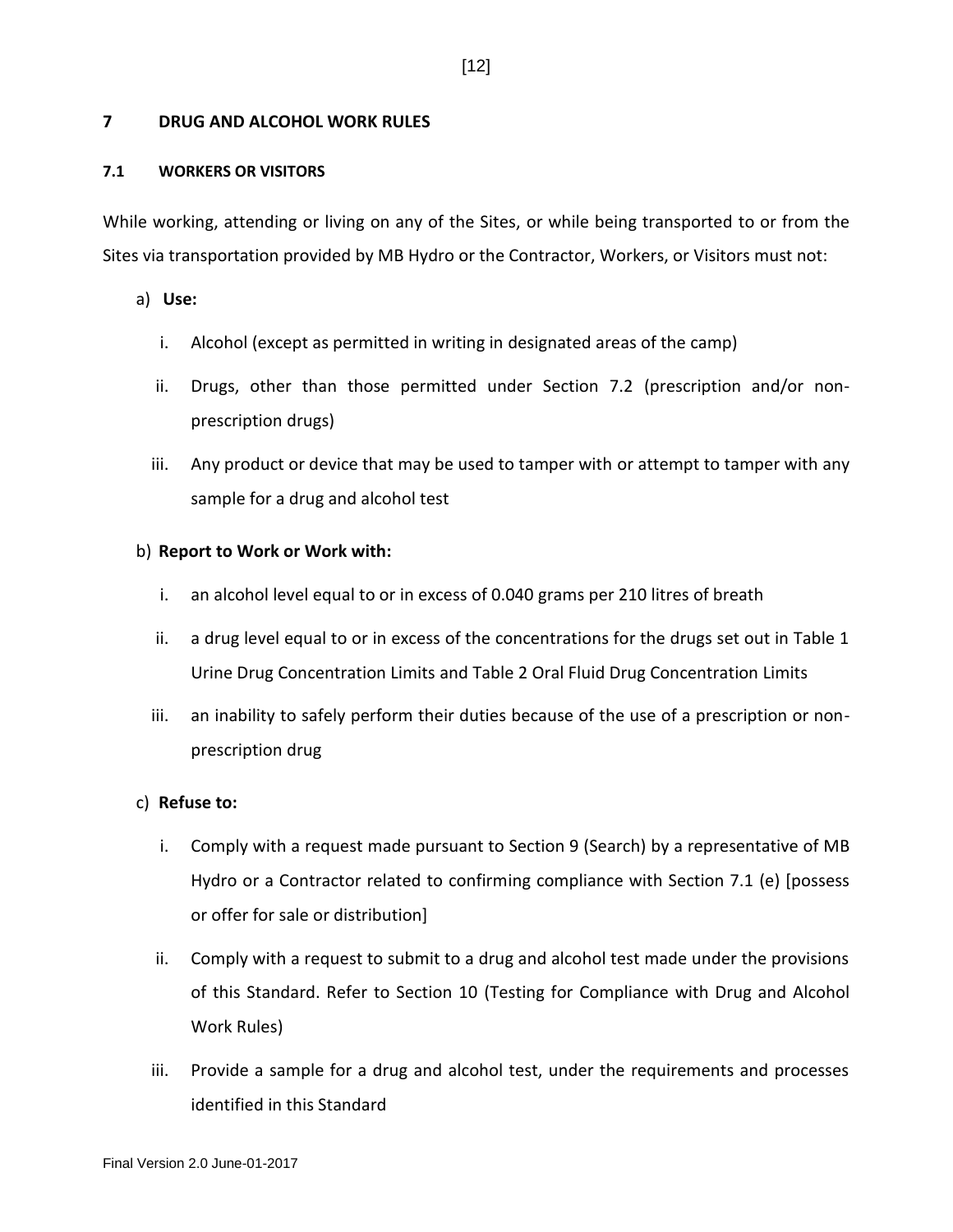d) **Tamper** with a sample for a drug and alcohol test given under the requirements and processes identified in this Standard

## e) **Possess or offer for sale or distribution:**

- i. Alcohol (except as permitted in writing in designated areas of the camp)
- ii. Drugs other than those permitted in Section 7.2 (prescription and/or non-prescription drugs)
- iii. Prescription drugs without a valid prescription in effect from a licensed health care practitioner which is valid within the date requirement.
- iv. Drug paraphernalia
- v. Any product or device that could be used to tamper with any sample for a drug and alcohol test.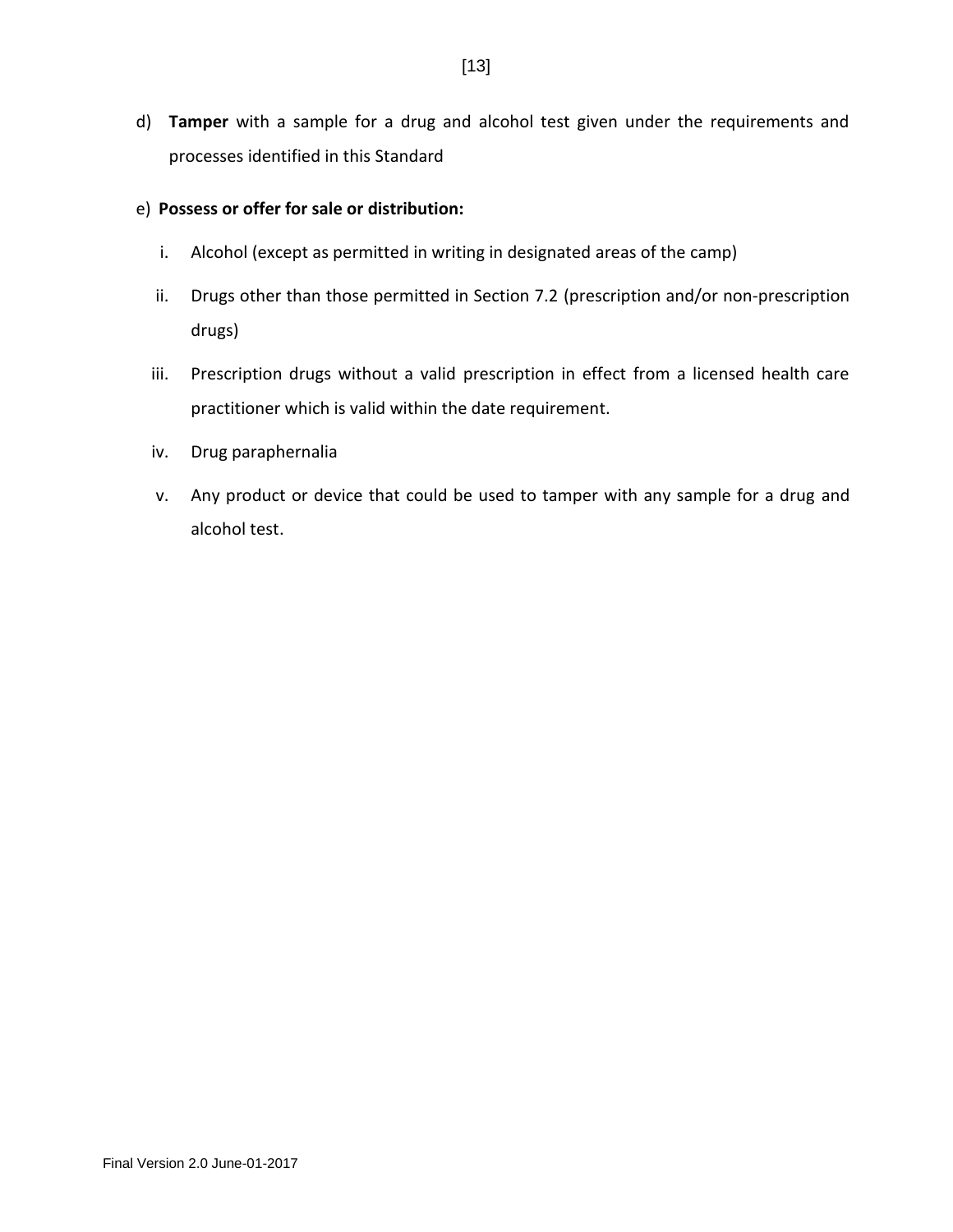<span id="page-19-0"></span>

| <b>Drugs or Classes of Drugs</b>                                                                          | Point of<br><b>Collection and</b><br>Laboratory<br><b>Screening</b><br>Concentration<br>equal to or in<br>excess of | Laboratory<br><b>Confirmation</b><br>Concentration<br>equal to or in<br>excess of | <b>Common Drug Names</b><br>(examples only; NOT an<br>inclusive list)                  |
|-----------------------------------------------------------------------------------------------------------|---------------------------------------------------------------------------------------------------------------------|-----------------------------------------------------------------------------------|----------------------------------------------------------------------------------------|
| Marijuana metabolite                                                                                      | 50 ng/ml                                                                                                            | $15$ ng/ml                                                                        | Pot, weed, hash, hash oil                                                              |
| Cocaine metabolite                                                                                        | 150 ng/ml                                                                                                           | $100$ ng/ml                                                                       | Coke, crack                                                                            |
| Opiates<br>Codeine<br>Morphine                                                                            | 2000 ng/ml                                                                                                          | 2000 ng/ml<br>2000 ng/ml                                                          | Tylenol #1, #2, #3, Codeine<br>Contin, Fiorinal C ¼, C ½;<br>MS Contin, M-Eslon        |
| Synthetic opiates<br>Hydrocodone<br>Hydromorphone                                                         | 300 ng/ml                                                                                                           | 300 ng/ml<br>300 ng/ml                                                            | Dimetane Expectorant DC,<br>Novahistex DH, Tussionex<br>Dilaudid, Hydromorph<br>Contin |
| Oxycodone                                                                                                 | 300 ng/ml                                                                                                           | 300 ng/ml                                                                         | Endocet, Oxy-Neo,<br>Percocet, Percodan,<br>Supeudol                                   |
| Benzodiazepines                                                                                           | $100$ ng/ml                                                                                                         | 50 $ng/ml$                                                                        | Valium, Serax, Ativan,<br>Xanax, Restoril, Versed                                      |
| 6-Acetylmorphine                                                                                          | n/a                                                                                                                 | $10$ ng/ml                                                                        | Heroin                                                                                 |
| Phencyclidine                                                                                             | $25$ ng/ml                                                                                                          | $25$ ng/ml                                                                        | Angel dust, horse<br>tranquilizer, PCP                                                 |
| Amphetamines<br>Amphetamine<br>Methamphetamine<br><b>MDMA</b><br><b>MDMA</b><br><b>MDA</b><br><b>MDEA</b> | 500 ng/ml<br>500 ng/ml                                                                                              | 250 ng/ml<br>250 ng/ml<br>250 ng/ml<br>250 ng/ml<br>250 ng/ml                     | Adderall, Dexedrine, Ritalin<br>Crystal Meth, Ice<br>Ecstasy                           |
| Norfentanyl                                                                                               | 20 ng/ml                                                                                                            | 1 ng/ml                                                                           | Fentanyl, Apache, China<br>White, Friend                                               |

| <b>Table 1: URINE Drug Concentration Limits</b> |  |
|-------------------------------------------------|--|
|-------------------------------------------------|--|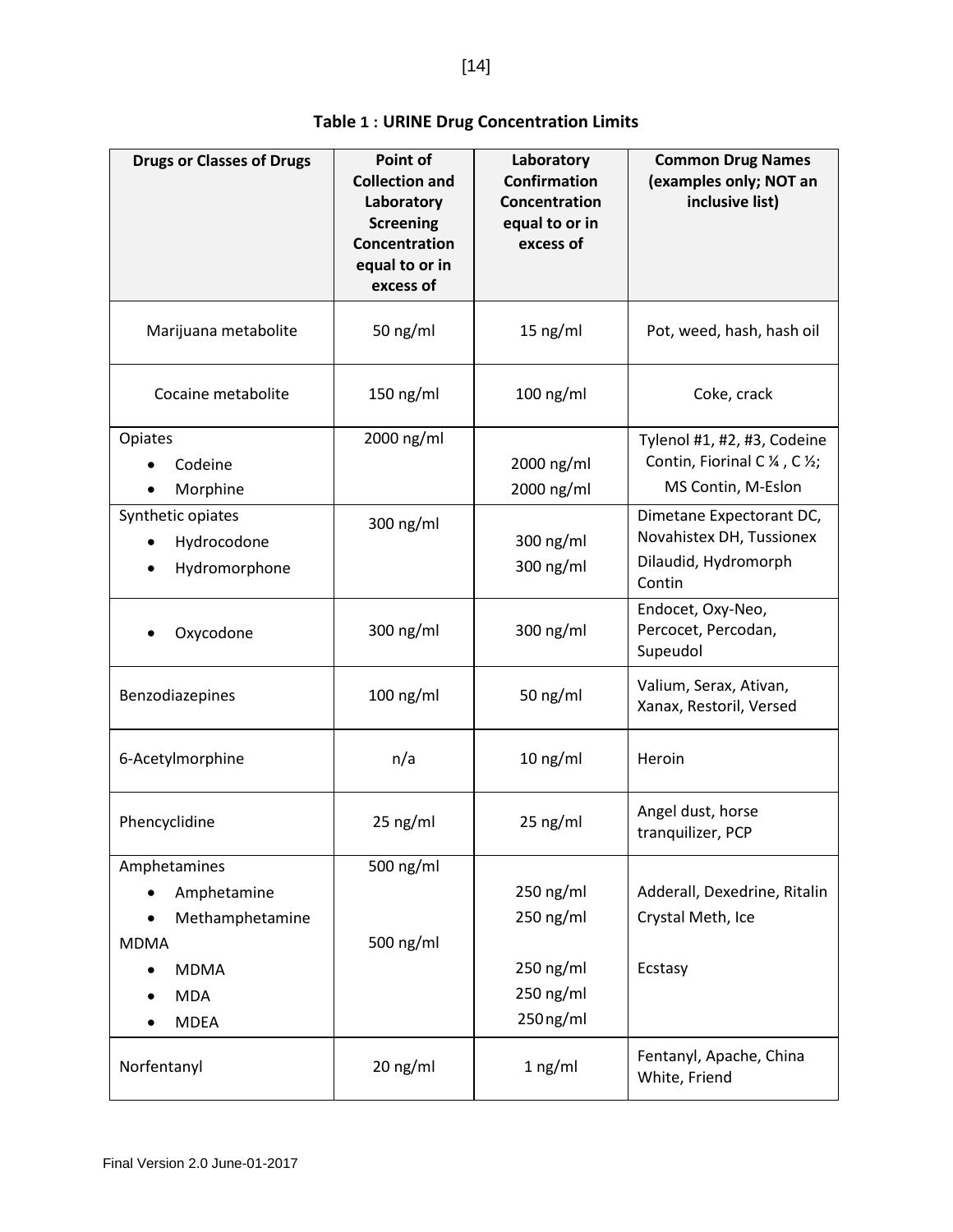\* Levels are determined by the Drug Testing Advisory Board of the Substance Abuse and Mental Health Services Administration (SAMHSA), a component of the US Department of Health and Human Services (HHS), as accepted in Canada.

<span id="page-20-0"></span>

| <b>Drugs or Classes of Drugs</b>                                                                                       | Point of<br><b>Collection</b><br><b>Screening</b><br>Concentration<br>equal to or in<br>excess of | Laboratory<br><b>Screening</b><br>Concentratio<br>n equal to or<br>in excess of | Laboratory<br><b>Confirmation</b><br>Concentration<br>equal to or in<br>excess of | <b>Common Drug</b><br><b>Names (examples</b><br>only. NOT an<br>inclusive list)                                                                                                                             |
|------------------------------------------------------------------------------------------------------------------------|---------------------------------------------------------------------------------------------------|---------------------------------------------------------------------------------|-----------------------------------------------------------------------------------|-------------------------------------------------------------------------------------------------------------------------------------------------------------------------------------------------------------|
| Marijuana (THC)                                                                                                        | 40 ng/ml                                                                                          | $4$ ng/ml                                                                       | $2$ ng/ml                                                                         | Pot, weed, hash,<br>hash oil                                                                                                                                                                                |
| Cocaine metabolites<br>Cocaine or<br>benzoylecgonine                                                                   | 20 ng/ml                                                                                          | 20 ng/ml                                                                        | 8 ng/ml                                                                           | Coke, crack                                                                                                                                                                                                 |
| Opiates<br>Codeine<br>$\bullet$<br>Morphine<br>Hydrocodone<br>Hydromorphone                                            | 40 ng/ml                                                                                          | 40 ng/ml                                                                        | 40 ng/ml<br>40 ng/ml<br>40 ng/ml<br>40 ng/ml                                      | Tylenol #1, #2, #3;<br>Codeine<br>Contin, Fiorinal C 1/4,<br>$C\mathcal{V}_2$ ;<br>MS Contin, M-Eslon;<br>Dimetane<br>Expectorant DC,<br>Novahistex DH,<br>Tussionex; Dilaudid,<br><b>Hydromorph Contin</b> |
| Oxycodone                                                                                                              | n/a                                                                                               | 40 ng/ml                                                                        | 40 ng/ml                                                                          | Endocet, Oxy-Neo,<br>Percocet, Percodan,<br>Supeudol                                                                                                                                                        |
| Benzodiazepines                                                                                                        | n/a                                                                                               | $10$ ng/ml                                                                      | $10$ ng/ml                                                                        | Valium, Serax,<br>Ativan, Xanax,<br>Restoril, Versed                                                                                                                                                        |
| 6-Acetylmorphine                                                                                                       | n/a                                                                                               | 4 ng/ml                                                                         | 4 ng/ml                                                                           | Heroin                                                                                                                                                                                                      |
| Phencyclidine                                                                                                          | 10 ng/ml                                                                                          | $10$ ng/ml                                                                      | $10$ ng/ml                                                                        | Angel dust, horse<br>tranquilizer, PCP                                                                                                                                                                      |
| Amphetamines<br>Amphetamine<br>Methamphetamine<br>$\bullet$<br><b>MDMA</b><br><b>MDMA</b><br><b>MDA</b><br><b>MDEA</b> | 50 ng/ml                                                                                          | 50 ng/ml                                                                        | 50 ng/ml<br>50 ng/ml<br>50 ng/ml<br>50 ng/ml<br>50 ng/ml                          | Adderall, Dexedrine,<br>Ritalin<br>Crystal Meth, Ice<br>Ecstasy                                                                                                                                             |

## **Table 2 : ORAL Fluid Drug Concentration Limits**

\* Levels are determined by the Drug Testing Advisory Board of the Substance Abuse and Mental Health Services Administration (SAMHSA), a component of the US Department of Health and Human Services (HHS), as accepted in Canada.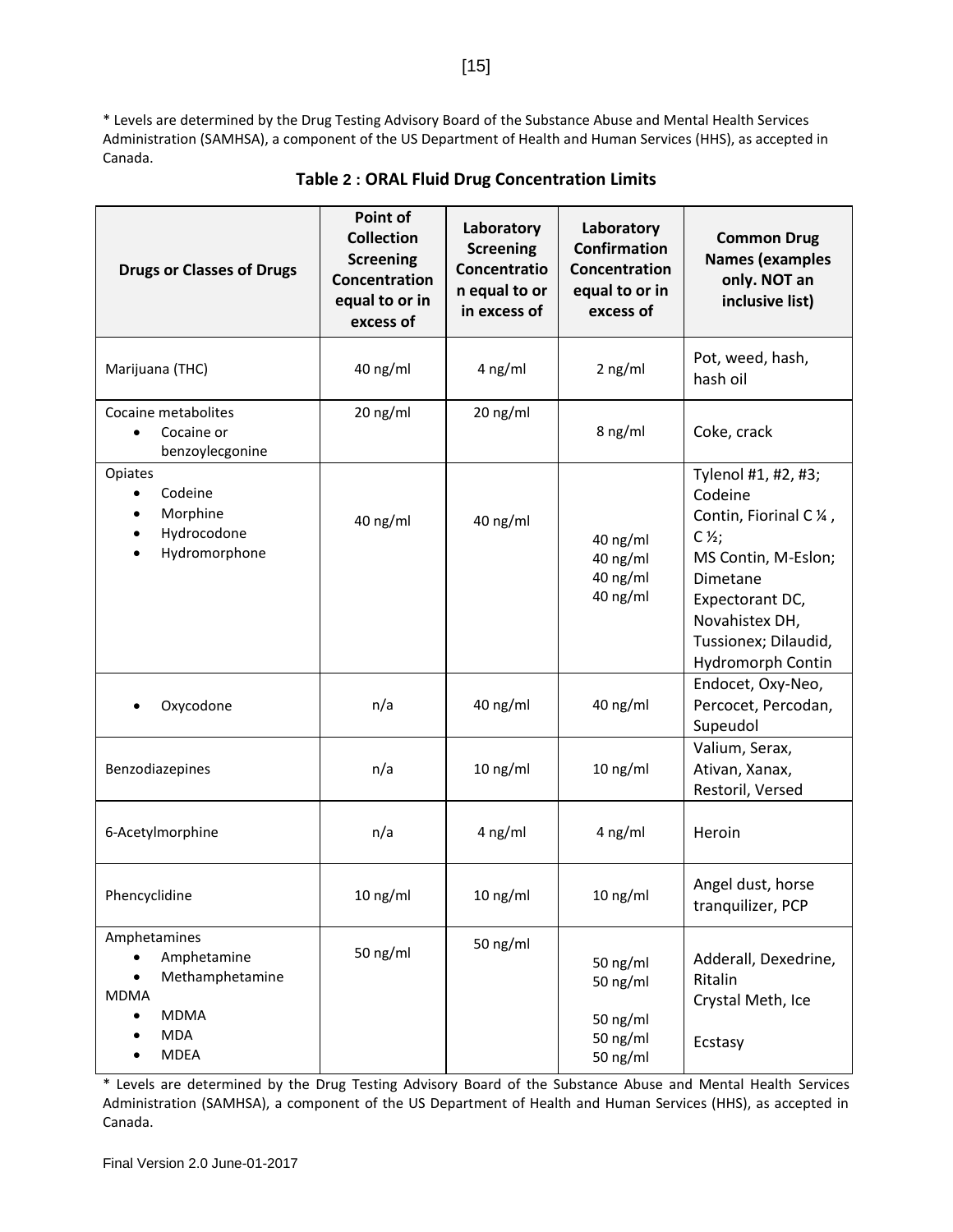## <span id="page-21-0"></span>**7.2 USE OF PRESCRIPTION AND NON-PRESCRIPTION DRUGS**

All workers are expected to use prescription and non-prescription drugs in a safe and responsible manner and must ensure the drugs can be used in such a manner so as not to impair their ability to perform their work and to reside at camp safely and unimpaired. The use of drugs that impair and/or the intentional misuse of prescription and non-prescription drugs (e.g. using prescription and non-prescription drugs in a manner that is different from the way it has been prescribed, using someone else's prescription, combining prescription and non-prescription drugs and/or alcohol use against direction) while on site is strictly prohibited.

### <span id="page-21-1"></span>**7.2.1 PRESCRIPTION AND NON-PRESCRIPTION DRUG WORK RULES**

The Work Rules permit the possession and/or use of prescription and non-prescription drugs under the following conditions:

- a) The Worker possesses a valid prescription for prescription drugs that is currently in effect for them from a licensed health care;
- b) The Worker uses the prescription or non-prescription drug for its intended purpose and in the manner directed by the Worker's licensed health care practitioner or the manufacturer of the drug;
- c) The use of the prescription or non-prescription drug does not adversely affect the Worker's ability to safely perform their duties or to reside on site.

#### <span id="page-21-2"></span>**7.2.2 DECLARATION OF PRESCRIPTION AND NON-PRESCRIPTION DRUGS**

The Worker traveling to site must make inquiries, prior to arriving at site and performing any work, to determine if the prescription or non-prescription drug has the potential to adversely affect the Workers ability to work safely.

If the Worker, upon making inquiries, discovers that the prescription or non-prescription drug may adversely affect the Workers ability to safely perform their duties, such Worker must notify the Employer who may require the Worker to provide Fitness for Duty Assessment Documentation in a form satisfactory to the Employer or MB Hydro prior to the Worker commencing or continuing work. If the Worker is currently on site, and either failed to properly notify the Employer in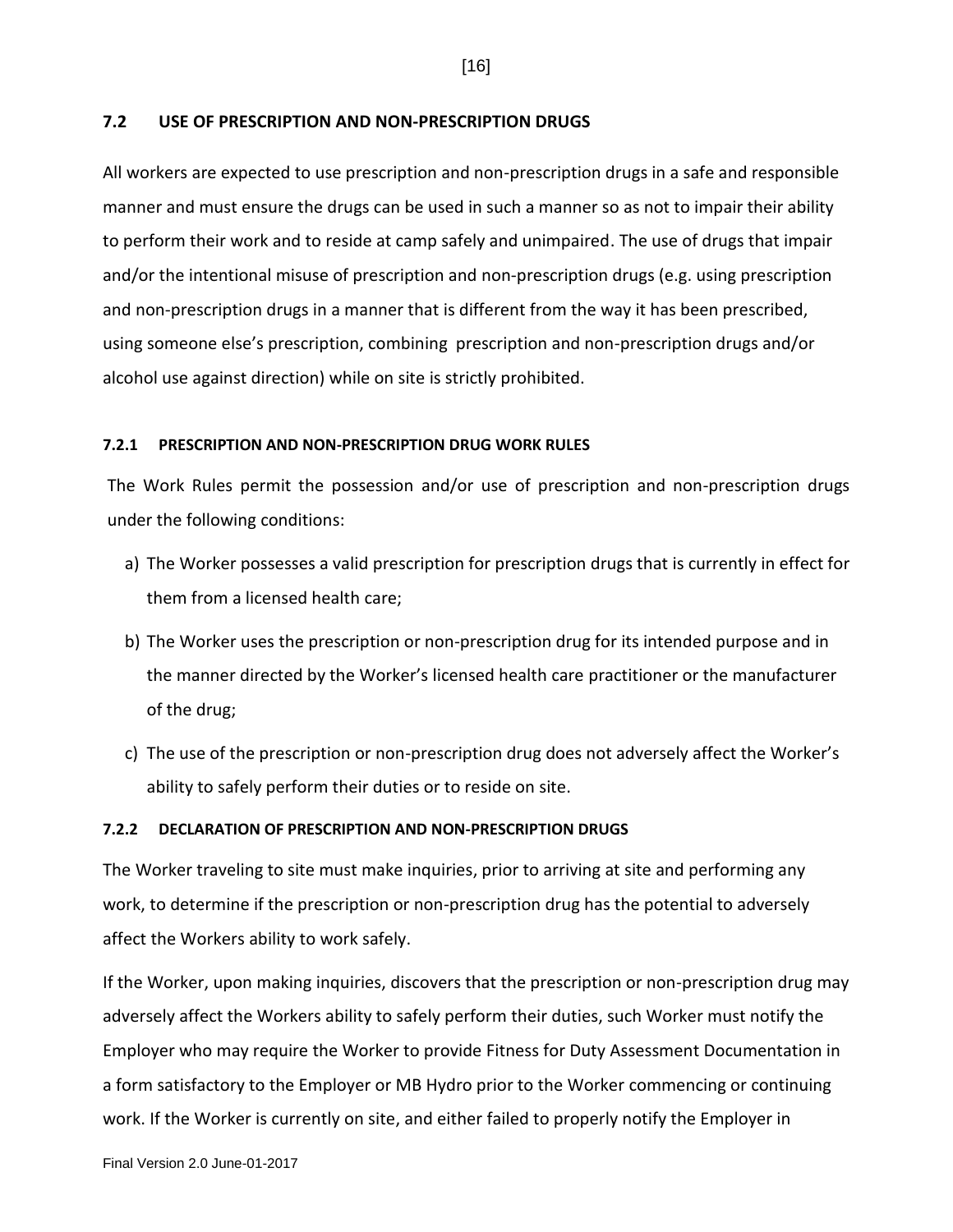advance, or just received the prescription or non-prescription drug, or began using the drugs, it is the responsibility of the Worker to notify the Employer of the prescription or non-prescription drug as soon as possible. Once the Worker notifies the Employer, the Employer may require the Worker to provide Fitness for Duty Assessment Documentation before being permitted to continue working. The Worker may attempt to have the Fitness for Duty Assessment and the Fitness for Duty Documentation completed remotely while on site through consultation, electronic or otherwise, between them and the licensed medical physician who prescribed, authorized or recommended the prescription or non-prescription drug. If the Fitness for Duty Assessment cannot be completed remotely within a reasonable time frame from the date of disclosing the prescription or non-prescription drug, the Worker will be placed on administrative leave to have the Fitness for Duty Assessment completed. If the Worker cannot have the Fitness for Duty Assessment and Fitness for Duty Documentation completed and provided to the Employer within a reasonable time frame from leaving site, the Worker may request an extension from the Contractor. This extension will be subject to the approval of the Employer, which approval will not be unreasonably withheld.

The completed Fitness for Duty Documentation must be in a form satisfactory to the Employer and/or MB Hydro confirming that the Worker is fit for work while consuming or after consuming the prescription or non-prescription drug or must describe any work restrictions, anticipated duration of restrictions and any other information that would be reasonably required to determine if accommodation is appropriate.

### <span id="page-22-0"></span>**7.2.3 COMPENSATION**

If the Worker is requested to submit to testing under this Standard, in order to receive compensation provisions the Worker must complete the Prescription Drug Declaration Form and acknowledge that they are taking a prescription drug (OPTION 1) prior to testing.

If the Worker does not disclose prior to testing on the Prescription Drug Declaration Form that such Worker is taking a prescription drug, the Worker shall be placed on administrative leave without pay. The Worker may be able to return to site pending the negative lab result, but will not receive compensation for their time off.

[17]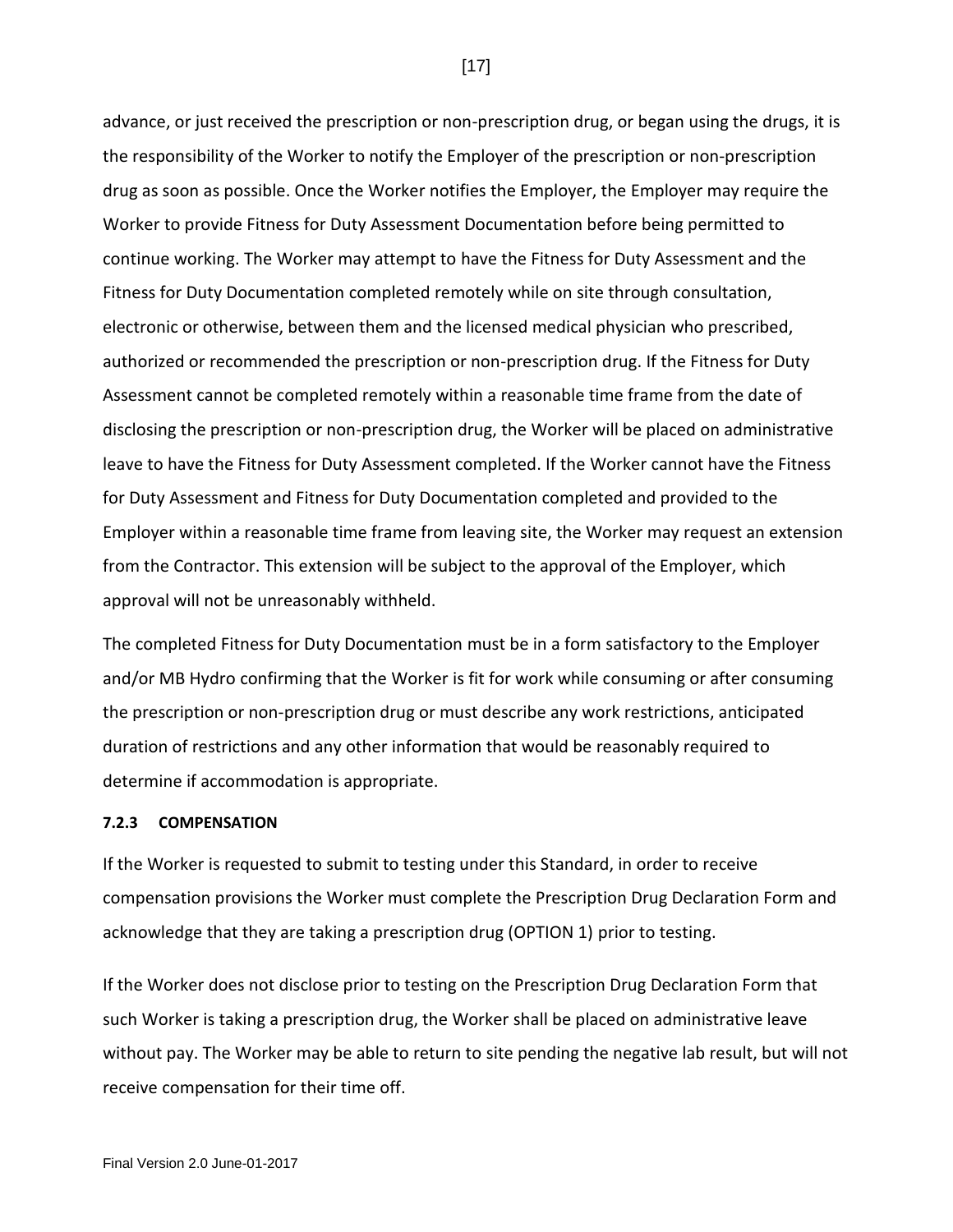The supervisor or manager, who has received notification under Section 7.2, shall not disclose any information provided under 7.2 to any person except the DCR and DMR, unless either consent is given by the Worker or the supervisor or manager is legally required to do so.

## <span id="page-23-0"></span>**7.3 IMPAIRED DRIVING CHARGES OR CONVICTIONS**

Any Worker who operates or is expected to operate a MB Hydro or Contractor vehicle and/or whom is required to drive as a condition of employment must report to the supervisor or manager if during their current employment:

- a) their license is suspended, or
- b) if they have been charged with an offence which may result in the suspension of their licence or;
- c) they have been charged with
	- i. impaired driving
	- ii. driving offenses related to substance abuse,
	- iii. refusal to provide a sample, or
	- iv. having a blood alcohol level over the legal Blood Alcohol Concentration (BAC), in the Criminal Code whether or not the suspension or charges occurred during company or personal time.

## <span id="page-23-1"></span>**8 IMPLEMENTATION OF THE DRUG AND ALCOHOL WORK RULES**

## <span id="page-23-2"></span>**8.1 EDUCATION**

Employers must inform their Workers of the existence of this Drug and Alcohol Standard and take reasonable steps to inform its Workers of:

- a) The safety risks associated with the use of drugs and alcohol.
- b) The assistance available under an Employee and Family Assistance Program (EFAP), if one is available, extended health benefits if available, provincial government addiction services, and/or community resources and/or other resources.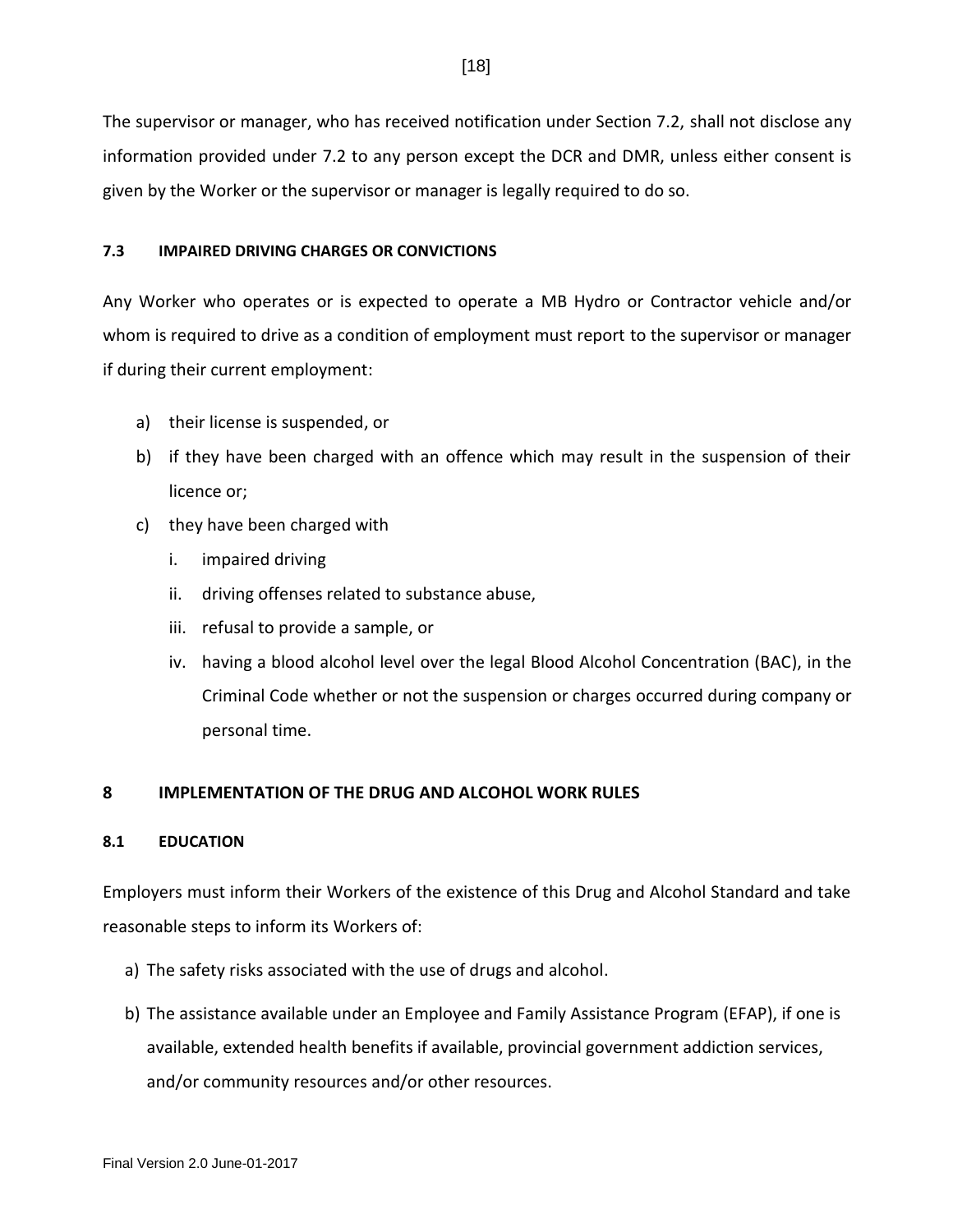The likelihood that a Worker will comply with this Standard and the work rules contained in this Standard is increased if they know the safety risks associated with the use of drugs and alcohol and the assistance available.

MB Hydro and Contractors must ensure that supervisors administering this Standard receive the skills, knowledge and tools to successfully administer the Standard and that refresher training is available for supervisors on an ongoing basis.

## <span id="page-24-0"></span>**8.2 SELF HELP**

Workers who believe they may have a substance use or an abuse problem are encouraged to seek advice provided by a Substance Abuse Expert/Professional (SAE/SAP), Employee and Family Assistance Programs (EFAPs) and/or provincial government addiction services, and follow appropriate treatment promptly before job performance or safety is compromised or a violation of this Standard occurs.

Workers who believe that they may be unable to comply with the drug and alcohol work rules must take all necessary steps to ensure they do not present a safety risk to themselves or others at the workplace.

- a) A Worker who believes they may be unable to comply with the drug and alcohol work rules (Section 7 of this Standard) can seek help by:
	- i. Contacting a family doctor, MB Hydro Occupational Health (for MB Hydro Workers) or a Contractor Occupational Health Representative, one of the Site's Health and Safety Managers, a qualified Substance Abuse Expert/Professional, a person responsible for the administration of an EFAP if one is available, and/or provincial government addiction services
	- ii. Informing a family member or friend and asking for assistance in contacting any of the individuals and services referenced in (i)., or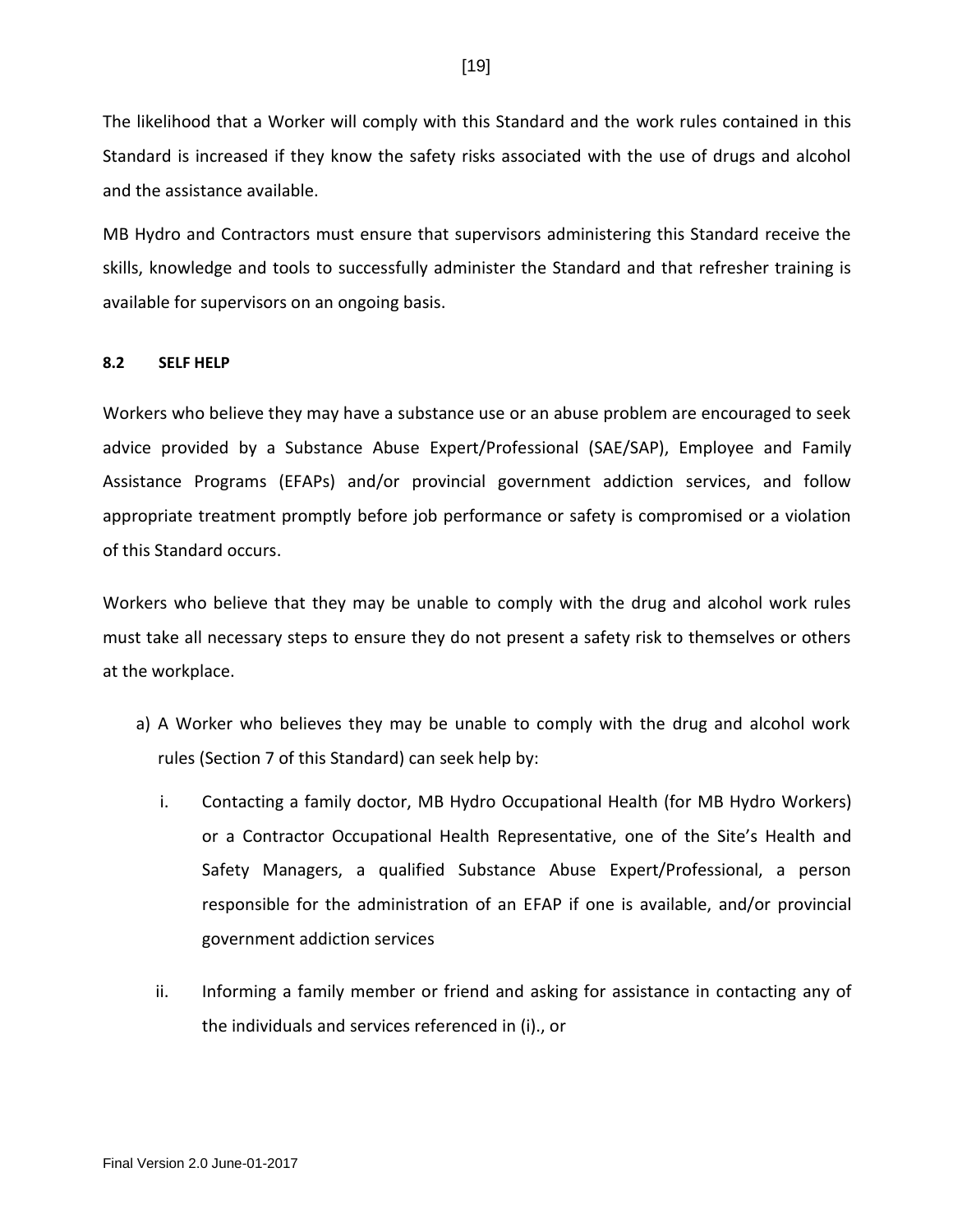- iii. Informing a co-worker, a supervisor or manager, or a representative of MB Hydro or the Contractor with whom the Worker is employed, of their wish to contact any of the individuals and services referenced in (i).
- b) A co-worker responding to a Worker's request for help must inform a person in authority of the request.
- c) A supervisor responding to a Worker's request for help must:
	- i. Take such steps as are necessary to ensure the Worker is Fit for Duty and presents no risk the themselves or others at the workplace, and
	- ii. Inform the Worker of the assistance available from Occupational Health, one of the Site's Health and Safety Managers, a qualified Substance Abuse Expert/Professional, EFAP services if available, and/or provincial government addiction services, and
	- iii. Encourage the Worker to utilize the individuals and services identified in (ii), which may assist the Worker.
- d) A Worker who is at work and has sought assistance or enrolled in an EFAP if available, or a program with provincial government addiction services or any other type of treatment program for addiction, must comply with this Drug and Alcohol Standard and work rules (Section 7).
- e) A Worker with a drug and/or alcohol problem, who is not known to have violated the Drug and Alcohol Standard work rules (Section 7), will not be disciplined for requesting help in addressing the problem or because of involvement in a treatment program. A Worker involved in a treatment program must comply with the terms and conditions of any program established to help the Worker, as a condition of continued employment. All Workers who complete primary treatment for substance abuse or dependence are strongly encouraged to participate in a structured aftercare program to maintain recovery.
- f) For a Worker failing to comply with the required treatment provided by any authorized service provider to help the Worker under this Standard and presenting a serious and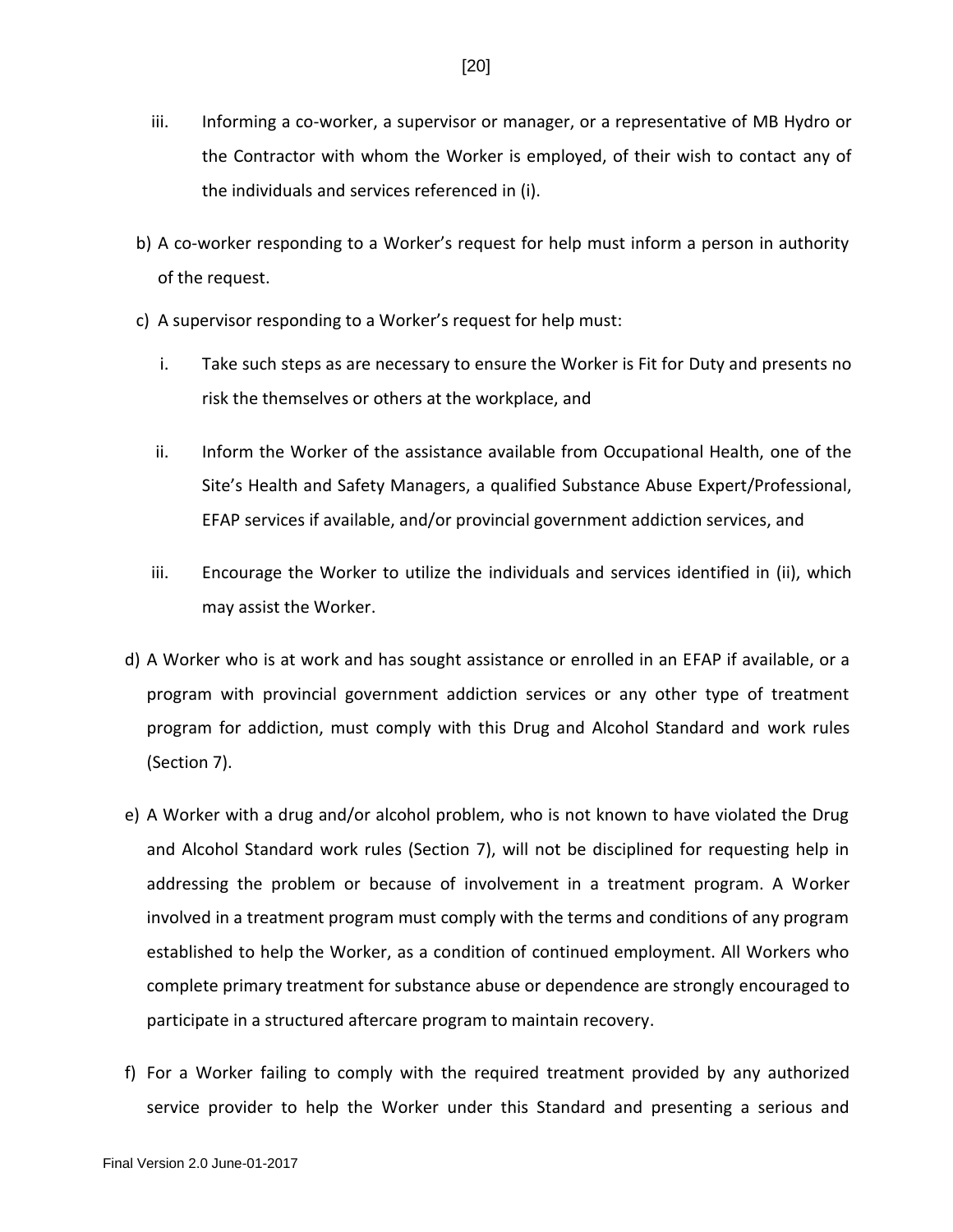imminent risk to themselves or others at the workplace, the service provider is required to advise the employer of such failure to comply with the treatment requirements.

- g) A Worker requesting help for a drug and/or alcohol problem will not be disciplined unless they have:
	- i. Failed to comply with the Drug and Alcohol Standard work rules (Section 7)
	- ii. Been requested to submit to a drug and alcohol test pursuant to this Standard or a return-to-work agreement entered into under this Standard and have not tested negative.

## <span id="page-26-0"></span>**9 SEARCH TO CONFIRM COMPLIANCE**

MB Hydro or its designate reserves the right to investigate, and/or require the Contractor or subcontractor to investigate and conduct unannounced searches for alcohol, drugs and/or drug paraphernalia on the Sites, or while being transported to and from the Sites, where there are reasonable grounds to believe that there may be a violation of the Drug and Alcohol Standard work rules. If required searches may be conducted in accordance and cooperation with the law and with the engagement of law enforcement agencies, where appropriate. All individuals will be treated with dignity and respect.

MB Hydro or its designate, Contractors and their Workers are responsible for identifying situations where a search and seizure may be reasonable. Reasonable grounds may be based on a combination of indicators which may include behaviour, odour, information received, or presence of paraphernalia. The supervisor is responsible for advising their manager of the situation, who in conjunction with onsite security, onsite Health and Safety Management (or their designate) and local police authorities, where appropriate, will make the decision as to whether or not to initiate a search.

On the Site, MB Hydro or MB Hydro's designate, may for reasonable grounds, have a MB Hydro supervisor or the supervisor of MB Hydro's designate, Contractor supervisors and/or authorized search and inspection specialists, conduct unannounced searches and inspections of Contractors, and/or Workers and their property. Property may include, but not be limited to, wallets, purses,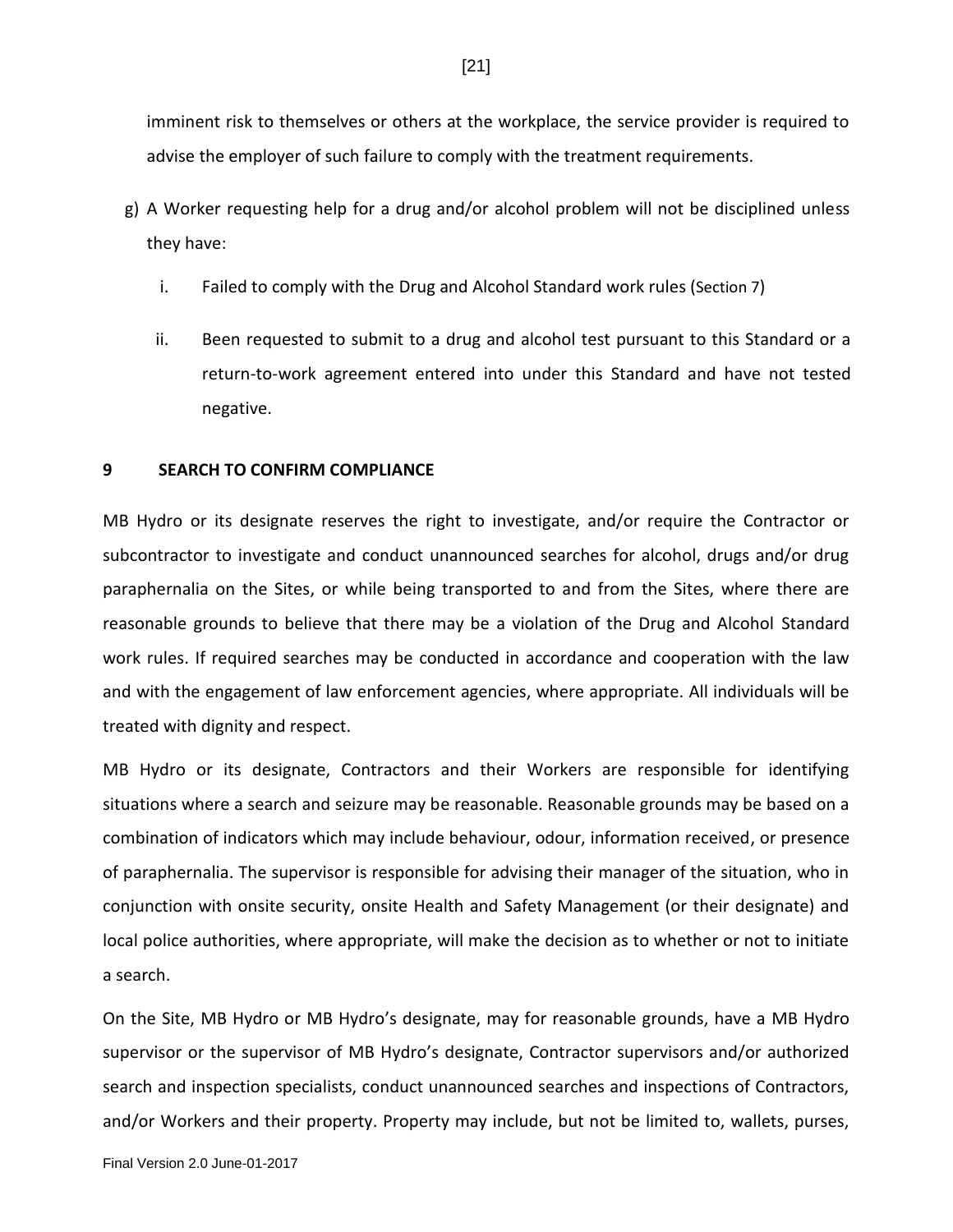lockers, baggage, offices, desks, tool boxes, clothing and vehicles. Where practical, such searches shall be in the presence of the affected Worker.

On the Site, MB Hydro or MB Hydro's designate may utilize or authorize the utilization of search and inspection specialists that use scent-trained animals to conduct searches on Site, including but not limited to any area of the camp, work areas, vehicles and dorm rooms.

All Workers and Visitors, as well as their property, may be subject to search and seizure on arrival and departure from the Sites.

Seizure and future control of any alcohol, drugs, or drug paraphernalia will be directed by the Site Manager (or their designate).

MB Hydro or MB Hydro's designate, along with Contractor management (if Contractor Workers are involved), may determine whether law enforcement agencies are to be contacted.

Workers who are found in non-compliance with this Standard may be removed from the Site, have their Site Access revoked by Manitoba Hydro or their designate for a minimum period of one year or longer, and may be prohibited from obtaining Site Access indefinitely unless there are exceptional mitigating circumstances.

### <span id="page-27-0"></span>**10 TESTING FOR COMPLIANCE WITH DRUG AND ALCOHOL WORK RULES**

#### <span id="page-27-1"></span>**10.1 ADMISSION OF USE**

A Worker who admits to drug or alcohol use upon being requested to submit to testing under this Standard, must still be tested to determine if there is a violation of the Drug and Alcohol work rules (Section 7), and to avoid a violation of Section 7.1 (c) [refusal].

#### <span id="page-27-2"></span>**10.2 REASONABLE GROUNDS TESTING**

When requesting A supervisor or manager of a Worker must request that a Worker submit to drug and alcohol testing under the requirements identified in Section 11 (Requirements for Drug and Alcohol Testing Programs) if the supervisor or manager and the next level of management, if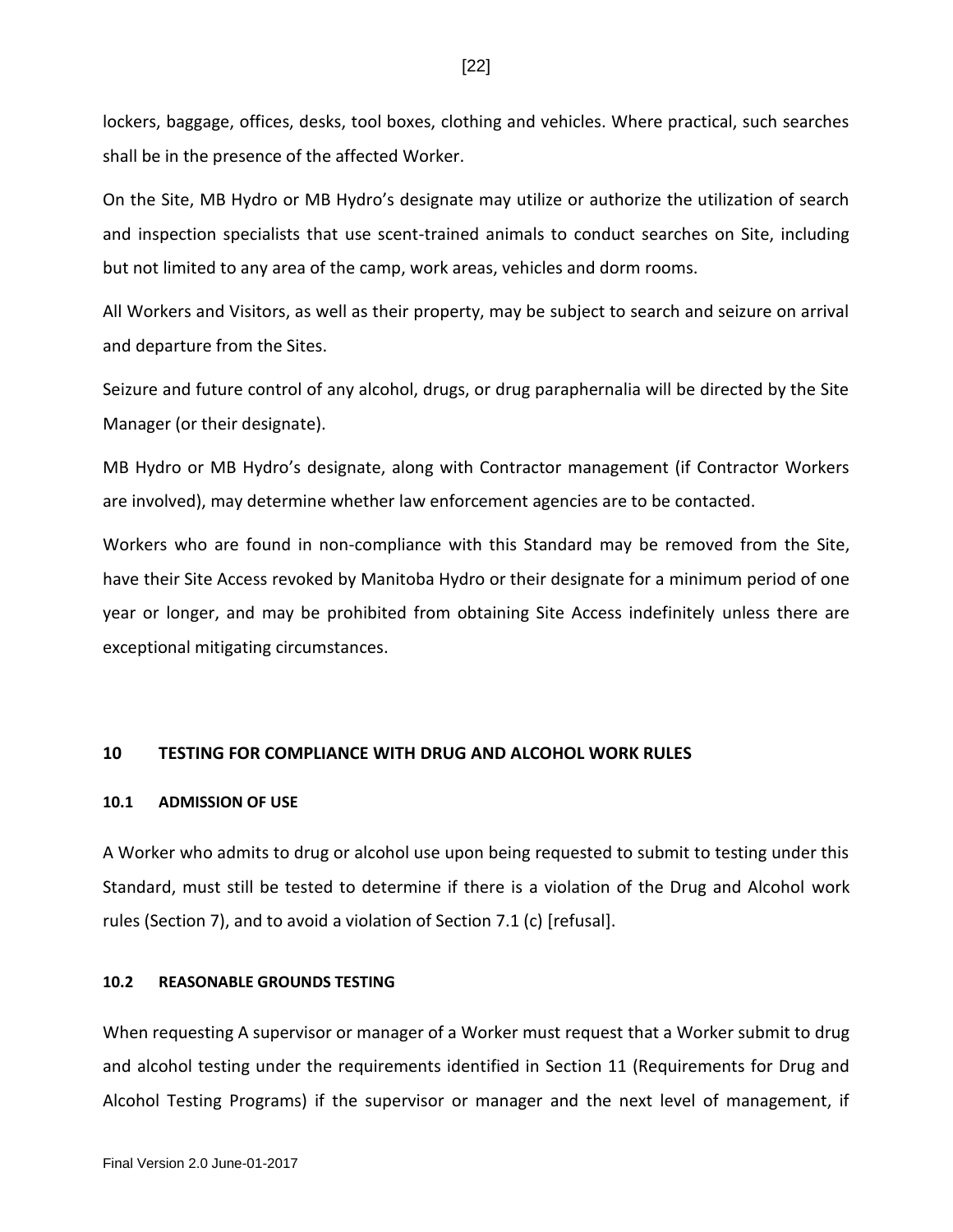present at the Site, have Reasonable Grounds to believe that the Worker is in violation of Section 7 (Work Rules) or may be unable to work in a safe manner because of the use of drugs or alcohol.

Reasonable Grounds for testing include, but are not limited to:

- a) The odour of drugs or alcohol detected on or in the vicinity of the Worker,
- b) The observed use of a substance by a Worker,
- c) Where the Worker's appearance, performance and/or behaviour suggest the Worker is under the influence of drugs or alcohol.

A supervisor or manager of a Worker must provide the Worker the reason for the request. Documentation is required, as referenced with a Reasonable Grounds Observational Checklist in Appendix C.

Testing for Reasonable Grounds is to be conducted as soon as possible and practical following a determination, within eight (8) hours for alcohol and thirty-two (32) for drugs. If there is a delay, the supervisor or manager must identify the reason for the delay.

## <span id="page-28-0"></span>**10.3 POST INCIDENT AND HIGH POTENTIAL NEAR MISS TESTING**

A supervisor or manager of a Worker must request that a Worker submit to drug and alcohol testing under the requirements identified in Section 11 (Requirements for Drug and Alcohol Testing Programs), if the supervisor or manager and the next level of management, if present at the Site, determine that a Worker was involved in any of the following:

- a) Motor Vehicle incident
- b) Serious incident
- c) Medical aid
- d) Property/equipment damage
- e) High potential near miss

This will also include those who are identified, with Reasonable Grounds, as having direct involvement in the chain of acts or omissions leading up to the Incident or High Potential Near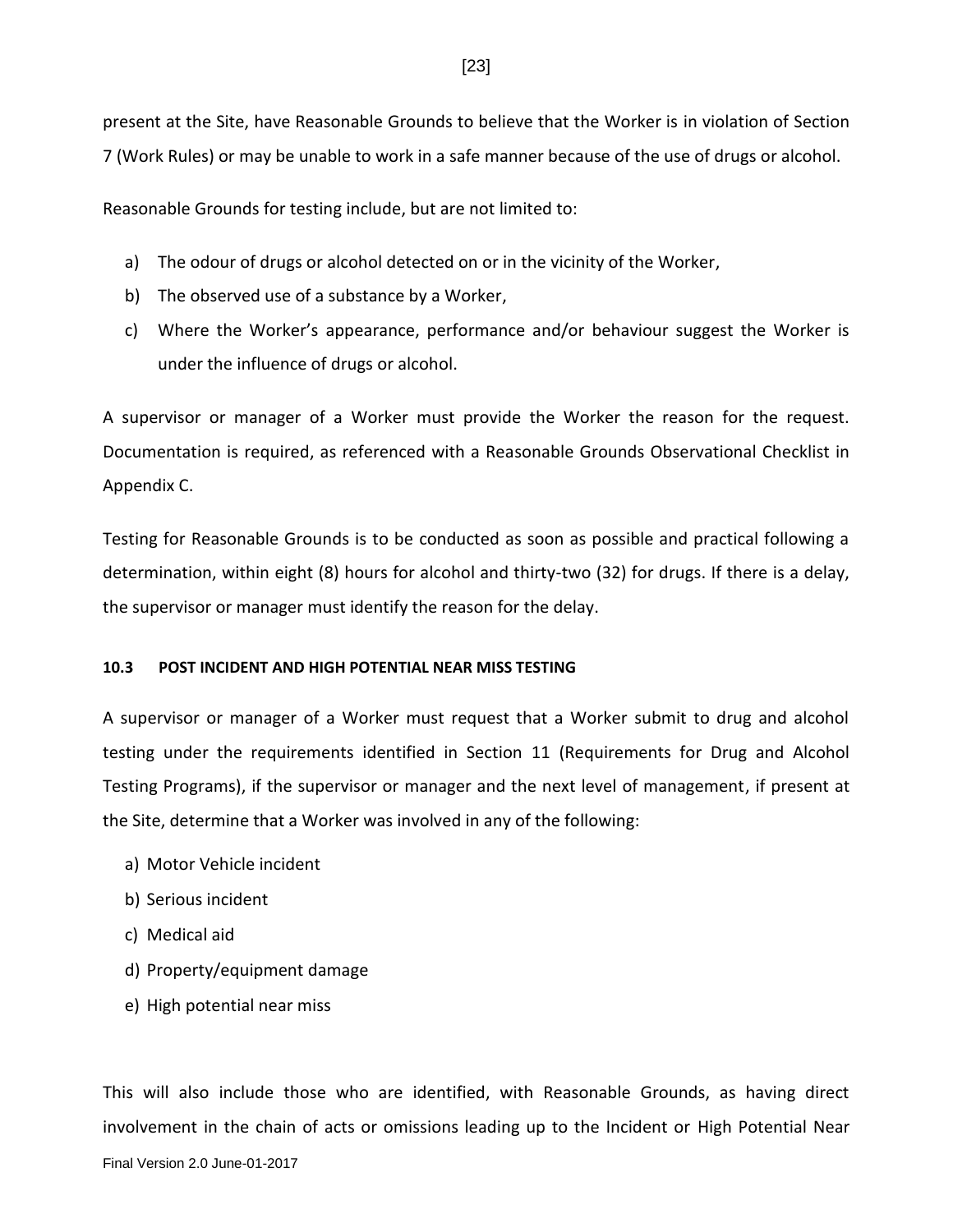Miss (as above). The Supervisor will request that the Worker stop all work-related activities prior to testing for post Incident or High Potential Near Miss.

A supervisor or manager of a Worker must provide the Worker with the reason for the request for post Incident or High Potential Near Miss testing.

Testing for post Incident or High Potential Near Miss is to be conducted as soon as possible and practical following a determination, within eight (8) hours for alcohol and thirty-two (32) hours for drugs. If there is a delay, the supervisor or manager must identify the reason for the delay.

## <span id="page-29-0"></span>**10.4 PRE-SITE ACCESS TESTING**

[The implementation of this component of the Standard will occur at a later date after further investigation].

All persons seeking access to any of the Sites, if granted, are deemed to be working in Safety Sensitive Positions (SSPs). MB Hydro requires pre-Site Access testing for drugs and alcohol for Workers working in a safety sensitive environment, as a condition of access to any of the Sites. Testing program requirements are to follow those identified in Section 11 of this Standard.

- a) The pre-Site Access test must be completed not more than thirty (30) days before deployment to any of the Sites. The pre-Site Access test will be valid for return access to the Sites for:
	- i. A period of not more than ninety (90) days from the date the test was completed. Individuals are required to provide proof of a negative pre-Site Access test to the respective Contractor Representative for each subsequent return to any of the Sites, or
	- ii. As long as the individual remains in continuous employment with the same Contractor. Continuous employment means without lay-off, leave of absence or suspension of more than ninety (90) days.
- b) Individuals testing positive for the substances identified in Section 7 of this Standard will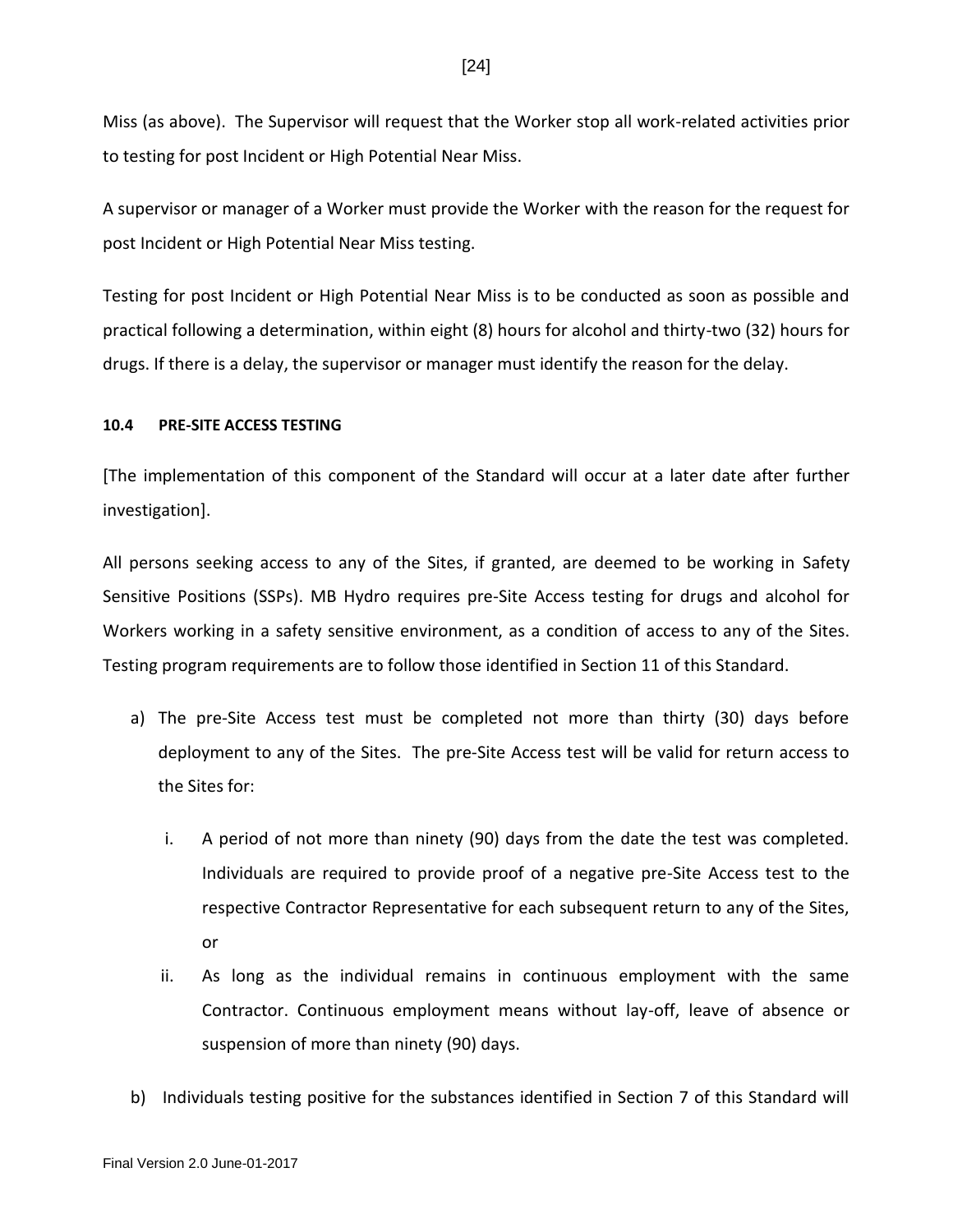not be issued Site Access or permitted to work on any site except in accordance with Section 10.5 (c) [waiting period for second pre-Site Access test]. The DMR/DCR must inform the individual of the consequences of a positive test and their options regarding a retest. Additionally, the names of persons with a positive test result from a pre-Site Access test will be provided to the Site Administrator.

- c) Site Access will not be granted to an individual who has previously tested positive for the substances identified in Section 7 except as follows:
	- i. An assessment is completed by a Substance Abuse Expert/Professional (SAE/SAP) with treatment, education and return to duty recommendations
	- ii. The individual follows the required recommendations of the SAE/SAP
	- iii. A follow up assessment is completed by the SAE/SAP verifying the individual has completed the treatment and/or education requirements
	- iv. At least thirty (30) days have elapsed since the confirmation of a positive test
	- v. A negative pre-Site Access test has been confirmed
	- vi. The individual agrees to work terms and conditions as identified by the SAE/SAP in consultation with a MB Hydro Representative and monitored by the Site Administrator and the DMR/DCR or a designated management alternate which shall include unannounced drug and alcohol testing for a minimum of twelve (12) months
	- vii. The individual is responsible for completing steps  $(i \{vi\})$  above and providing appropriate documentation to confirm completion of these steps to the Contractor and/or MB Hydro as requested.
- d) If any individual tests positive for the substances identified in Section 7 more than once for pre-Site Access testing, they shall be prohibited from obtaining Site Access indefinitely.
- e) The DMR/DCR must inform the individual with a positive test result, for the substances identified in Section 7, of the resources available for assistance, help and support for a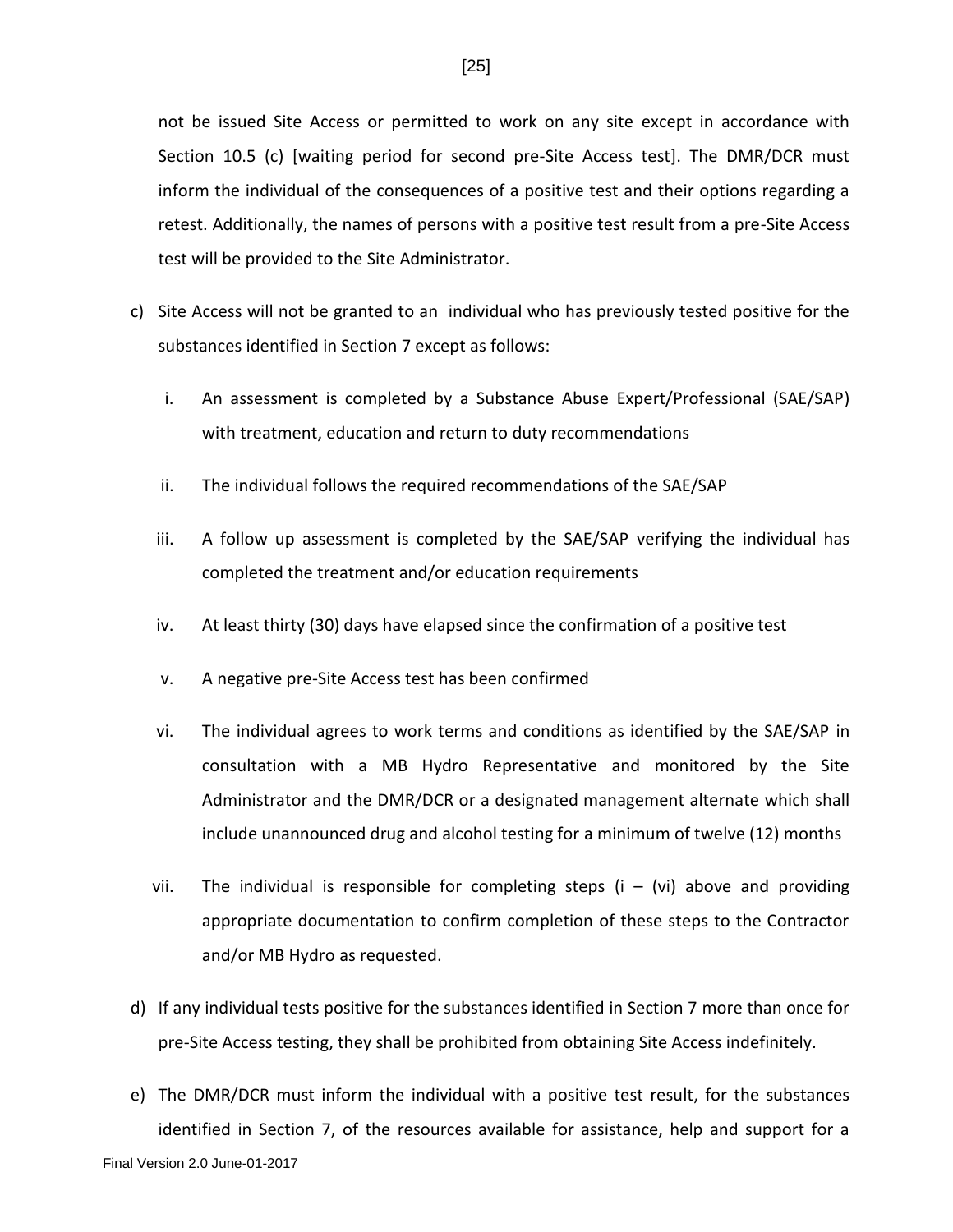[26]

drug and/or alcohol problem. A detailed list is attached in Appendix D.

## <span id="page-31-0"></span>**10.5 RETURN TO DUTY AND FOLLOW UP TESTING**

A Worker who has tested positive for the substances identified in Section 7 and is returning to work after;

- a) An return to duty assessment by a Substance Abuse Expert/Professional (SAE/SAP)
- b) A Grievance Resolution memorandum of an agreement

Must have a negative drug and/or alcohol test on the required Return to Duty Test. The SAE/SAP, in consultation with the MB Hydro designate, shall also determine the frequency and specifics of follow-up unannounced drug and alcohol testing as outlined in Section 13.2. Follow-up testing shall be monitored by the contractor and mandatory for a minimum of twelve (12) months.

## <span id="page-31-1"></span>**11 REQUIREMENTS FOR DRUG AND ALCOHOL TESTING PROGRAMS**

MB Hydro requires alcohol testing to be administered by a Third Party Administrator (TPA) in accordance with the United States Department of Transportation (US DOT) standards and procedures for alcohol testing, as accepted in Canada, at levels identified in Section 7 (Drug and Alcohol Work Rules). Screening tests for alcohol will be conducted by breath testing or saliva. Confirmation testing must be conducted using an Evidential Breath Alcohol Testing (EBT) device. All breath testing devices must be listed on the United States National Highway Traffic Safety Administration's (NHTSA) Conforming Products List (CPL), as accepted in Canada. A summary of alcohol testing procedures is provided in Appendix A – Drug and Alcohol Testing Procedures

MB Hydro requires drug testing to be administered by a TPA in accordance with the standards of the United States Department of Transportation (US DOT) procedures and recommendations as accepted in Canada. All confirmation testing is conducted by laboratories approved by the US DOT from certification recommendations of the United States Department of Health and Human Services (US DHHS), under the National Laboratory Certification Program (NLCP), as accepted in Canada, for the substances at the levels identified in Section 7 (Drug and Alcohol Work Rules). Drug testing includes a screening test and confirmation test. Collection of oral fluid and urine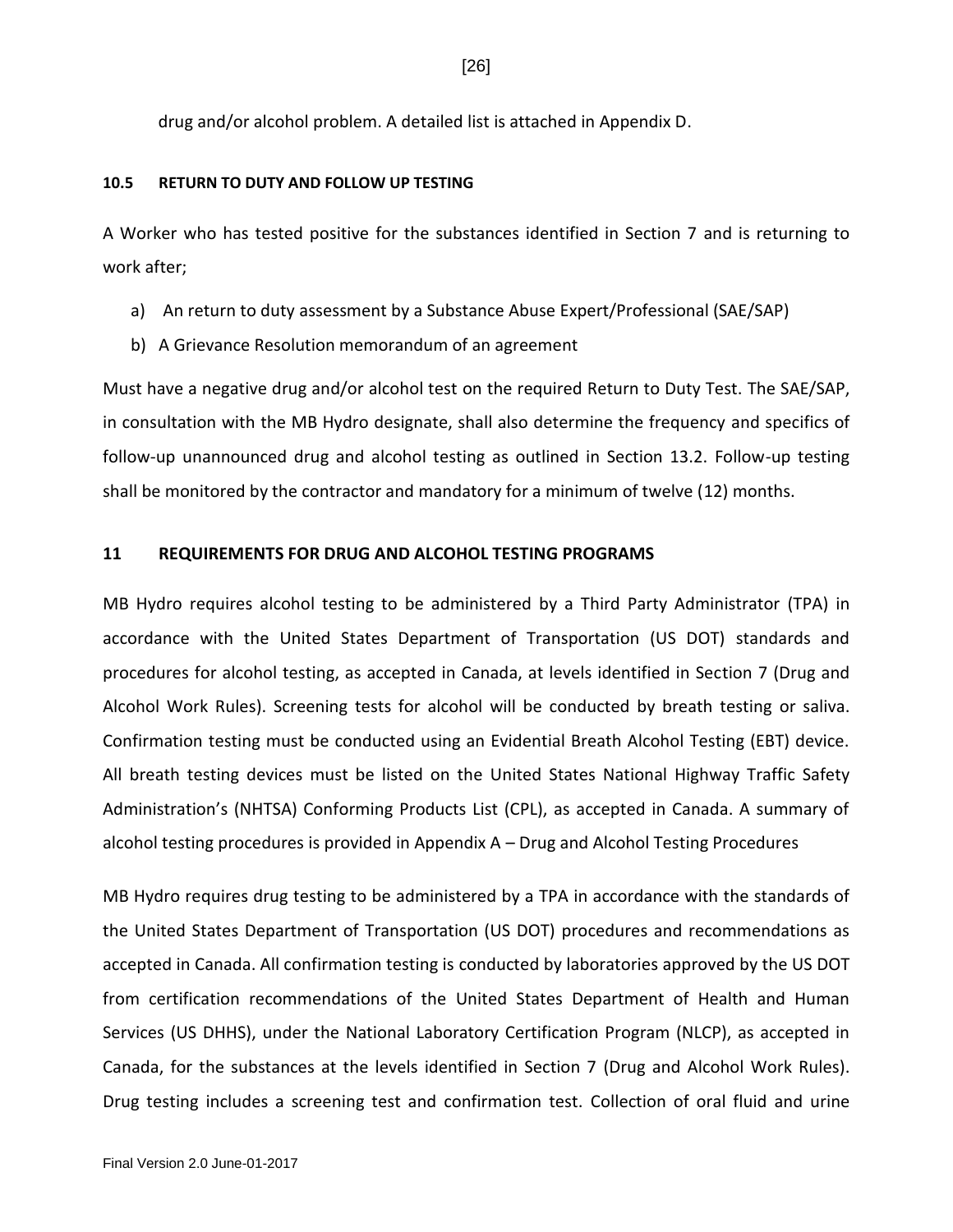specimens for drug testing must be conducted by trained collection agents. A summary of the drug testing procedures is outlined in Appendix A – Drug and Alcohol Testing Procedures.

## <span id="page-32-0"></span>**12 DRUG AND ALCOHOL TESTING RESULTS**

## <span id="page-32-1"></span>**12.1 DRUG AND ALCOHOL TESTING ORDER**

The test order and rational are as follows:

1. Breath Alcohol Test – used to determine if the donor has consumed ethanol containing beverages and whether the donor is in compliance with the Standard.

## 2. Oral Fluid Drug Test

a. Oral Fluid POCT - used to determine recent consumption of drugs by a donor (as outlined in Table 2 [Oral Fluid Drug Concentration Limits]). Oral Fluid testing is used to obtain preliminary screening drug test results to establish compliance with the Standard.

b. Oral Fluid Laboratory – used to determine recent consumption of drugs by a donor (as outlined in Table 2 [Oral Fluid Drug Concentration Limits]). Oral Fluid testing is used to obtain laboratory confirmation drug test results (which are relied upon as the final drug test result) \*(Comment: Urine may be used as the lab final result if oral fluid is unavailable).

3. Urine POCT– used to obtain preliminary screening drug test results in order to establish donor compliance with the Standard. (\*Comment: Urine can be used as a final result if oral fluid is unavailable)

For further information a detailed summary of the testing procedures is outlined in Appendix  $A -$ Drug and Alcohol Testing Procedures.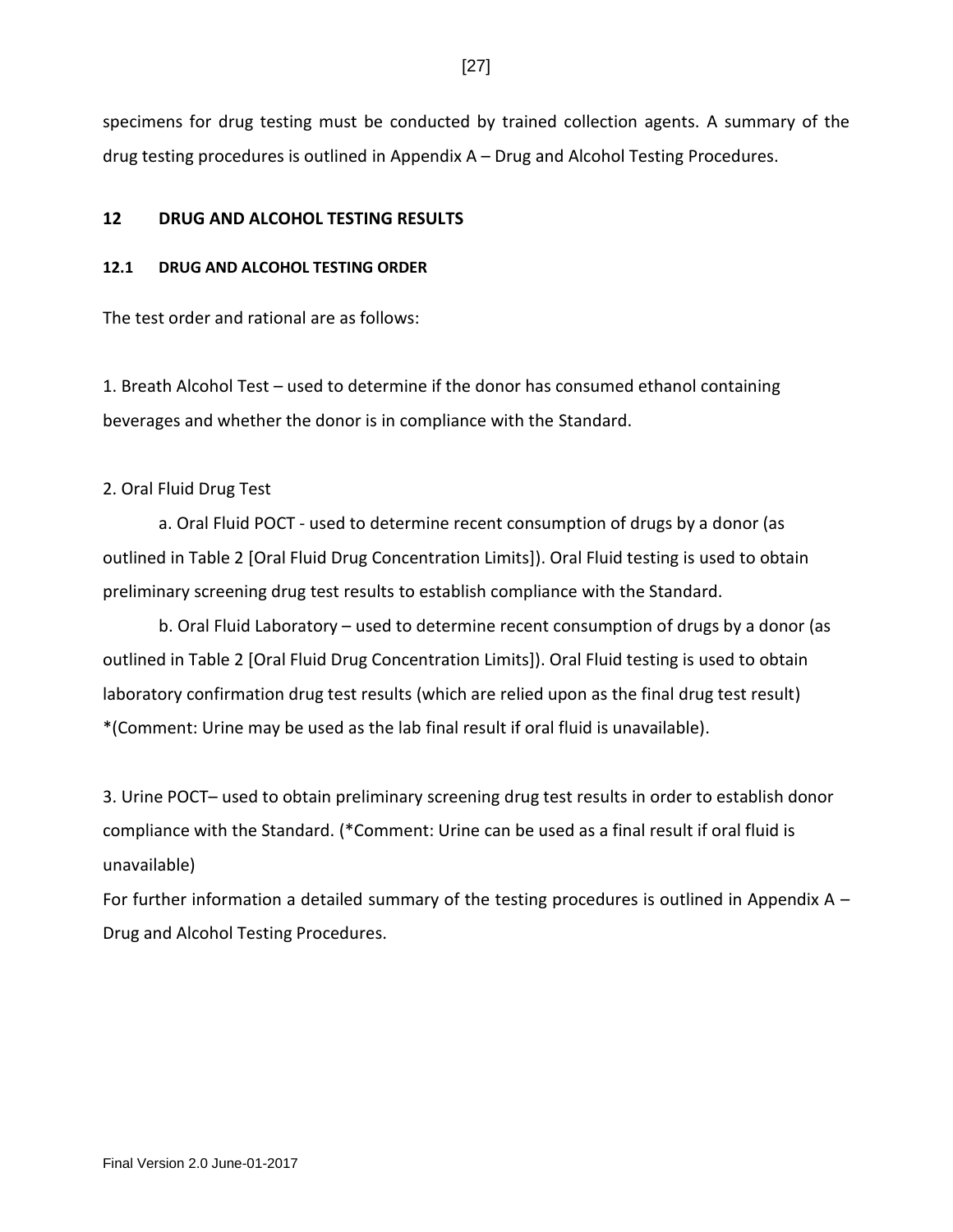### <span id="page-33-0"></span>**12.2 DRUG AND ALCOHOL TESTING RESULTS**

Drug and alcohol test lab confirmation results can be negative, positive, tampered, invalid or inconclusive. All test results are provided in a confidential written report from the Medical Review Officer (MRO) to the Third Party Administrator (TPA) who reports to the Designated MB Hydro/Contractor Representative (DMR/DCR).

- a) A negative test result means the Worker is in compliance.
- b) A positive test result means the worker is in non-compliance.
- c) A tampered (adulterated or substituted) test result means non-compliance.
- d) An invalid or inconclusive test result cannot be relied upon to determine compliance or noncompliance.

## <span id="page-33-1"></span>**12.3 CONFIDENTIALITY OF TEST RESULTS**

The DMR/DCR who receives test result information under this Drug and Alcohol Standard must comply with the Freedom of Information and Protection of Privacy Act and the Personal Health Information Act, or any successor legislation, and in addition must not disclose the test results to any person other than a person who needs to know the test results to fulfill obligations under this Drug and Alcohol Standard. All test results received under this Standard shall be securely stored and kept in the strictest confidence.

#### <span id="page-33-2"></span>**12.3.1 Worker Consent**

When a Worker consents in writing to undergo drug and/or alcohol testing, that consent will expressly provide that they:,

- a) Authorize the TPA to provide the test results to MB Hydro or any person with legal authority to require the disclosure of the test results, subject to Section 12.2.
- b) Authorize the TPA to discuss any information that pertains to the results and information pertaining to their case.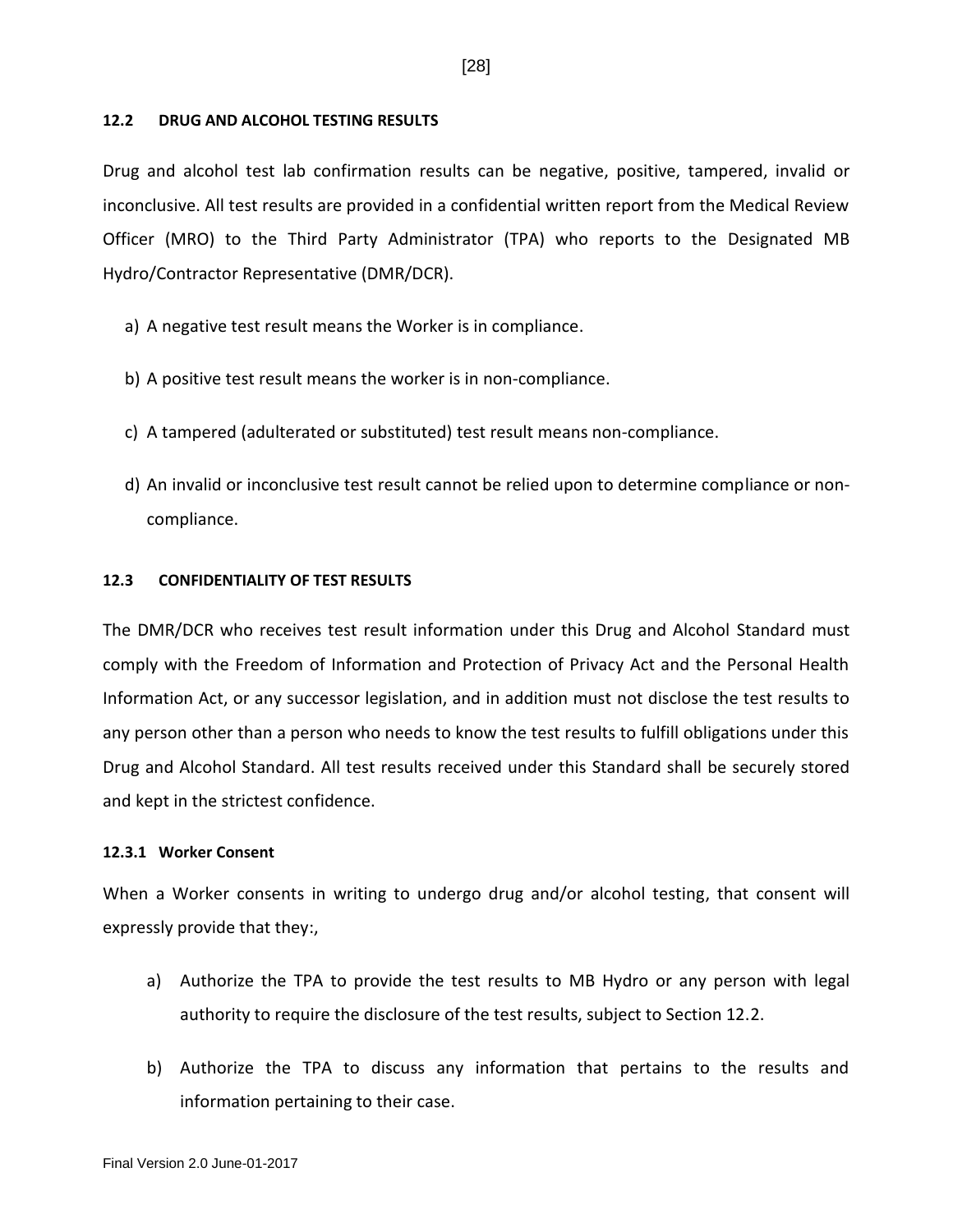b) Authorize the Medical Review Officer (MRO) to provide the test results to a Substance Abuse Expert/Professional (SAE/SAP) to whom the Worker has been referred under the provisions of this Standard.

### <span id="page-34-0"></span>**12.3.2 Reporting Test Results**

- a) A report from the Medical Review Officer (MRO) to the Designated MB Hydro Representative (DMR) via the Third Party Administrator (TPA) that the Worker's sample produced a negative test result means that the Worker has complied with Section 7.1 (a) [use] and/or (b) [Report to work or work]. The DMR/DCR must notify the Worker of the negative test result and that no other steps under this Standard will be taken. It may be appropriate to pursue procedures under other policies or take other steps, including a medical assessment, to assist the Worker to perform at a satisfactory level. An exception to this would be if the MRO has reported a negative result with a safety warning. The DMR/DCR may notify the Worker of the requirement for a fitness for duty assessment as described in Section 7.2.
- b) A report from the Medical Review Officer (MRO) to the Designated MB Hydro Representative (DMR) via the Third Party Administrator (TPA) that the Worker's sample produced a positive test result means the Worker failed to comply with Section 7.1 (a) [use] or (b) [Report to work or work with alcohol or drug levels that meet or exceed the levels specified in the Standard]. The only exception to this would be if the MRO has determined there is a legitimate explanation for the positive test result, which would then follow the procedure under Section 12.1.2 (a). A fitness for duty assessment may be conducted.
- c) A report from the Medical Review Officer (MRO) to the Designated MB Hydro Representative (DMR) via the Third Party Administrator (TPA) that the Worker's sample has been tampered with means that the Worker failed to comply with Section 7.1 (d) [tampering].
- d) A report from the Medical Review Officer (MRO) to the Designated MB Hydro Representative (DMR) via the Third Party Administrator (TPA) that the Worker's sample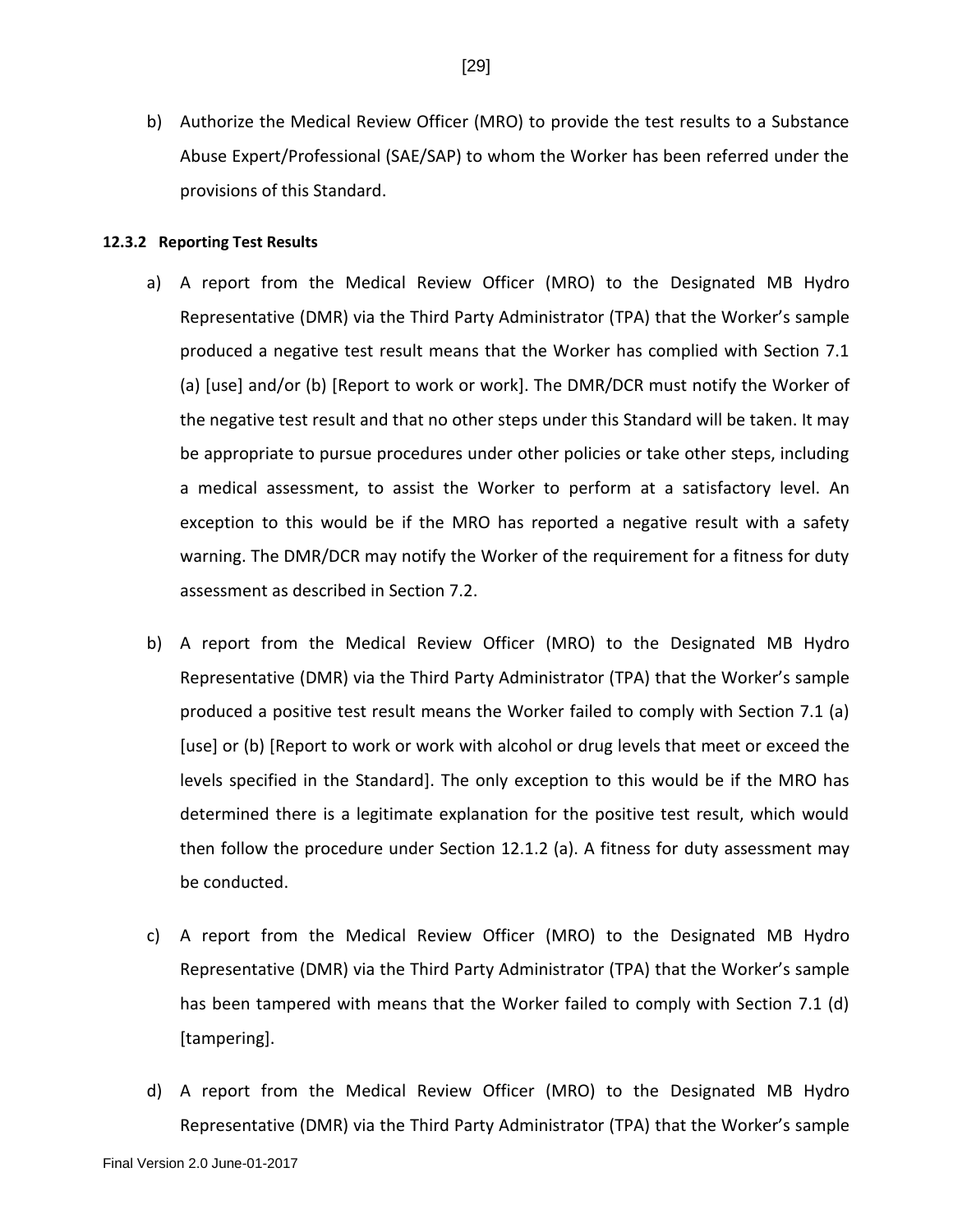produced an invalid or inconclusive means that the test cannot be relied upon for the purposes of this Standard and the DMR/DCR may require a subsequent test to be completed.

e) Where a Worker is referred to testing required under pre-Site Access (Section 10.5) by a Contractor, a confidential written report from the MRO will be issued to the Designated Contractor Representative (DCR).

## <span id="page-35-0"></span>**13 CONSEQUENCES FOR FAILURE TO COMPLY WITH THE DRUG AND ALCOHOL WORK RULES**

## <span id="page-35-1"></span>**13.1 EMPLOYER/CONTRACTOR RESPONSE TO VIOLATIONS**

Workers who fail to comply with the Drug and Alcohol Work Rules Section 7.1 (d) [tampering], 7.1 (c) [refusal] or (e) [possession or offer for sale or distribution] of this Standard will be subject to discipline by their Employer up to and including termination of employment and have their Site Access revoked by Manitoba Hydro or their designate for a minimum period of one year or longer, and may be prohibited from obtaining Site Access indefinitely unless there are exceptional mitigating circumstances.

Workers with a dependency or addiction who fail to comply with Section 7.1 (a) [use] and/or (b) [Report to work or work with alcohol or drug levels that meet or exceed the levels specified in the Standard] of this Standard may be subject to discipline by their Employer up to and including termination of employment. In the cases of 7.1 (a) [use] and/or (b) [Report to work or work with alcohol or drug levels that meet or exceed the levels specified in the Standard], the Worker who does not have an addiction or dependency will be subject to discipline by their Employer up to and including termination of employment and have their Site Access revoked by Manitoba Hydro or their designate for a minimum period of one year or longer, and may be prohibited from obtaining Site Access indefinitely unless there are exceptional mitigating circumstances.

## <span id="page-35-2"></span>**13.2 VIOLATIONS OF USE, REPORT TO WORK OR WORK**

Before any disciplinary action is taken with a Worker who has failed to comply with Section 7.1 (a) [use] or 7.1 (b) [Report to work or work with alcohol or drug levels that meet or exceed the levels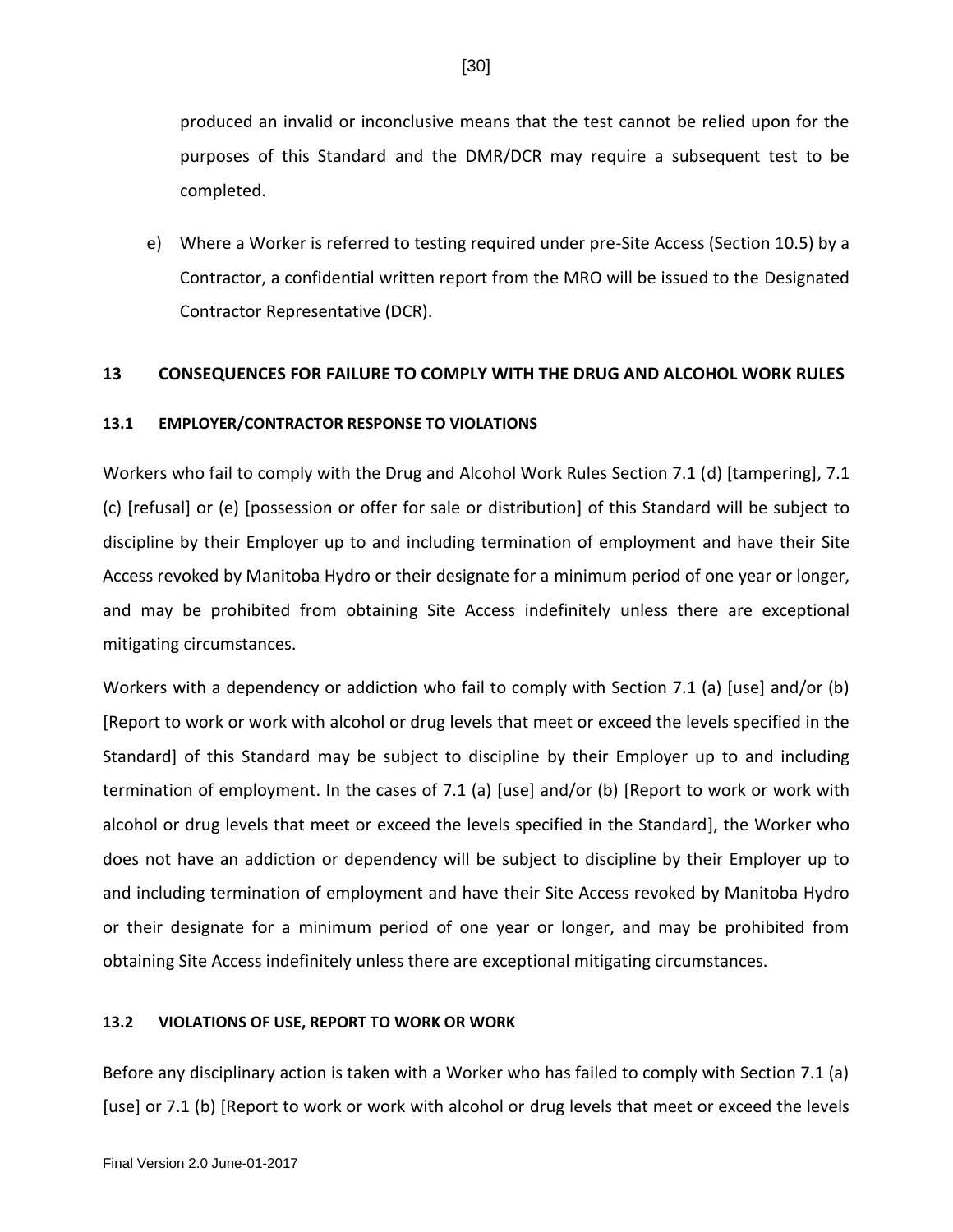specified in the Standard], MB Hydro, or the Contractor if the Worker is employed by a Contractor, must take appropriate steps to determine if the Worker has a disability related to addiction or dependence for which the employer has a duty to accommodate. The employer's duty to accommodate extends to the point of undue hardship.

Prior to making a final decision regarding discipline of a Worker who has failed to comply with 7.1 (a) [use] or 7.1 (b) [Report to work or work with alcohol or drug levels that meet or exceed the levels specified in the Standard], the Worker will be directed to and the Worker must meet with a Substance Abuse Expert/Professional (SAE/SAP). A positive test result means the Worker is suspended or on administrative leave without pay, pending investigation and the SAE/SAP report.

The SAE/SAP will complete an initial assessment of the Worker and determine the level of assistance required by the Worker, including treatment and education recommendations for those workers identified with a substance abuse or addictions. If the SAE/SAP determines there is no addiction or dependency of the substance for which the Worker tested positive, then the Worker will be subject to discipline by their Employer up to and including termination of employment unless there are exceptional mitigating circumstances. The SAE/SAP will provide the Worker, Designated MB Hydro Representative (DMR) and/or the Designated Contractor Representative (DCR) with a confidential written report of their recommendations. The process to be followed by the SAE/SAP is outlined in Appendix B – Substance Abuse Expert/Professional. During this time the Worker will have their Site Access revoked and may be prohibited from obtaining Site Access indefinitely.

The assessment by the SAE/SAP must be completed as soon as possible. The report of the SAE/SAP must be delivered to DMR and/or the DCR within two (2) days of the assessment.

The appropriate disciplinary measures will be based on the report of the SAE/SAP. In the case of a Contractor Worker, the discipline shall be determined by the Contractor, in consultation with the DMR. In the case of a MB Hydro Employee, MB Hydro will determine the appropriate disciplinary measures.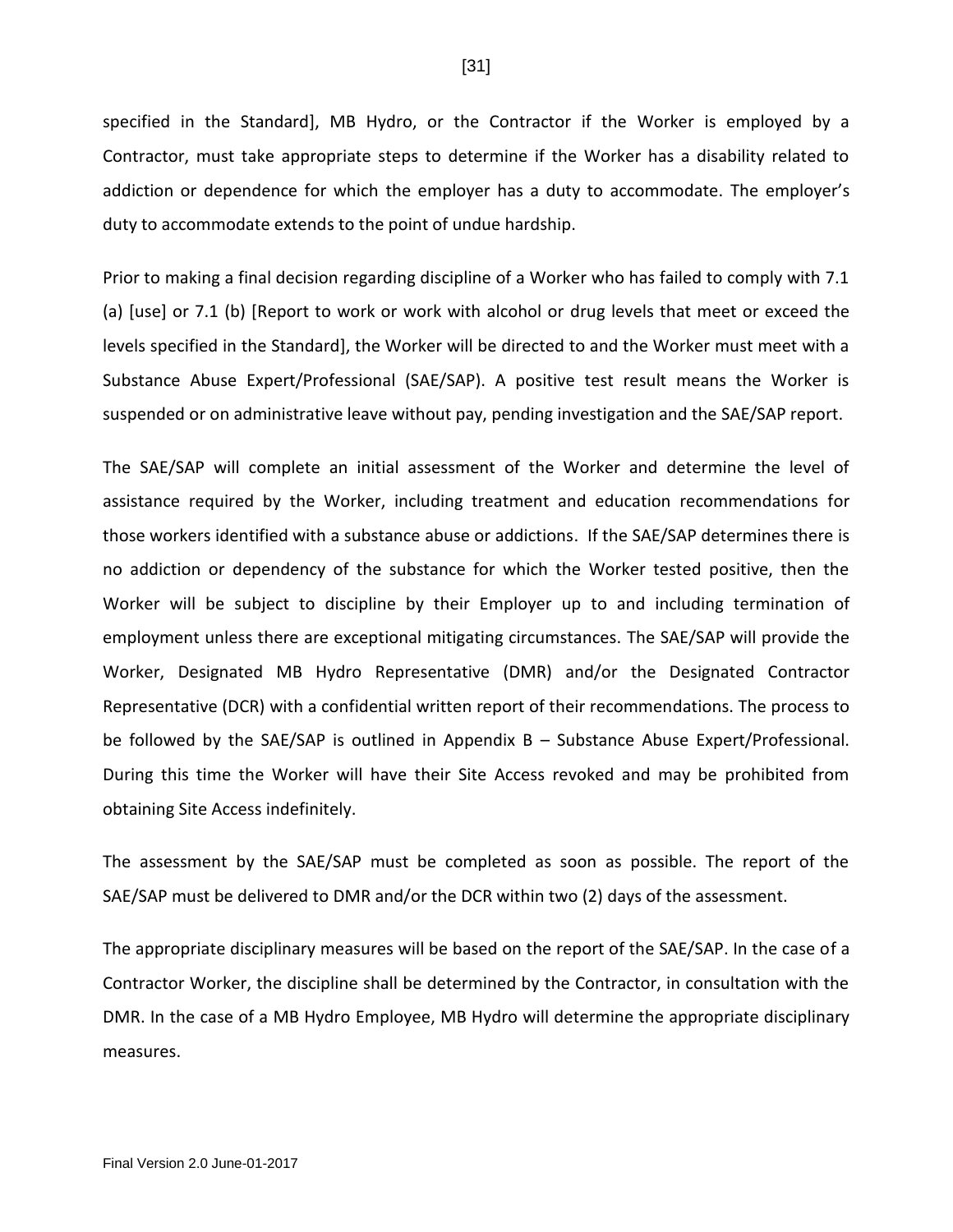Failure by the Worker to attend the assessment of the SAE/SAP, to consent to release of treatment and/or educational requirements to the DMR/DCR, and/or to follow the recommended treatment program or rehabilitation action, shall result in the Worker being subject to discipline by their Employer up to and including termination of employment and have their Site Access revoked by Manitoba Hydro or their designate for a minimum period of one year or longer, and may be prohibited from obtaining Site Access indefinitely unless there are exceptional mitigating circumstances.

During the period of assessment by the SAE/SAP and corrective rehabilitative programs recommended by the SAE/SAP, the Worker shall be on a leave of absence without pay and have their Site Access temporarily revoked.

#### **13.3 POTENTIAL SITE ACCESS AFTER FAILURE TO COMPLY**

Any Worker with a dependency or addition as determined by a SAE/SAP who has been denied Site Access due to failure to comply with the Drug and Alcohol Standard and work rules may, subject to MB Hydro's approval, be granted Site Access subject to the following conditions:

- a) The Worker meets with a SAE/SAP who will make a professional determination about the Worker's substance use and the impact it may have on the safety and health of the Worker, his or her co-Workers and the Site.
- b) In the case where an SAE/SAP determines the Worker is fit to work on the Sites, the SAE/SAP will provide a written report identifying any restrictions and/or return to duty conditions, and confirming that the Worker is fit to work on the Sites safely to the Site Administrator, the DCR and/or the DMR. In this case, the Worker shall be subject to a return to duty agreement based on the recommendations of the SAE/SAP in consultation with the Site Administrator, the DCR and/or the DMR, and which shall include unannounced follow up drug and alcohol testing for a minimum of twelve (12) months.
- c) In the case where an SAE/SAP determines the Worker has a substance abuse problem and requires treatment, a confidential written report will be provided by the SAE/SAP and must identify the level of assistance required by the Worker, including treatment and education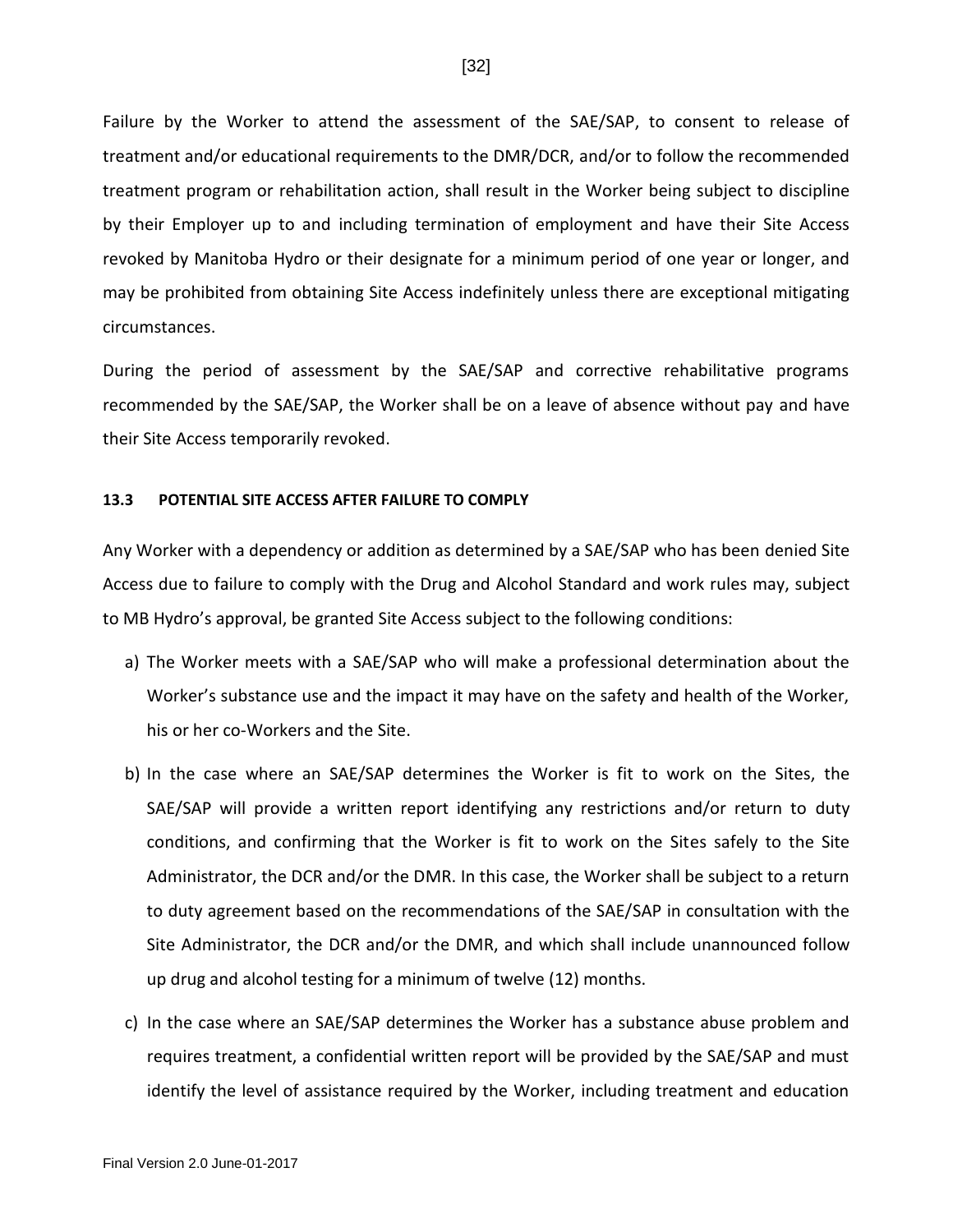recommendations. During this time, the Worker shall have their Site Access revoked and may be prohibited from obtaining Site Access indefinitely.

Following the Worker's completion of the recommended treatment and education requirements:

- i. A report from the SAE/SAP shall be provided to the Site Administrator, the DCR and/or DMR identifying that a follow up assessment has been conducted, and confirming treatment has been successfully completed
- ii. Any recommendations, further rehabilitation requirements, and/or work restrictions will be identified with confirmation that the Worker is fit to work safely on Sites
- iii. A Worker who has successfully completed an assessment and/or treatment must sign a Return to Duty Agreement, which is based on the recommendations of the SAE/SAP in consultation with the Site Administrator, the DCR and/or the DMR, shall be required to have follow up unannounced drug and alcohol testing for a minimum of twelve (12) months.
- d) The SAE/SAP making the assessment and providing a report must comply with the format identified in Appendix "B."
- e) The Worker must sign a Substance Abuse Expert/Professional Release of Confidential Information form, as identified in Appendix B (also refer to Substance Abuse Professional Release of Confidential Information).
- f) The Worker must provide proof of a negative test result prior to return to duty and this must be reported to the Site Administrator, the DCR and/or the DMR.

# **13.4 VIOLATION OF REFUSAL TO TEST, TAMPERING, POSSESSION OR OFFER FOR SALE OR DISTRIBUTION**

Any Worker who violates Section 7.1 (c) [refusal], 7.1 (d) [tampering] or 7.1 (e) [possession or offer for sale or distribution] of this Standard will be removed from the Site, have their Site Access revoked, and shall be prohibited from obtaining Site Access indefinitely, subject to the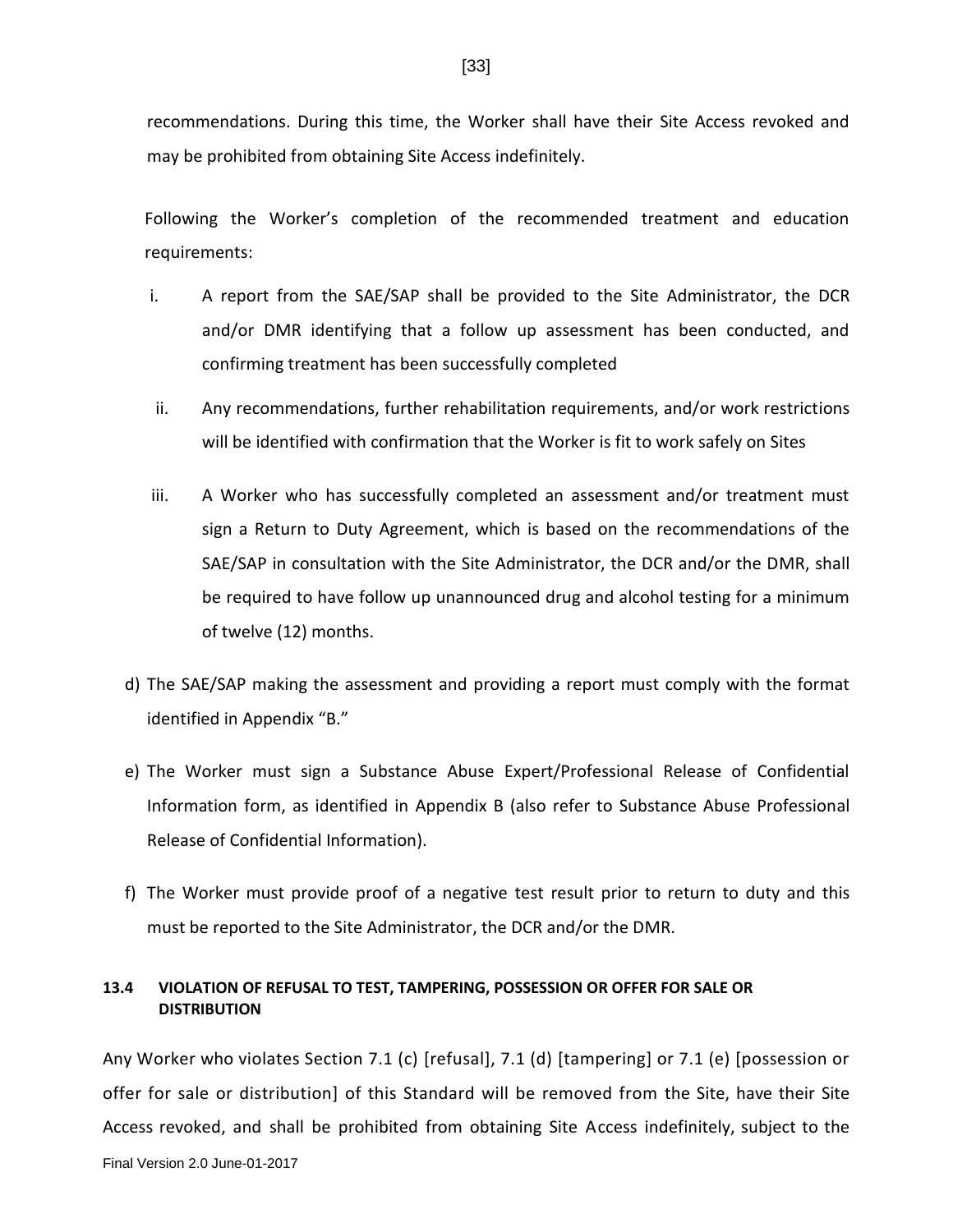terms of this Standard and any additional applicable Standards or Policies. Workers found in noncompliance with the Drug and Alcohol work rules contained in Sections 7.1 (c) 7.1 (d) and 7.1 (e) will be subject to discipline by their Employer up to and including termination of employment and have their Site Access revoked by Manitoba Hydro or their designate for a minimum period of one year or longer, and may be prohibited from obtaining Site Access indefinitely unless there are exceptional mitigating circumstances.

A Worker who violates these referenced sections of the Standard will be encouraged to seek help and support. Detailed information on services available is outlined in Appendix D: Treatment and Assessment Resources.

#### **13.5 REFUSAL TO COOPERATE WITH A SEARCH**

Workers who refuse to submit to a search as per  $7.1(c)(i)$  or are believed to be in violation of this Standard as a result of a search will be subject to discipline by their Employer up to and including termination of employment and have their Site Access revoked by Manitoba Hydro or their designate for a minimum period of one year or longer, and may be prohibited from obtaining Site Access indefinitely unless there are exceptional mitigating circumstances.

#### **13.6 IMPAIRED DRIVING CHARGES OR CONVICTIONS**

Any Worker who operates or is expected to operate a MB Hydro or Contractor vehicle and/or that is required to drive as a condition of employment as per Section 7.3 (Impaired Driving Charges or Convictions) must report any charge or conviction related to suspension of a driver's license due to impairment. Workers who fail to report such charge or conviction shall be subject to discipline by their Employer up to and including termination of employment and have their Site Access revoked by Manitoba Hydro or their designate for a minimum period of one year or longer, and may be prohibited from obtaining Site Access indefinitely unless there are exceptional mitigating circumstances.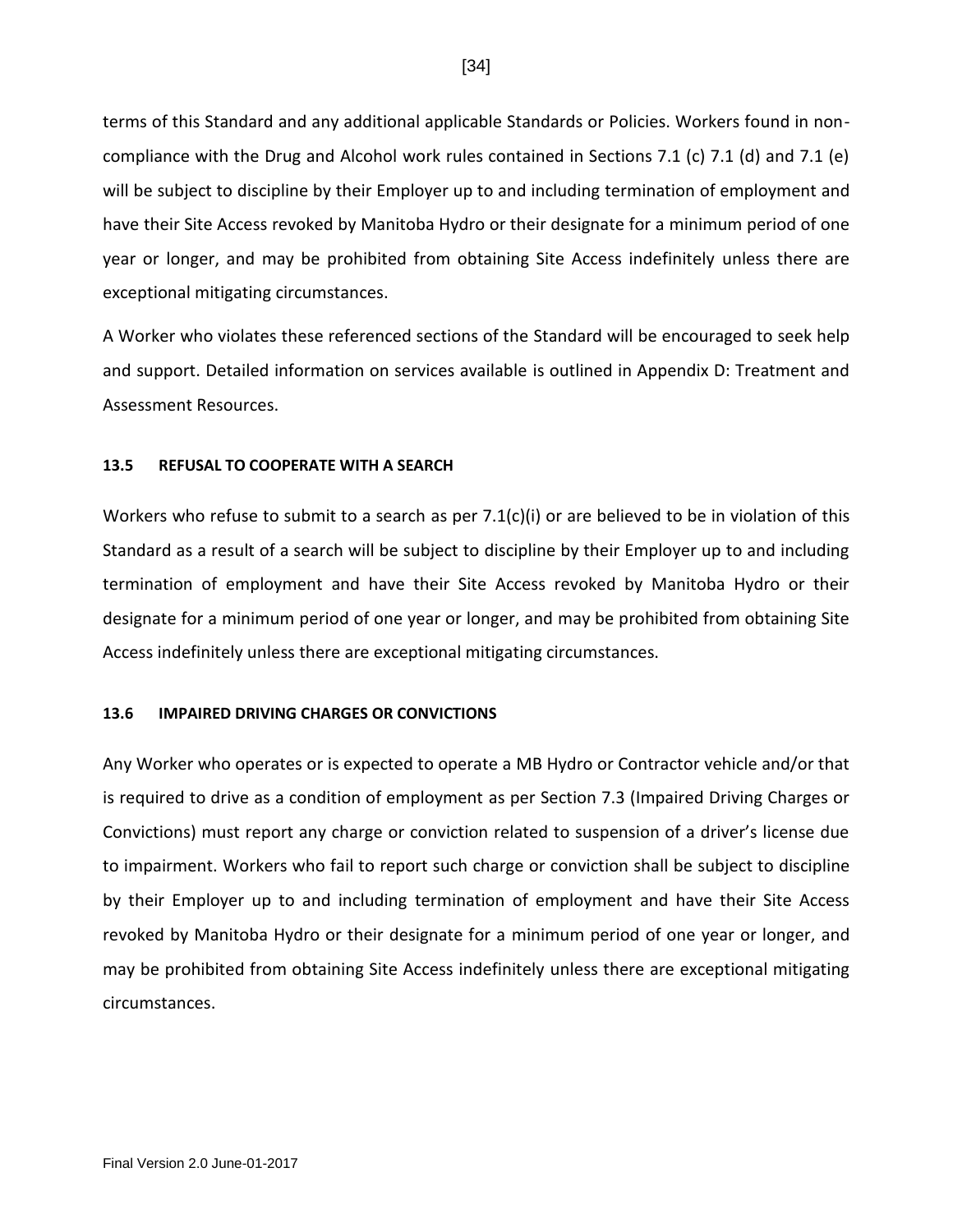# **APPENDIX A**

#### **DRUG AND ALCOHOL TESTING PROCEDURES**

Alcohol Testing - General

Breath Testing

Confirmation Test

Oral Fluid Drug Testing

Urine Drug Testing – Point of Contact Testing (POCT)

Worker Consent for Drug and Alcohol Testing Form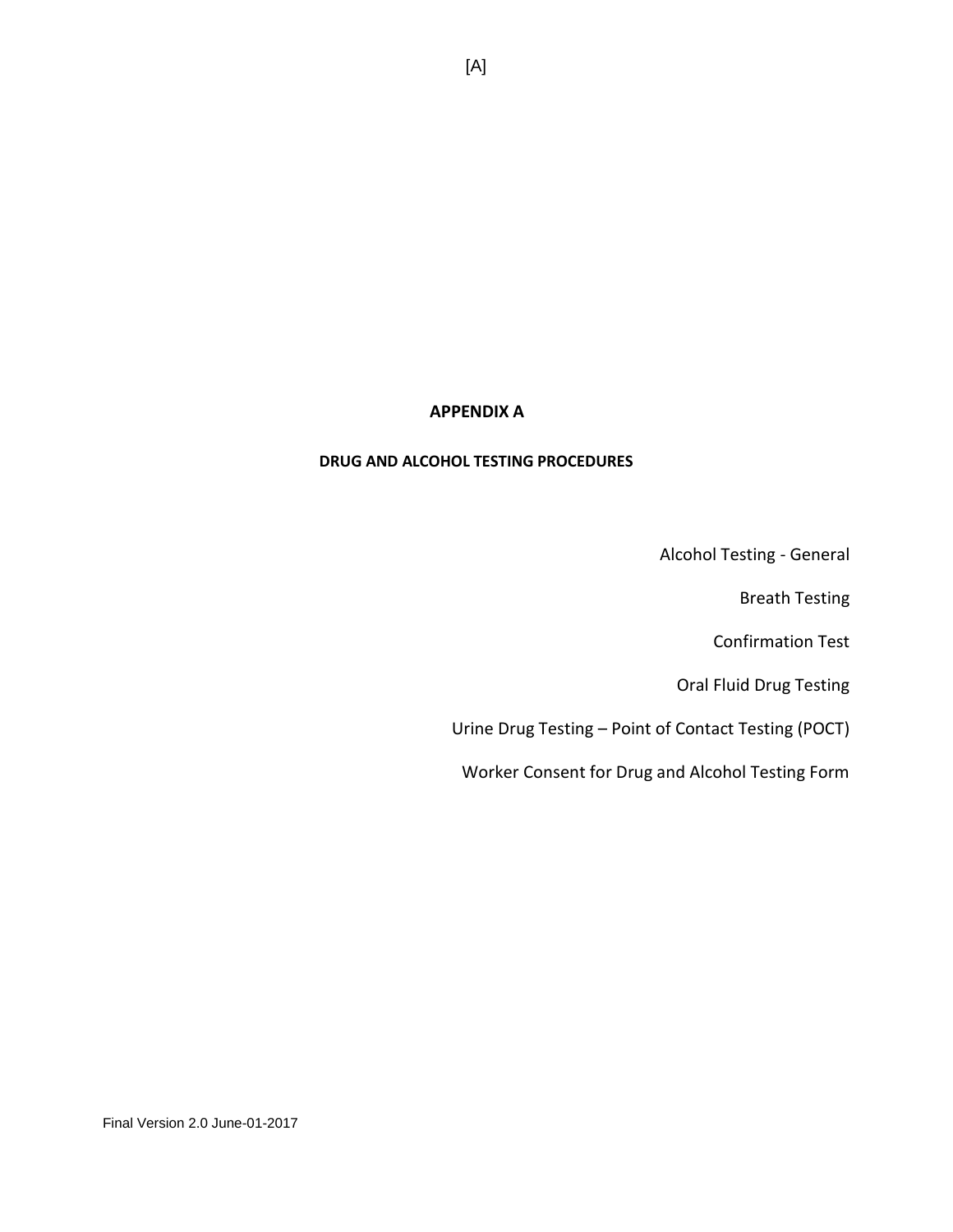#### **Drug and Alcohol Testing Procedures**

The following procedures are a general overview only. More detailed information may be obtained from the Third Party Administrator (TPA) contracted as the testing agent.

### **ALCOHOL TESTING:**

#### **General**

- 1. The donor is the person from whom a breath sample is collected.
- 2. The donor is informed of the requirement to test in private and directed to go to a collection site for the purpose of providing a breath specimen. The donor must be escorted to the collection site if the test is for Post Incident or High Potential Near Miss or Reasonable Cause purposes.
- 3. The Breath Alcohol Technician (BAT) establishes the identity of the donor. Government or employer-issued photo identification is preferable. Positive identification by a Contractor or a MB Hydro Representative who holds a supervisory position is acceptable.
- 4. Testing should always be conducted privately between BAT and the donor, not in view of supervisors or others, unless it is unavoidable.
- 5. The BAT explains the testing procedure to the donor.
- 6. The Contractor or MB Hydro must securely store information about alcohol test results to ensure that disclosure to unauthorized persons does not occur.
- 7. Alcohol testing devices used to conduct alcohol screening tests and evidentiary devices used to confirm the screening test must be listed on the US National Highway Traffic Safety Administration's (NHTSA) Conforming Products List (CPL) for screening and evidentiary testing. These devices must also meet the function requirements outlined in the US Department of Transportation (US DOT) rules and regulations.

# **Breath Testing**

Final Version 2.0 June-01-2017 1. The donor must clear any foreign material from the mouth (e.g., food, gum, tobacco products, lozenges, etc.). The BAT confirms that donor has not had anything in their mouth for at least 15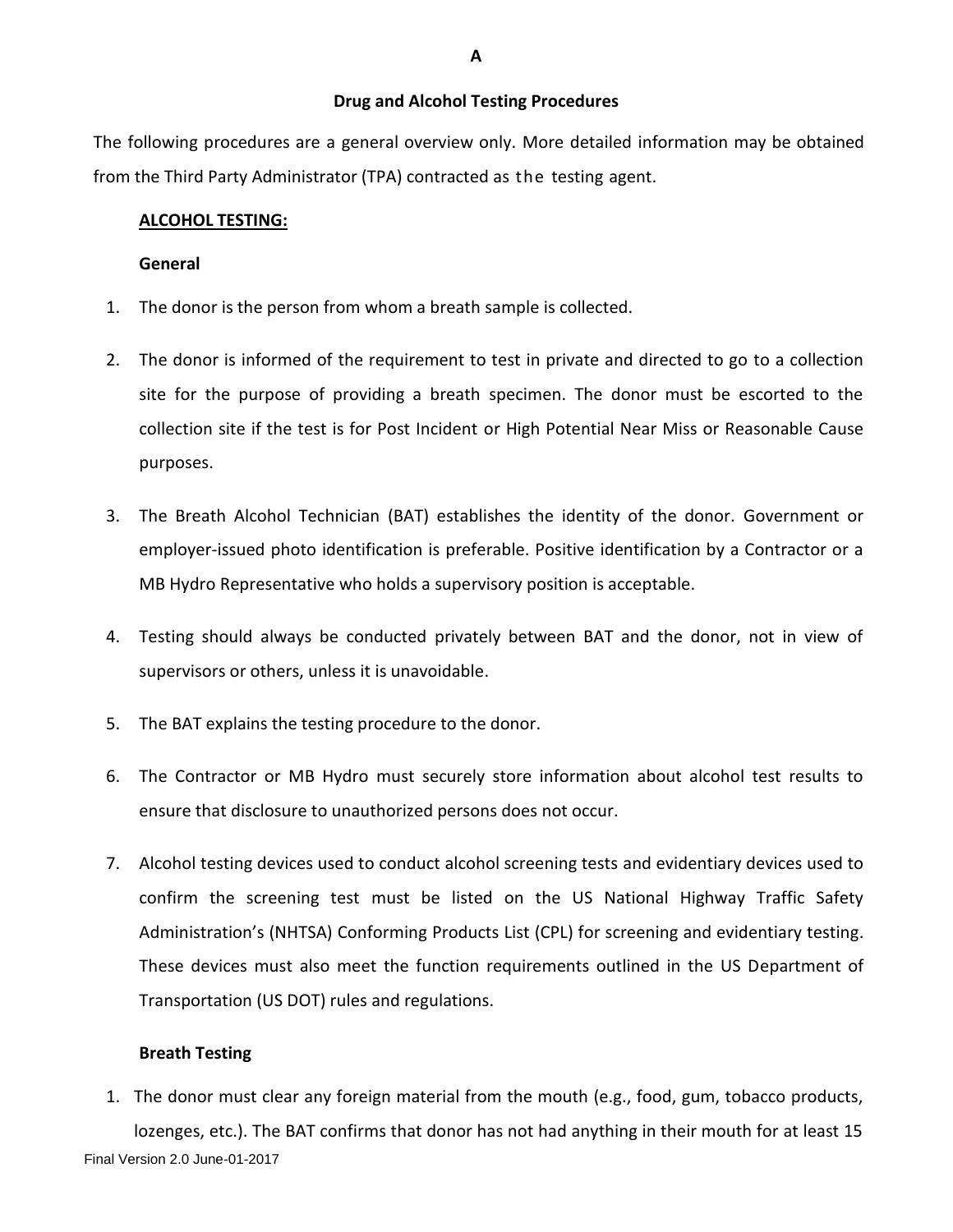minutes prior to testing

- 2. The BAT and the donor shall complete those parts of the Alcohol Testing Form (ATF) that are to be completed before the donor provides a breath sample.
- 3. The BAT opens an individually wrapped or a sealed mouthpiece in the presence of the donor and attaches it to the breath testing device in the prescribed manner.
- 4. The BAT conducts an air blank to confirm that there is no alcohol present in the surrounding airspace.
- 5. The BAT explains to the donor how to provide a breath sample and asks the donor to provide a breath sample.
- 6. The BAT shows the test result displayed on the device to the donor and asks the donor to read the result aloud. The BAT affixes the results labels onto the ATF and donor initials the labels.
- 7. The BAT completes the part of the alcohol testing form that is to be completed after the donor provides a breath sample.
- 8. If the test result shows an alcohol level that is less than 0.040 grams/210 litres of breath, the BAT informs the donor that there is no need to conduct any further testing and verbally reports compliance in a confidential manner to the Designated Contractor Representative (DCR) or Designated MB Hydro Representative (DMR). A copy of the ATF is provided to the donor.
- 9. If the test result shows an alcohol level that is equal to or greater than 0.040 grams/210 litres of breath, the BAT informs the donor of the need to conduct a confirmation test.

# **Confirmation Breath Testing**

- 1. If an Alcohol Screening Device was used for the alcohol screening test, an Evidential Breath Alcohol Device must be used to conduct the alcohol confirmation test.
- 2. The BAT advises the donor not to eat, drink, put anything into his or her mouth or belch before confirmation testing is complete. If the donor fails to comply with the above instructions, confirmation testing is still conducted and a remark is recorded onto the ATF.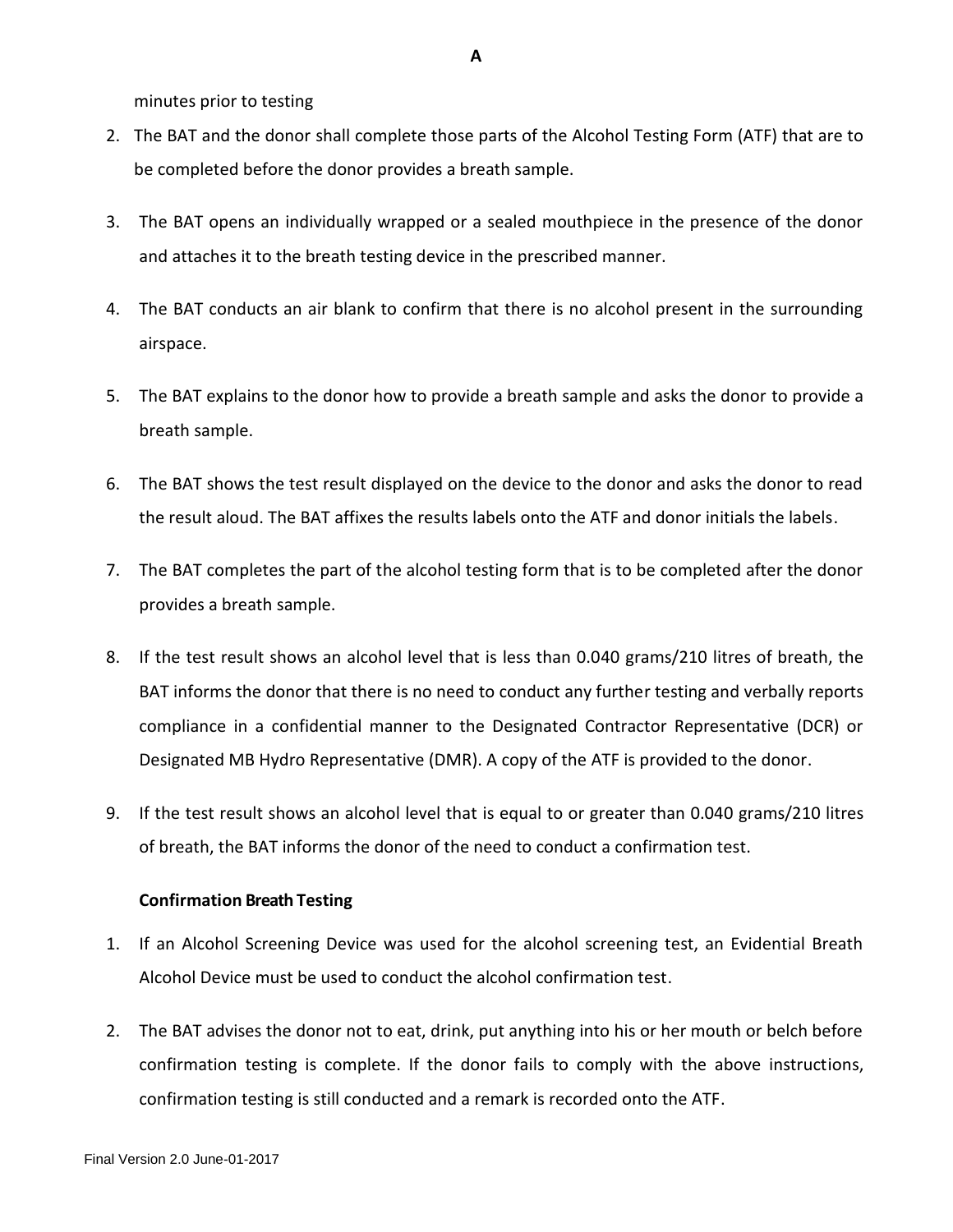- 3. The confirmation test must start not less than fifteen (15) minutes after the completion of the screening test. If the confirmation test cannot begin within thirty (30) minutes, the elapsed time and the reason must be documented on the ATF.
- 4. The BAT opens a new individually wrapped or sealed mouthpiece in the presence of the donor and inserts it into the breath testing device in the prescribed manner.
- 5. The BAT conducts an air blank to confirm that there is no alcohol present in the surrounding airspace.
- 6. The BAT explains to the donor how to provide a breath sample and asks the donor to provide a breath sample.
- 7. The BAT shows the test result displayed on the device and asks the donor to read the test result aloud. The BAT affixes the results labels onto the ATF and donor initials the labels. If the confirmation test result is equal to or in excess of 0.040 grams/210 litres of breath, the BAT will do an external calibration check (accuracy check) to ensure the device is in working order. The BAT ensures that the test result is recorded on the ATF as well as in the Calibration Log for that device. The BAT verifies the printed result labels with the donor.
- 8. The BAT completes the part of the ATF that is to be completed after the donor provides a breath sample and asks the donor to do so as well.
- 9. The BAT verbally reports in a confidential manner the test results to the DCR/DMR.
- 10. A copy of the ATF is provided to the donor.

#### **DRUG TESTING:**

# **Oral Fluid Drug Testing**

- 1. The donor is the person providing their oral fluid sample for the purposes of a drug test.
- 2. The donor is informed of the requirement to test in private and is directed to go to a collection site. The donor must be escorted to the collection site by a supervisor if the test is for Post Incident or High Potential Near Miss or Reasonable Cause purposes.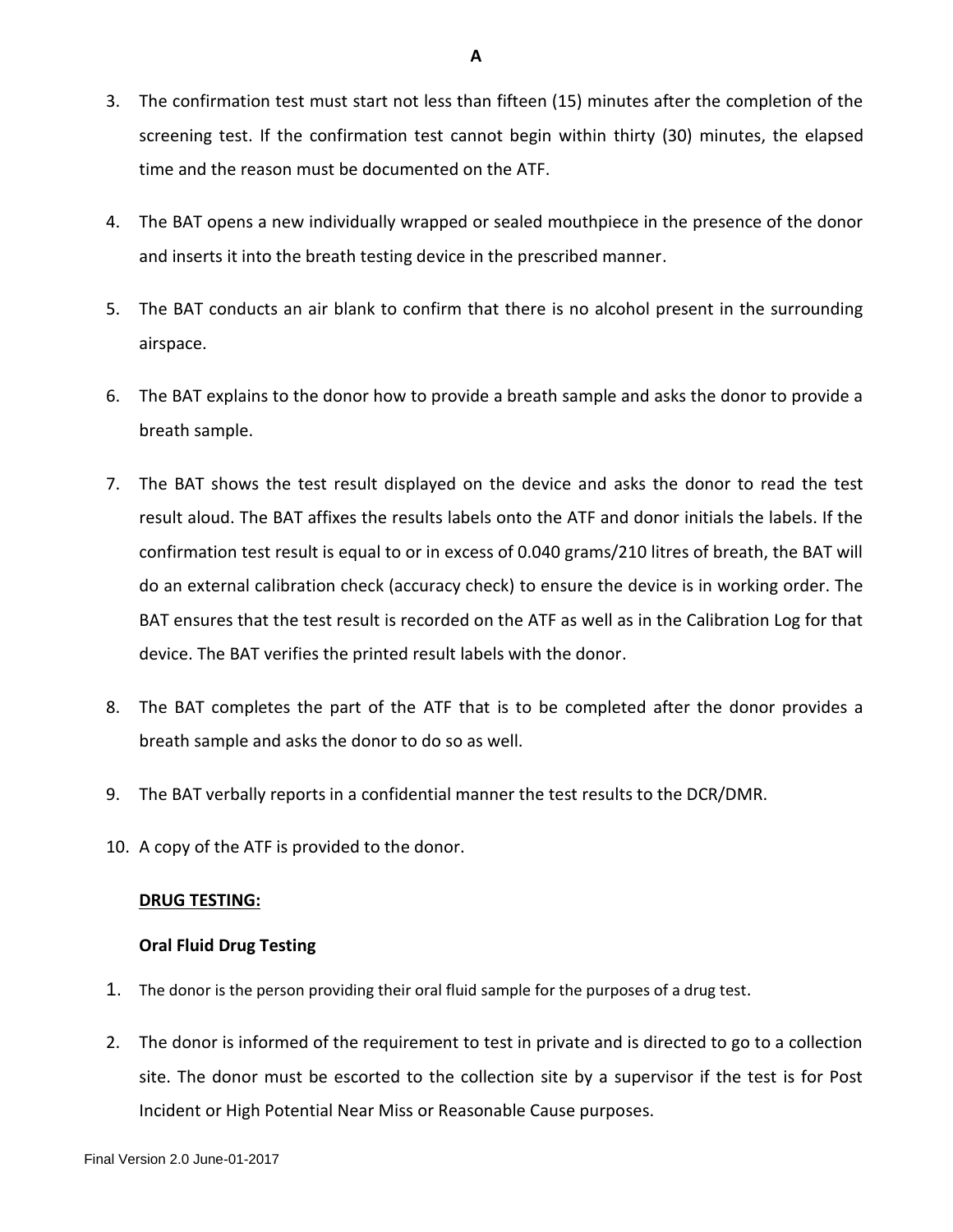- 3. The collector must establish the identity of the donor. Government or employer-issued photo identification is preferable. Positive identification by a Contractor or a MB Hydro Representative who holds a supervisory position is acceptable.
- 4. The donor must clear any foreign material from the mouth (e.g., food, gum, tobacco products, lozenges, etc.).
- 5. The collector observes the donor for a minimum of ten (10) minutes prior to providing the specimen. The donor may not eat, drink, smoke or put anything in their mouth during the observed waiting period.
- 6. The collector checks and records the lot number and expiration date of the Oral Fluid Point Of Collection (POCT) device.
- 7. In the presence of the collector, the donor opens the sealed device and gently rubs the collection pad against each cheek and on top of the tongue. The donor then places the collection pad under the tongue.
- 8. The collector instructs the donor not to talk or bite/chew on the collection pad during the entire collection period (0.5 - 2 minutes).
- 9. Once the volume adequacy indicator lines begin to move on the Oral Fluid POCT device, the donor is instructed to remove the collection pad from their mouth and recap the device.
- 10. The collector checks and records the lot number and expiration date of the Oral Fluid Laboratory Collection device.
- 11. In the presence of the collector, the donor opens the sealed device and places the collection pad underneath their tongue.
- 12. The collector instructs the donor not to talk or bite/chew on the collection pad during the entire collection period (2-15 minutes).
- 13. Once the volume adequacy indicator turns blue, the donor is instructed to remove the collection pad from their mouth and place it into the collection device ensuring the saturated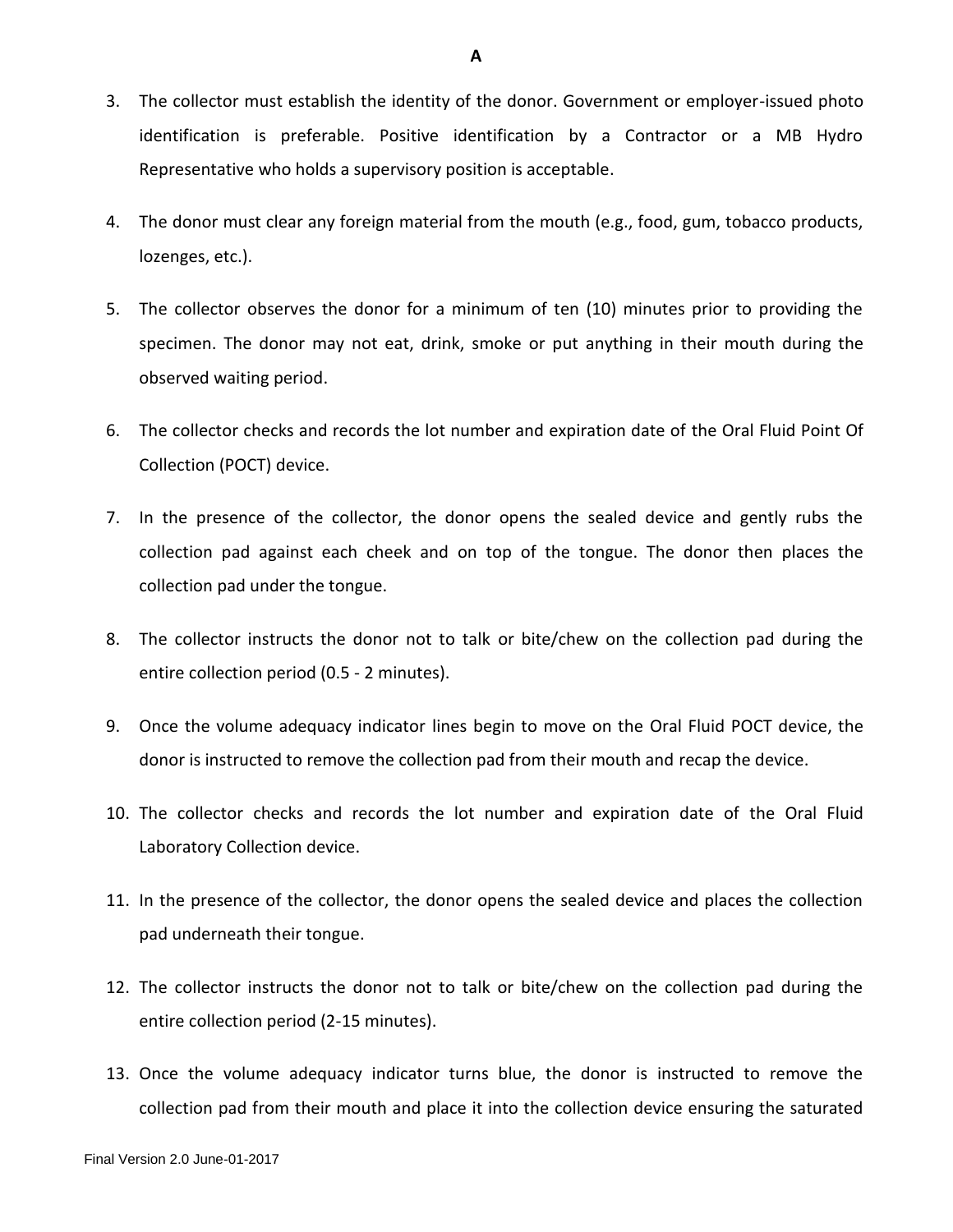collection pad end is placed into the blue buffer fluid in the tube.

- 14. The collector places a tamper-evident seal on the specimen Oral Fluid Laboratory Collection device.
- 15. The collector records the date and has the donor initial the tamper evident seal on the collection device.
- 16. The donor and the collector complete the Custody and Control Form (CCF) and seal the specimen and the laboratory copy of the CCF in a chain of custody bag. For any collection that may be incomplete or determined to be a refusal, the collector must promptly document all circumstances and details regarding the collection effort and the reason(s) it was incomplete.
- 17. The donor is provided with a copy of the CCF.
- 18. Samples are shipped to Intrinsic Analytics as soon as possible for submission to the lab.
- 19. The laboratory must be the holder of a certificate issued by the Substance Abuse and Mental Health Services Administration of the United States Department of Health and Human Services under the National Laboratory Certification Program, as accepted in Canada.
- 20. The laboratory must use chain of custody procedures to maintain control and accountability of specimens at all times.
- 21. Laboratory personnel inspect each package along with the enclosed specimen for evidence of possible tampering and note evidence of tampering on the specimen forms.
- 22. Laboratory personnel conduct validity testing to determine the suitability of the specimens.
- 23. Laboratory personnel conduct an initial screening test on the specimen for the drugs set out in Section 7 of this Standard using established immunoassay procedures. No further testing is conducted if the initial screening test produces a negative test result.
- 24. Laboratory personnel conduct a confirmatory test on specimens identified as non-negative by the initial screening test. The confirmatory test uses approved mass spectrometry techniques.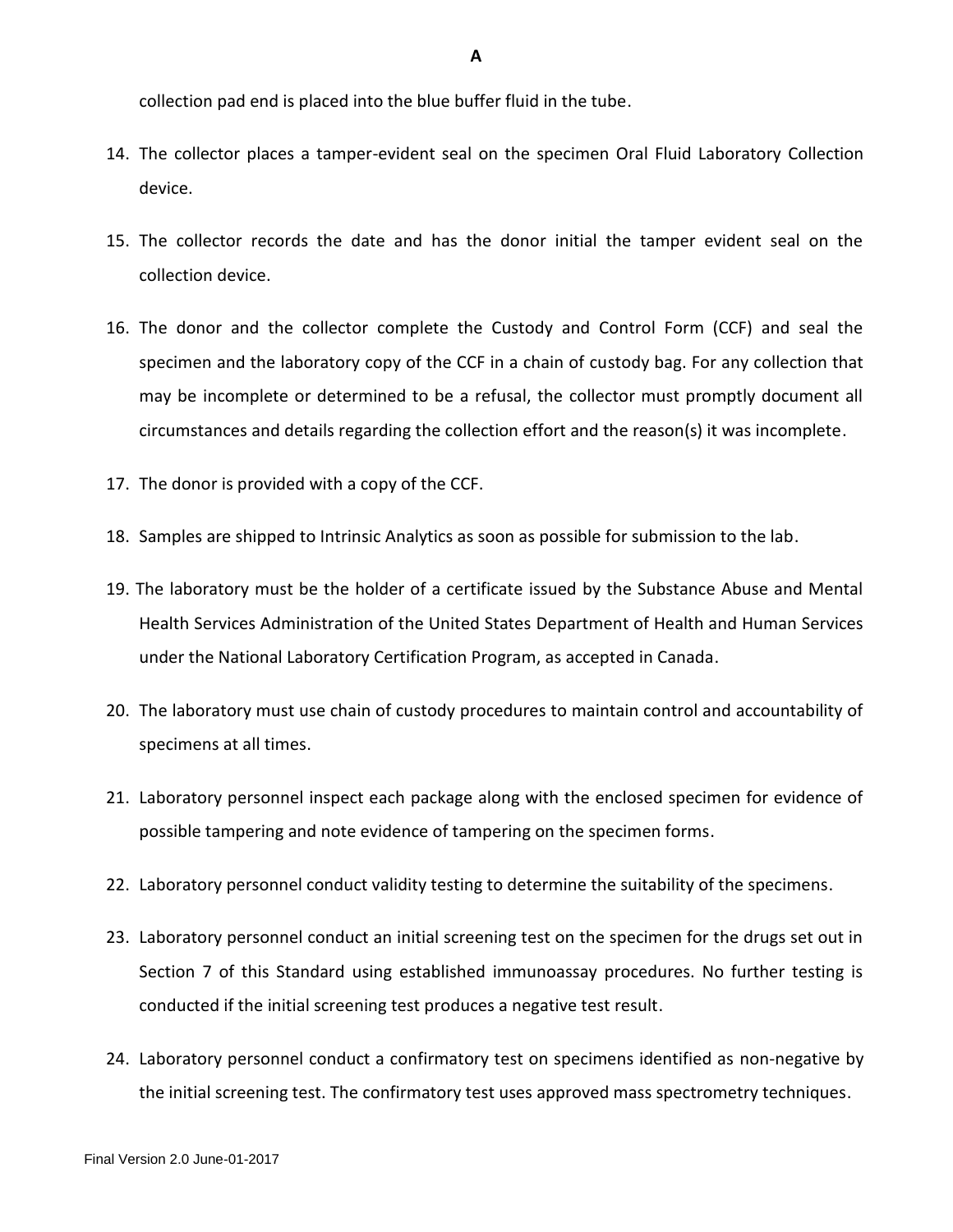- 25. A certifying scientist reviews the test results before certifying the results as an accurate report.
- 26. The laboratory reports the test results on the specimen to Intrinsic Analytics' Medical Review Officer (MRO) in confidence.
- 27. If the laboratory reports a positive, adulterated, substituted or invalid result, the MRO, attempts to conduct a verification interview with the donor to provide the donor with an opportunity to discuss the results and present a legitimate medical explanation. Once the interview is complete, the MRO shall report to the DCR/DMR via Intrinsic Analytics whether the test result is negative, negative with a safety advisory, refusal to test and why, cancelled with or without further direction, or positive. A safety advisory indicates a medical clearance is required prior to performing Safety-sensitive duties in accordance with the job description.
- 28. A Worker who has received notice from the MRO that they have tested positive may ask the MRO within seventy-two (72) hours of receiving notice that they have tested positive to direct another laboratory to retest the specimen \*provided there is enough sample. The Worker is responsible for the cost of the second test.
- 29. The laboratory reports the results of the retest to Intrinsic Analytics' MRO in confidence. Should the laboratory fail to reconfirm the test result, the MRO will provide direction to the DCR/DMR via Intrinsic Analytics.

# **Urine Drug Testing**

- 1. The donor is the person from whom a urine specimen is collected.
- 2. The donor is informed of the requirement to test in private and is directed to go to a collection site. The donor must be escorted to the collection site by a supervisor if the test is for Post Incident or High Potential Near Miss or Reasonable Cause purposes.
- 3. The collector must establish the identity of the donor. Government or employer-issued photo identification is preferable. Positive identification by a Contractor or MB Hydro Representative who holds a supervisory position is acceptable.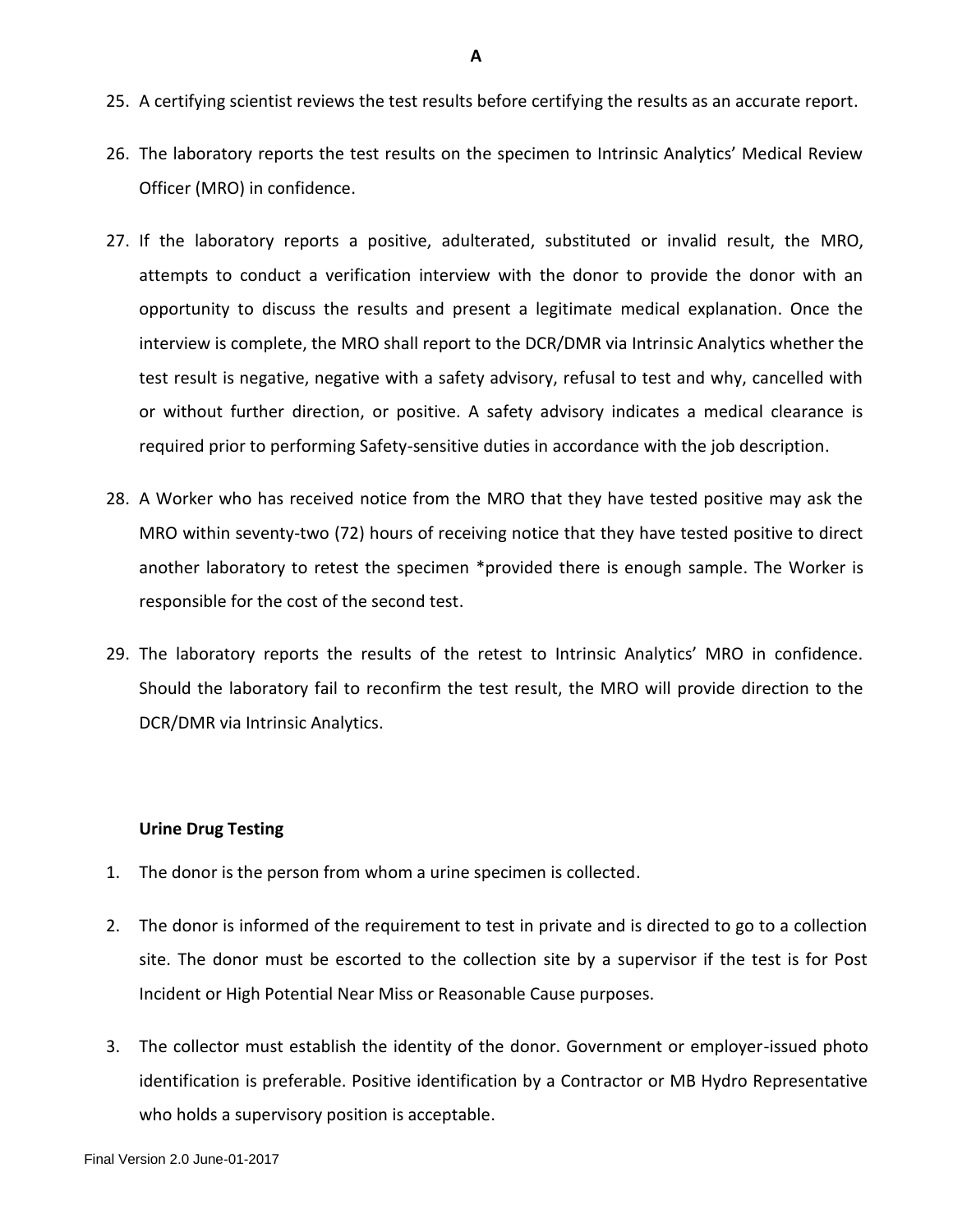- 4. The donor must remove any outer layers of clothing (i.e. coveralls, jackets, coats, sweaters, hats) and they must leave these garments and any briefcase or purse in a secure location with the collector.
- 5. The donor must remove any items from their pockets and allow the collector to inspect them to determine that no items are present which could be used to adulterate a specimen. The donor is asked to reveal their waist line. If the donor is wearing loose fitting clothing, the donor is asked to pat themselves down and/or tighten loose clothing around their body.
- 6. The donor must give up possession of any item which could be used to adulterate a specimen to the collector until the donor has completed the testing process. Clear evidence of an attempt to adulterate or substitute a specimen is a refusal to test and ends the collection process.
- 7. The collector may set a reasonable time limit for providing a urine specimen, up to 4 minutes.
- 8. The collector selects or allows the donor to select an individually wrapped or sealed specimen container. The collector, in the presence of the other, must unwrap or break the seal of the specimen container.
- 9. The donor may provide his or her urine specimen in private unless conducting a sanctioned direct observed collection. The specimen must contain at least sixty (60) millilitres.
- 10. For any collection that may be incomplete or determined to be a refusal, the collector must promptly document all circumstances and details regarding the collection effort and the reason(s) it was incomplete.
- 11. The collector determines the volume and temperature of the urine in the specimen container within 4 minutes of the void.
- 12. The collector inspects the specimen and notes on the chain of custody and control form any unusual findings.

a) If there is evidence of obvious adulteration to the sample, this is considered a refusal to test and circumstances are documented.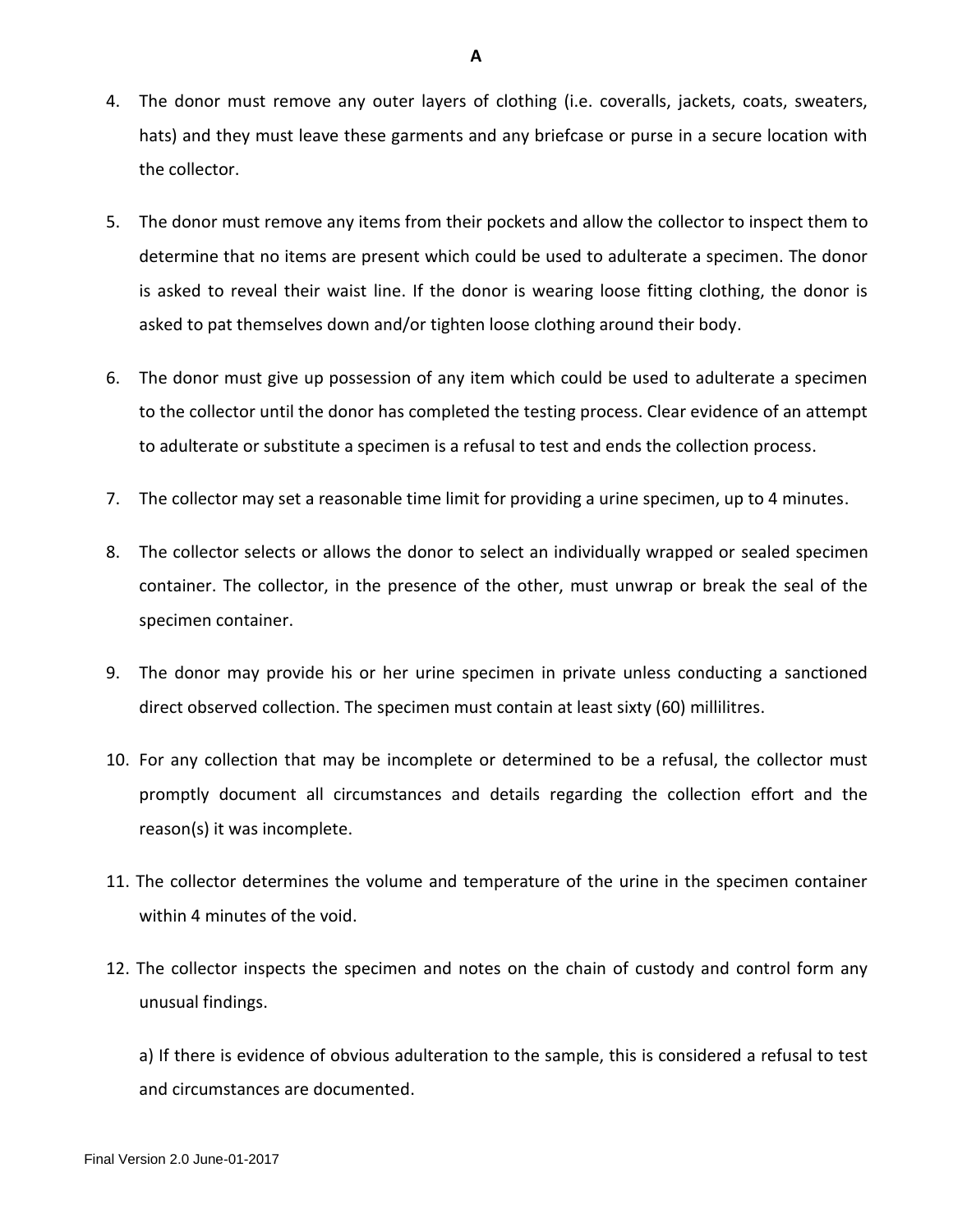b) If the temperature of the specimen is outside the acceptable range, the donor must provide another specimen under direct observation by the collector or another person if the collector is not the same gender as the donor.

c) If insufficient volume (less than 60ml), the collector performs a shy bladder protocol

d) If there is evidence of non-obvious signs of adulteration, the sample is discarded and a collection log protocol is followed.

- 13. The collector splits the urine specimen into two (2) specimen bottles. One bottle is the primary specimen (30ml) and the other is the split specimen (15ml).
- 14. With the remaining urine sample, the collector checks for adulteration with the adulteration strip and tests for drug metabolites using the Point of Collection Test (POCT) device.
- 15. If the urine sample is diluted, the sample is discarded and the donor is instructed that they must provide an acceptable sample. The collector follows the dilution log protocol until donor provides a valid sample.
- 16. The collector ensures that the specimen ID number on top of each page of the CCF matches the tamper-evident bottle seals. The collector places a tamper-evident bottle seal on each of the specimen bottles and writes the date on the tamper-evident seals.
- 17. The donor must initial the tamper-evident bottle seals to certify that the bottles contain the urine specimen the donor provided.
- 18. The donor and the collector complete the custody and control form and seal the specimen bottles and the laboratory copy of the custody and control form in a plastic bag.
- 19. The donor is provided with a copy of the CCF.
- 20. The laboratory must be a holder of a certificate issued by the Substance Abuse and Mental Health Services Administration (SAMHSA) of the United States Department of Health and Human Services (DHHS) under the National Laboratory Certification Program as accepted in Canada.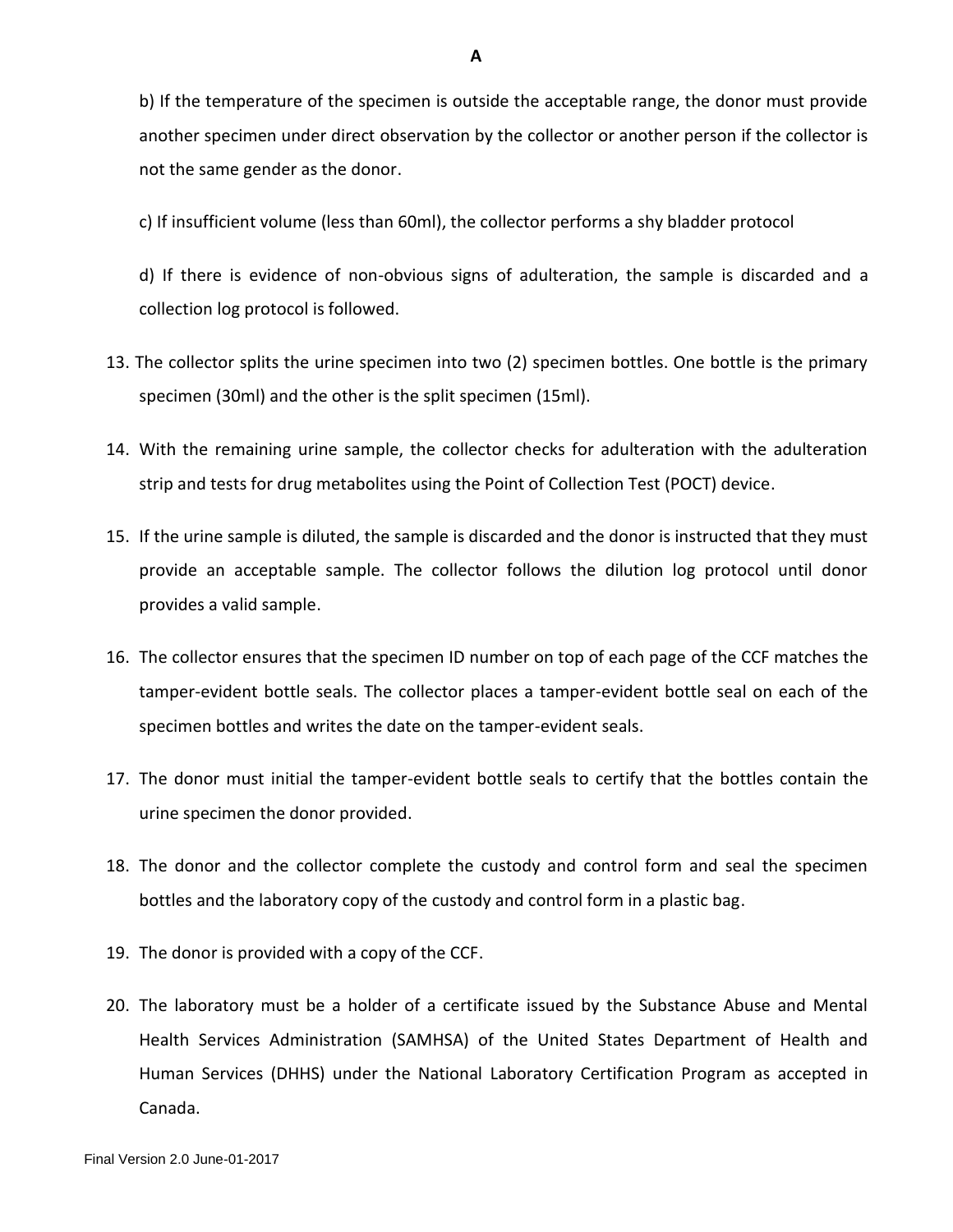- 21. The laboratory must use chain of custody procedures to maintain control and accountability of urine specimens at all times.
- 22. Laboratory personnel inspect each package and the enclosed specimens for evidence of possible tampering, and note evidence of tampering on the specimen forms.
- 23. Laboratory personnel conduct validity testing to determine whether certain adulterants or foreign substances were added to the urine specimen.
- 24. Laboratory personnel conduct an initial screening test on the primary specimen for the drugs set out in Section 7 of the Standard using established immunoassay procedures. No further testing is conducted if the initial screening test produces a negative test result.
- 25. Laboratory personnel conduct a confirmatory test on specimens identified as positive by the initial screening test. The confirmatory test uses approved mass spectrometry methods.
- 26. A certifying scientist reviews the test results before certifying the results as an accurate report.
- 27. The laboratory reports the test results on the primary specimen to Intrinsic Analytics' Medical Review Officer (MRO) in confidence.
- 28. If the laboratory reports a positive, adulterated, substituted or invalid result, the certified MRO attempts to conduct a verification interview with the donor to allow the donor the opportunity to discuss the results and present a legitimate medical explanation. Once the interview is complete, the MRO reports to the DMR via the TPA whether the test results are negative, negative with a safety advisory, refusal to test and why, cancelled with or without further direction, or positive. A safety advisory indicates a medical clearance is required prior to performing Safety-Sensitive duties in accordance with the job description.
- 29. A Worker who has received notice from the MRO that they have tested positive may ask the MRO within seventy-two (72) hours of receiving notice that they have tested positive to direct another laboratory to test the split specimen. The Worker is responsible for the cost of the second test.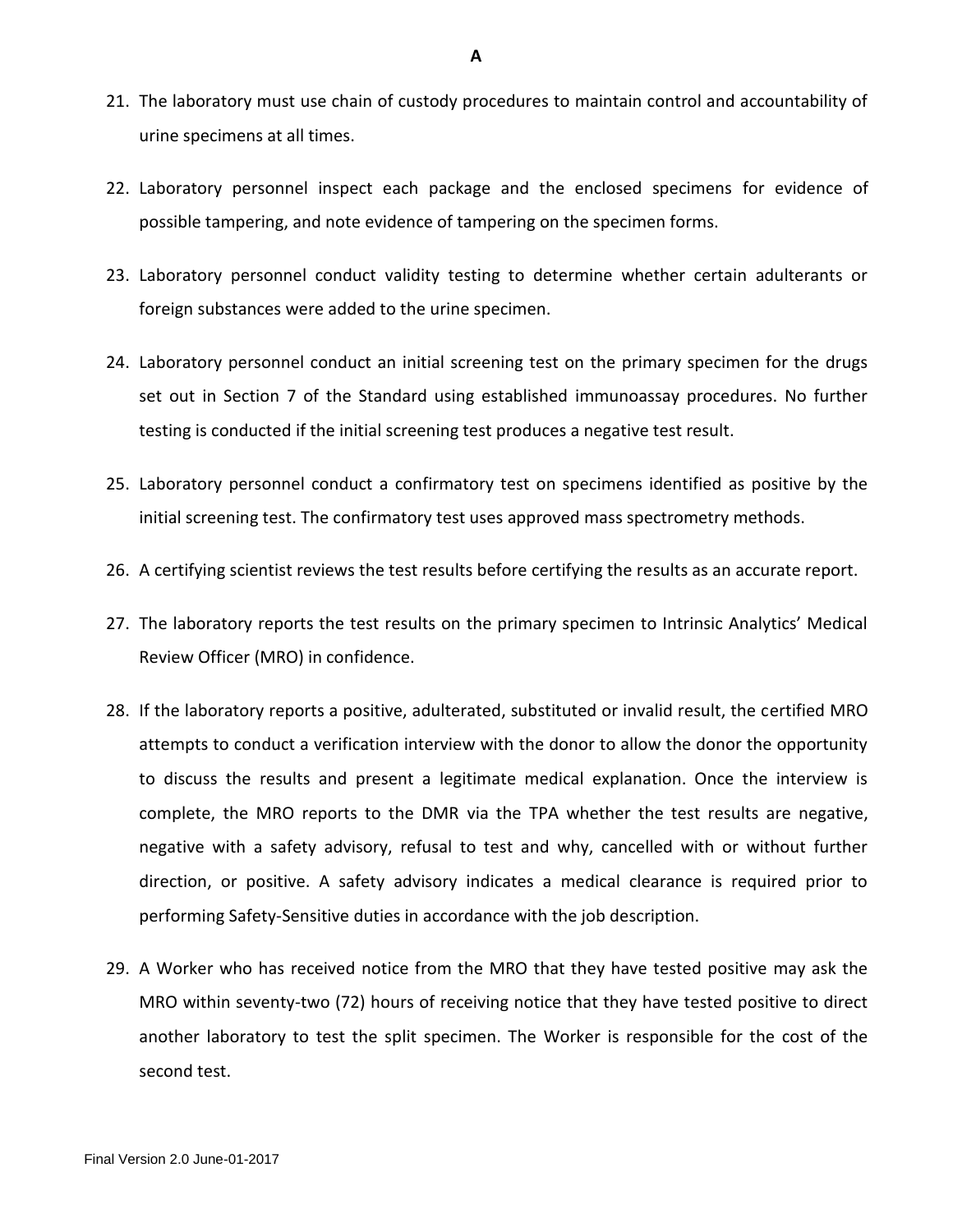30. The laboratory reports the test results on the split specimen to the MRO in confidence. Should the laboratory fail to reconfirm the split specimen results, the MRO will provide direction to the DCR/DMR.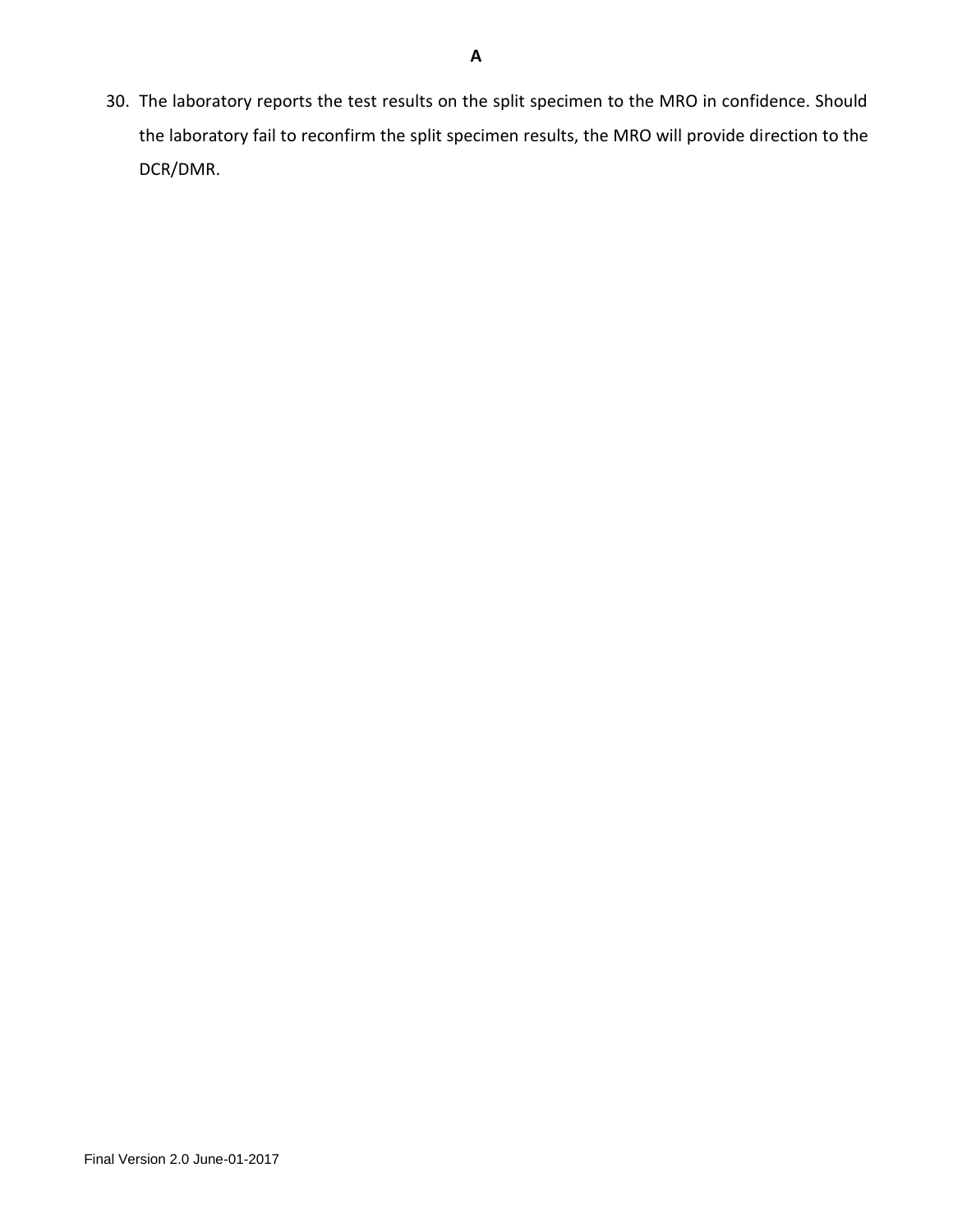# Worker Drug & Alcohol Consent to Testing

I understand that in accordance with Manitoba Hydro's Drug & Alcohol Standard, I have been requested to provide a Breath, Saliva, and Urine specimen to the collector. I acknowledge that this process is detailed in the Standard, and I hereby provide consent for the following:

- 1. Breath, saliva, and urine specimen(s) will be provided to the collector for preliminary drug and alcohol testing. Test results will only be released to Intrinsic Analytics Inc., the Third Party Administrator (TPA).
- 2. The saliva and urine specimens may be forwarded to a laboratory for drug analysis as deemed necessary by the TPA.
- 3. Test results will only be provided to the Worker (donor) by Manitoba Hydro's Designated Representative (DMR) or by the Designated Contractor Representative (DCR).
- 4. In the event of a positive drug test, results will be released to a Medical Review Officer (MRO) for follow-up and adjudication.
- 5. The TPA may verify and/or release information about my drug and alcohol test results to the DMR or to a Substance Abuse Expert/Professional (SAE/SAP) as may be deemed necessary.

As per the Standard, refusal to provide a breath, saliva or urine specimen(s) to the collector is a violation of the Drug and Alcohol Work Rules and is subject to discipline by the employer up to and including termination of employment as well as having site access revoked.

\_\_\_\_\_\_\_\_\_\_\_\_\_\_\_\_\_\_\_\_\_\_\_\_\_\_\_\_\_\_\_\_\_\_\_\_\_\_ \_\_\_\_\_\_\_\_\_\_\_\_\_\_\_\_\_\_\_\_\_\_\_\_\_\_\_\_\_\_\_\_\_\_\_\_\_

\_\_\_\_\_\_\_\_\_\_\_\_\_\_\_\_\_\_\_\_\_\_\_\_\_\_\_\_\_\_\_\_\_\_\_\_\_\_ \_\_\_\_\_\_\_\_\_\_\_\_\_\_\_\_\_\_\_\_\_\_\_\_\_\_\_\_\_\_\_\_\_\_\_\_\_

| Dated this | nav |  |
|------------|-----|--|
|------------|-----|--|

Worker Name (Print) Worker Signature

\_\_\_\_\_\_\_\_\_\_\_\_\_\_\_\_\_\_\_\_\_\_\_\_\_\_\_\_\_\_\_\_\_\_\_\_\_\_ \_\_\_\_\_\_\_\_\_\_\_\_\_\_\_\_\_\_\_\_\_\_\_\_\_\_\_\_\_\_\_\_\_\_\_\_\_ Daytime Phone Number **Evening Phone Number** Evening Phone Number

Supervisor Name (Print) Supervisor Phone Number

\_\_\_\_\_\_\_\_\_\_\_\_\_\_\_\_\_\_\_\_\_\_\_\_\_\_\_\_\_\_\_\_\_\_\_\_\_\_ \_\_\_\_\_\_\_\_\_\_\_\_\_\_\_\_\_\_\_\_\_\_\_\_\_\_\_\_\_\_\_\_\_\_\_\_\_ Witness Name (Print) Witness Signature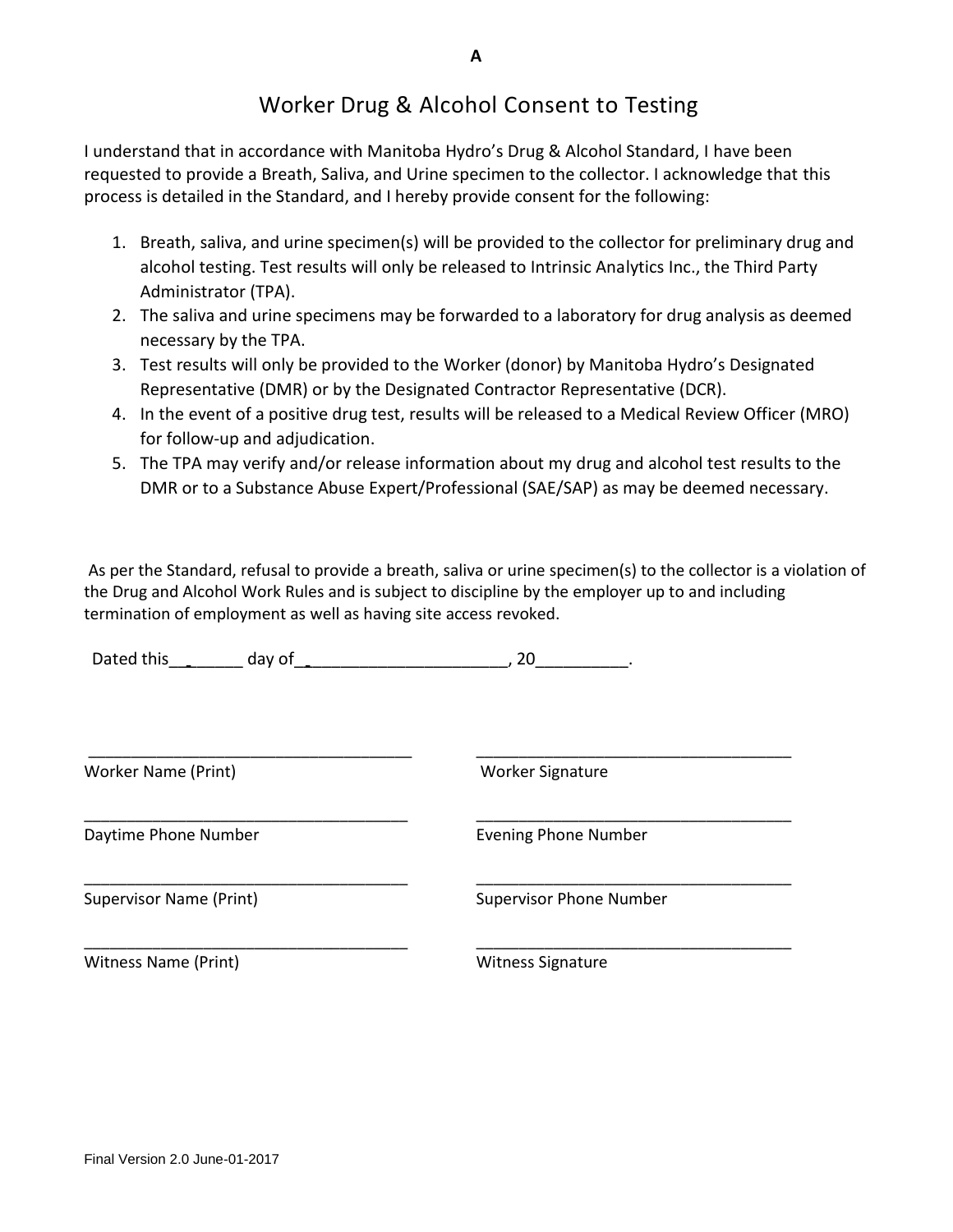# **APPENDIX B**

# **SUBSTANCE ABUSE EXPERT/PROFESSIONAL (SAE/SAP)**

The Substance Abuse Expert/Professional

The Evaluation and Assessment

The Post –Assessment Referral and Treatment

Follow-up Evaluation

Return to Duty Agreement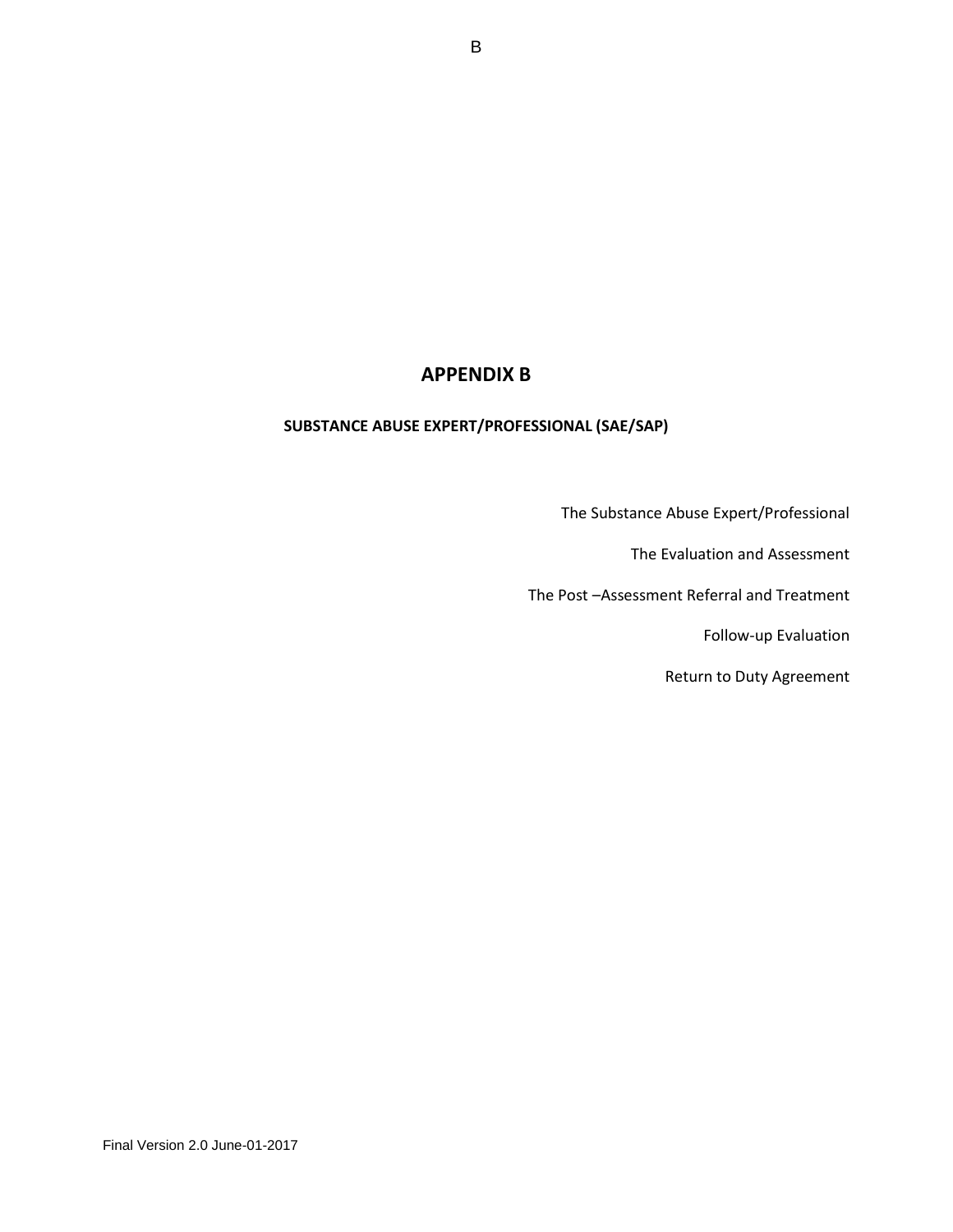**Substance Abuse Expert/Professional (SAE/SAP)** 

#### **The Substance Abuse Expert/Professional**

The Substance Abuse Expert/Professional (SAE/SAP) is a person who evaluates individuals (clients) who are seeking to be assessed or who have been referred for assessment. The SAE/SAP is a health professional who is qualified to make recommendations regarding the individuals assessed. These recommendations usually involve treatment options including education, various counselling or treatment program services, follow-up testing and aftercare and the overall general recommendations of post-assessment care.

The responsibility and function of the SAE/SAP is to complete a comprehensive assessment process following best practices. The function of the SAE/SAP is to protect the safety and health of the client, their co-workers and the worksite by professionally evaluating the client and making appropriate recommendations. The SAE/SAP is not an advocate for MB Hydro, the Contractor, or the client, beyond the mandate of the assessment.

The SAE/SAP has the responsibility to function in their role as an evaluator of the client's current condition.

The SAE/SAP is a licensed physician, a licensed or certified social worker, a licensed or certified psychologist, or an addictions counsellor with over 10 years' experience assessing substance abuse disorders. The SAE/SAP has: knowledge of and clinical experience in the diagnosis and treatment of substance abuse-related disorders; been certified to administer and interpret recognized psychometric tests specific to the addictions field; an understanding of the safety implications of substance use and abuse; and knowledge of the roles and responsibilities of a SAE/SAP.

#### **The Evaluation and Assessment**

Each assessment is completed on the foundation of sound clinical expertise and established standards of practice, utilizing reliable drug and alcohol abuse assessment tools (psychometrics). The SAE/SAP must conduct a face-to-face interview with the client. The assessment should comprise a standard psychosocial history, an in-depth drug and alcohol use history (with information regarding onset, duration, frequency and amount of use; substance(s) of use and choice; emotional and physical characteristics of use; associated health, work, family, personal and interpersonal problems), and a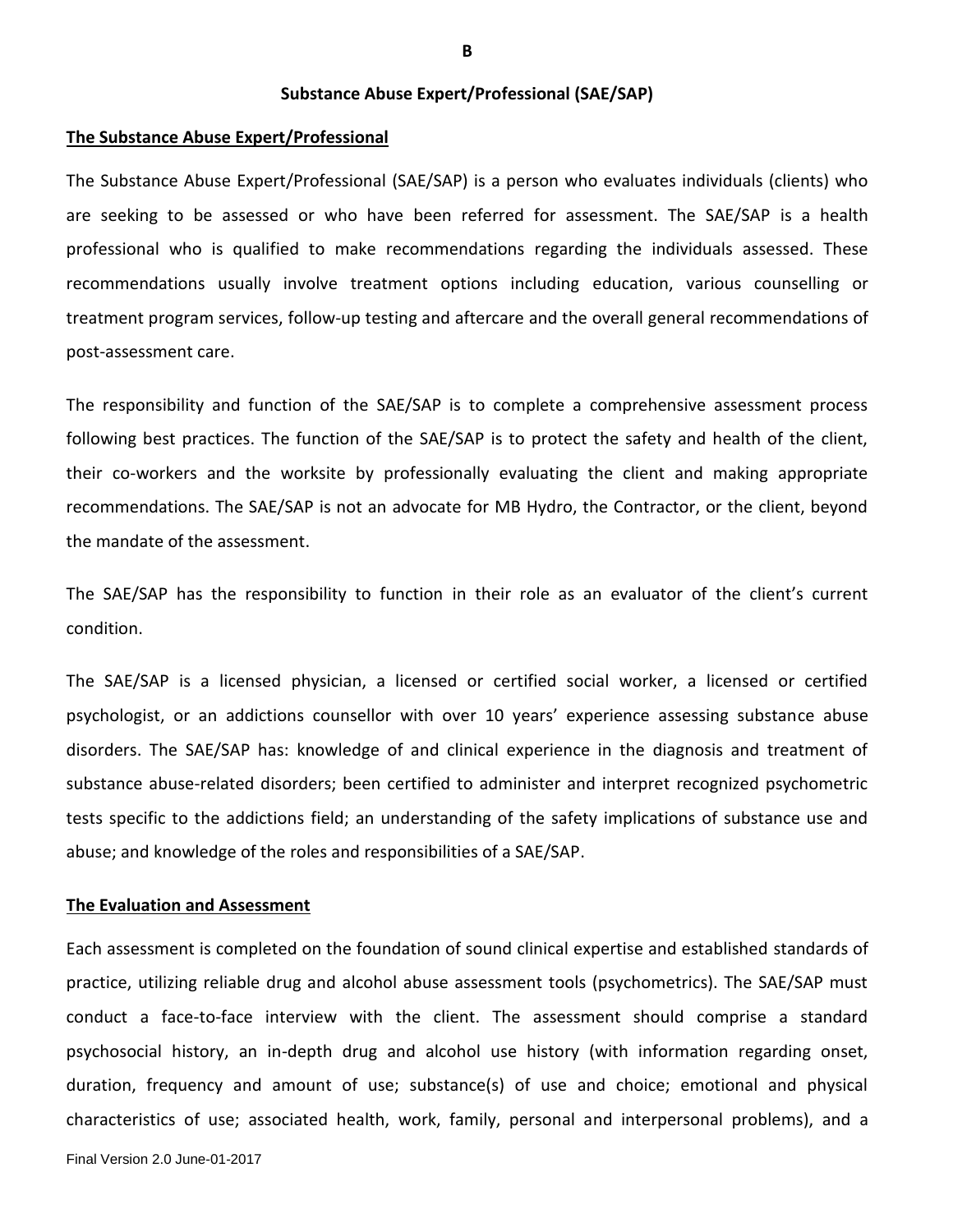current mental status. Collateral information may also be obtained from family members, co-workers, supervisors and/or Employers.

The SAE/SAP must consult with the Medical Review Officer (MRO) who verified the client's positive drug and/or alcohol test, when a client has been required to undergo drug and/or alcohol testing subsequent to a violation of an Employer's Drug and Alcohol Policy and discuss the details of the testing results, substance concentration levels (if available) and any pertinent medical information disclosed during the MRO's verification interview with the client.

Wherever possible and practical, consultation with relevant health care providers/professionals, coworkers, supervisors/managers, family and/or any other additional sources of information to assist in compiling a complete picture of the client's substance use/abuse is recommended. A client consent form for release/sharing of information must be completed.

The report from the SAE/SAP to the Employer should provide a clear statement of the outcome of the assessment and treatment recommendations, as well as a treatment plan to be successfully complied with prior to the Worker becoming eligible for follow-up evaluation and subsequent return to duty. The individual Worker is able to add to the treatment recommendations; however, the recommendations provided by the SAE/SAP are the conditions required for successful return to safety-sensitive work and the essential components that the individual Worker must complete.

The SAE/SAP assessment report should include: diagnosis information, specifically functional and/or cognitive abilities or concerns, safety risk concerns, and any accommodation requirements; treatment recommendations including counselling, educational requirements, attendance at community addiction programs, drug and/or alcohol testing, and any other programs or resources to assist the client in addressing the substance abuse issue and support them in the return-to-duty/work process; treatment plan timelines to be successfully complied with prior to the client becoming eligible for follow-up evaluation and subsequent return-to-duty/work; and any additional information deemed relevant and appropriate by the SAE/SAP.

The SAE/SAP assessment shall provide a signed confidential written report to MB Hydro and/or the Contractor, as appropriate, and the client. A case manager and bargaining agent may also receive a copy of the evaluation at the discretion of the individual assessed.

**B**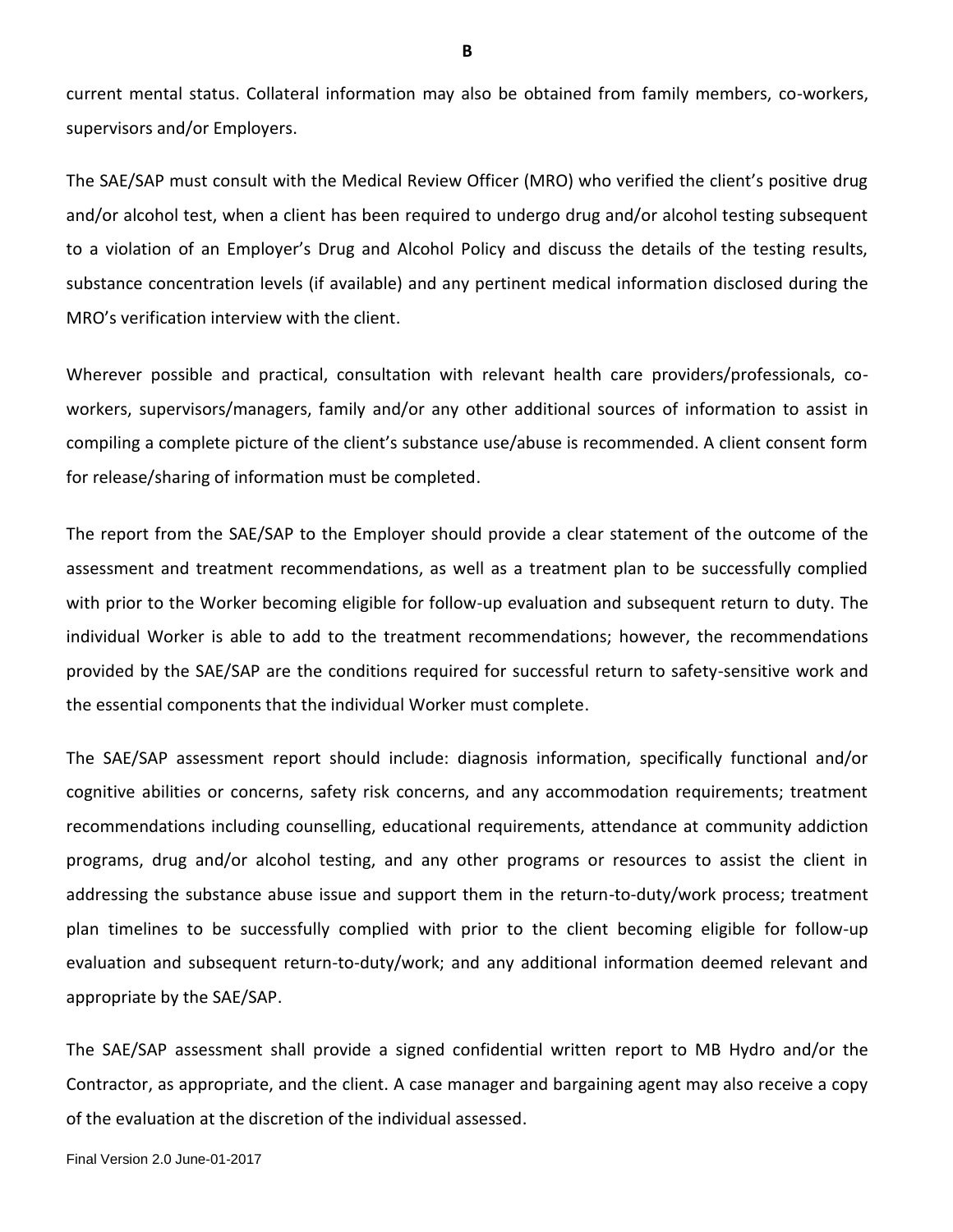#### **The Post-Assessment Referral and Treatment**

As a result of the assessment, the SAE/SAP will make recommendations regarding education and treatment programs based on individual need and geographic availability.

The SAE/SAP shall facilitate the referral(s) by making contact with the recommended program or programs and shall forward the treatment plan with diagnostic determinations to the treatment provider(s), with the client's consent.

Case management is an option for ensuring the SAE/SAP recommendations are followed and met as detailed in the SAE/SAP report.

If treatment is ongoing, the Employer may require monthly progress notes from identified treatment providers until a final evaluation is completed by the SAE/SAP. These progress notes are to confirm regular attendance and active participation in the treatment plan.

#### **Follow-up Evaluation**

Following completion of the prescribed treatment and/or education, the SAE/SAP shall evaluate the client prior to return-to-duty/work. Alternatively, if the client is able to return to duty while undergoing treatment and/or education, the SAE/SAP shall evaluate the client's commitment to and success in following the treatment and/or educational plan within a reasonable timeframe, upon return to duty. This return-to-duty/work is conditional on the SAE/SAP first confirming the client is not a safety risk to themselves, co-workers and/or the workplace.

The purpose of the follow up evaluation is for the SAE/SAP to gauge the client's success in meeting the objectives of the prescribed treatment plan.

The client's ability to successfully demonstrate compliance with the initial treatment and/or education recommendations shall be determined in a clinically based follow-up evaluation. The SAE/SAP shall also base the determination on written reports from and personal communication with the respective education and/or treatment program professionals.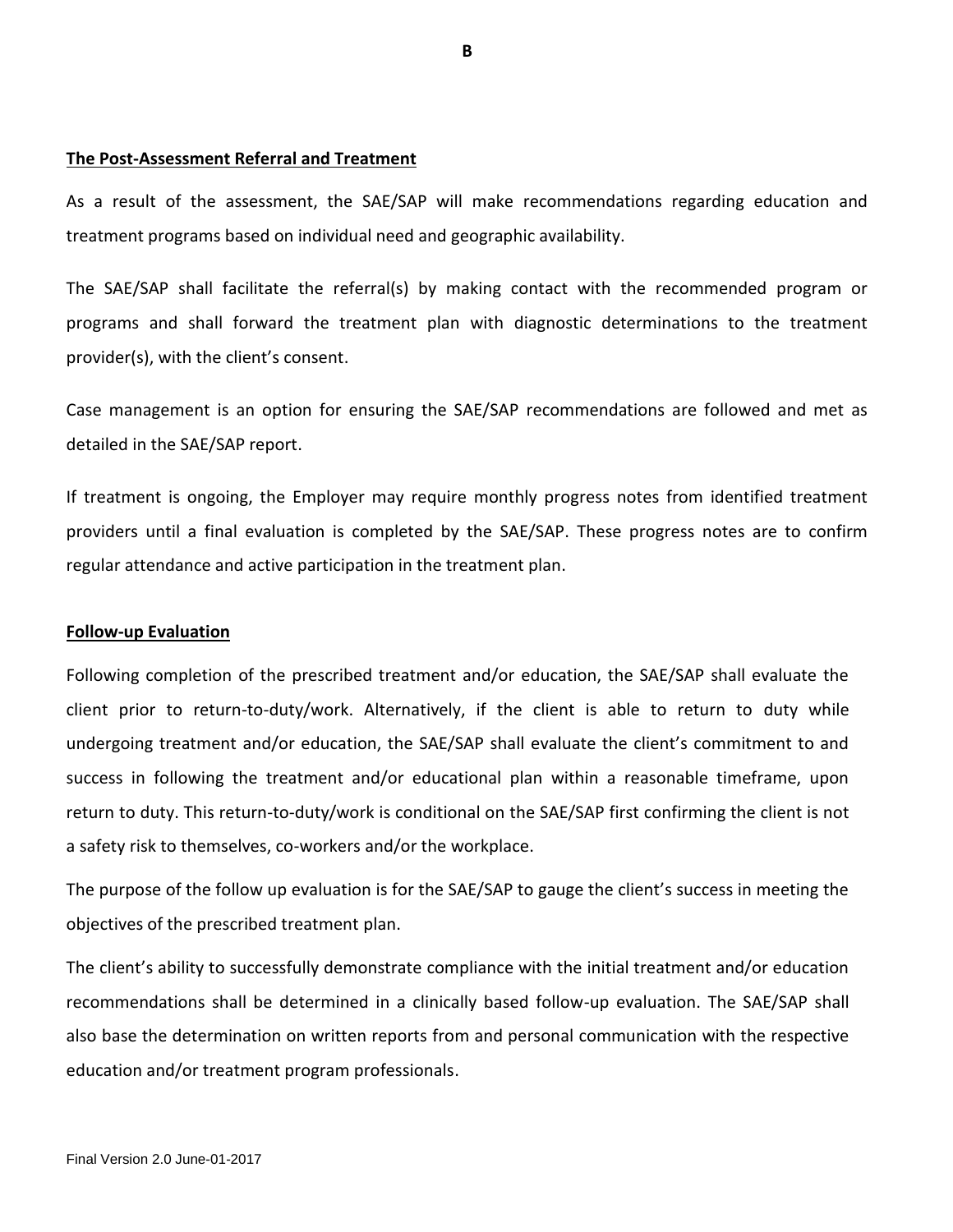The SAE/SAP shall prepare a report for the client, MB Hydro and/or the Contractor, and the union if the client has provided consent for such disclosure to the union, as appropriate, setting out the clinical determination as to the client's success in meeting the objectives of the treatment and/or education plan. The SAE/SAP may include in the report the client's continuing care needs in respect to specific treatment, aftercare, support group services recommendations and a follow-up testing plan.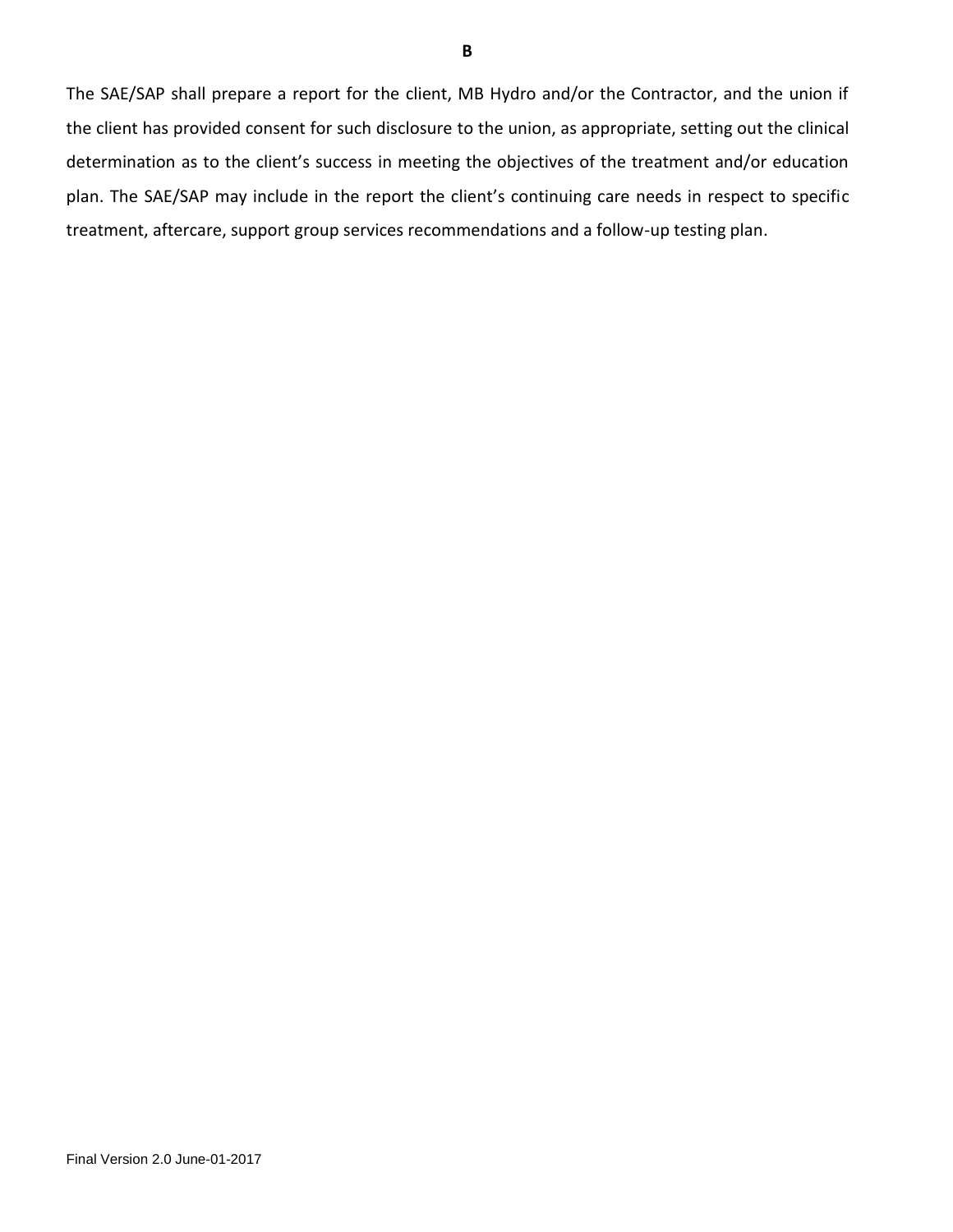| <b>Substance Abuse Expert/Professional Release of Confidential Information</b> |                                                                                                                                                                                                                                                                                                                                                                                                                                                                                                                                                                            |                                                                                                                                             |  |  |  |
|--------------------------------------------------------------------------------|----------------------------------------------------------------------------------------------------------------------------------------------------------------------------------------------------------------------------------------------------------------------------------------------------------------------------------------------------------------------------------------------------------------------------------------------------------------------------------------------------------------------------------------------------------------------------|---------------------------------------------------------------------------------------------------------------------------------------------|--|--|--|
|                                                                                |                                                                                                                                                                                                                                                                                                                                                                                                                                                                                                                                                                            | (Refer to Appendix B of the Drug and Alcohol Standard)                                                                                      |  |  |  |
|                                                                                |                                                                                                                                                                                                                                                                                                                                                                                                                                                                                                                                                                            |                                                                                                                                             |  |  |  |
|                                                                                | (Substance Abuse Expert/Professional SAE/SAP)                                                                                                                                                                                                                                                                                                                                                                                                                                                                                                                              | (Address)                                                                                                                                   |  |  |  |
|                                                                                | to contact the individuals identified in this release.                                                                                                                                                                                                                                                                                                                                                                                                                                                                                                                     | (Email, phone)                                                                                                                              |  |  |  |
|                                                                                | Name:                                                                                                                                                                                                                                                                                                                                                                                                                                                                                                                                                                      |                                                                                                                                             |  |  |  |
|                                                                                | Organization:                                                                                                                                                                                                                                                                                                                                                                                                                                                                                                                                                              |                                                                                                                                             |  |  |  |
|                                                                                | Address (street, town/city, province, postal code) :                                                                                                                                                                                                                                                                                                                                                                                                                                                                                                                       |                                                                                                                                             |  |  |  |
| SHARE INFORMATION WITH                                                         | Email:                                                                                                                                                                                                                                                                                                                                                                                                                                                                                                                                                                     | Phone:                                                                                                                                      |  |  |  |
| WHAT INFO                                                                      | To release verbally or in writing any and/or all<br>information:<br>$\triangleright$ Assessment<br>$\triangleright$ Attendance<br>$\triangleright$ Relevant History<br>> End-Summary & Recommended Actions<br><b>Ongoing Requirements</b><br>➤                                                                                                                                                                                                                                                                                                                             | $\triangleright$ Participation<br><b>Program Dates</b><br><b>Progress Summary</b><br>Reason for Referral<br>$\triangleright$ Treatment Plan |  |  |  |
| <b>PURPOSE</b>                                                                 | The information I have consented to for the purpose of disclosure shall only be used for the<br>following reasons:<br>To enable Manitoba Hydro and/or the Contractor to develop a return-to-work plan aimed at<br>assisting me to obtain Site Access and completing and maintaining rehabilitation and preventing<br>relapse while working on the Site.<br>To assist Manitoba Hydro and/or the Contractor to determine fitness for duty and/or<br>accommodation requirements. Also, whether or not I should be granted Site Access or my Site<br>Access should be revoked. |                                                                                                                                             |  |  |  |
| <b>CONSENT</b>                                                                 | information and that I may cancel this consent at any time.                                                                                                                                                                                                                                                                                                                                                                                                                                                                                                                | I understand that provision of treatment services is not dependent upon my decision to release                                              |  |  |  |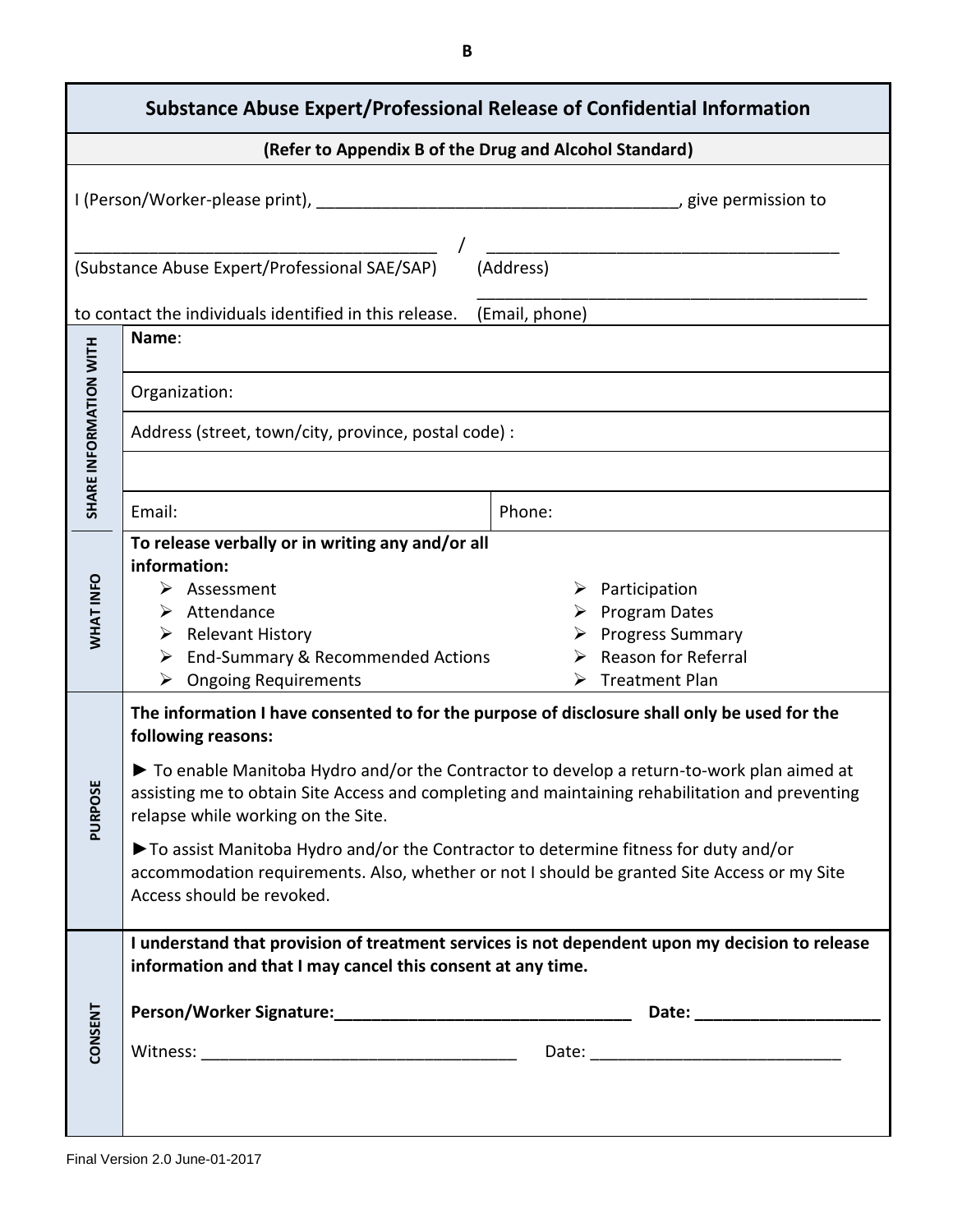

# **Return to Work Checklist**

agree to participate in the following conditions of my treatment plan.

O 12 Weeks of aftercare and monitoring with Vital Life Inc.

O Random drug testing for a period of months.

O Weekly attendance at Self Help (AA, CA, NA).

O To abstain from all prohibited drugs identified in the Drug and Alcohol Standard

O Other.

Employee Signature: Network and the Contract of the Contract of the Contract of the Contract of the Contract of the Contract of the Contract of the Contract of the Contract of the Contract of the Contract of the Contract o

Date: Note: Note: Note: No. 1996

Date: <u>Date: Sale Barbara and Barbara and Barbara and Barbara and Barbara and Barbara and Barbara and Barbara and Barbara and Barbara and Barbara and Barbara and Barbara and Barbara and Barbara and Barbara and Barbara and </u>

SAE Signature: Web and the state of the state of the state of the state of the state of the state of the state of the state of the state of the state of the state of the state of the state of the state of the state of the

**B**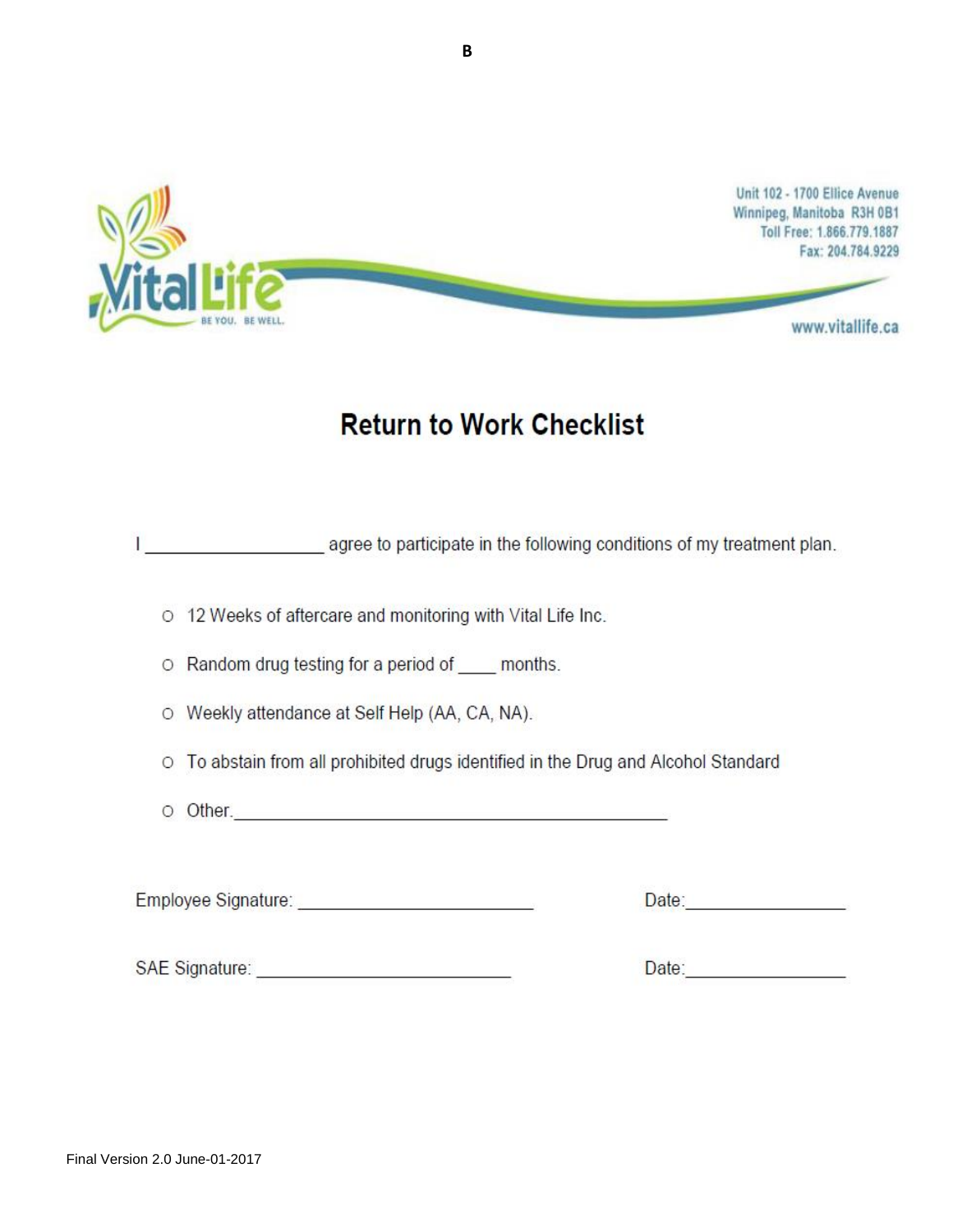# **APPENDIX C**

# **REASONABLE GROUNDS CHECKLIST**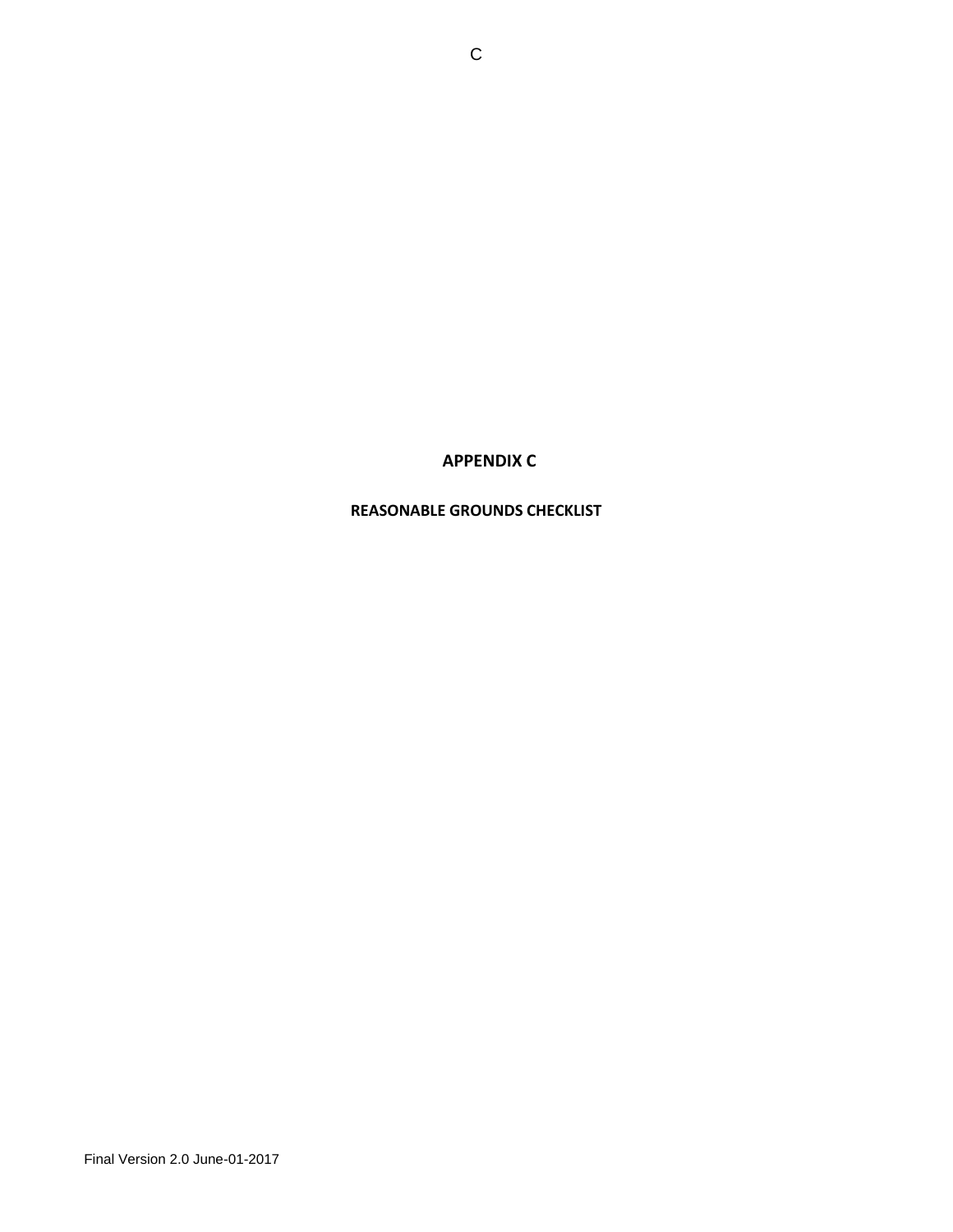Worker's Name: \_\_\_\_\_\_\_\_\_\_\_\_\_\_\_\_\_\_\_\_\_\_\_\_\_\_\_ Date (DD-MMM-YYYY): \_\_\_\_\_\_\_\_\_\_\_\_\_\_\_ Site/Project Name: \_\_\_\_\_\_\_\_\_\_\_\_\_\_\_\_\_\_\_\_\_\_\_\_\_ ID Number: \_\_\_\_\_\_\_\_\_\_\_\_\_\_\_\_\_\_\_\_\_\_

On the following Checklist, mark the check box  $\blacksquare$  in the far left column for the phrases that apply to the Worker's behaviour. **Add as much information as you can** to assist in clarification of the situation under the Explanation column.

| <b>Reasonable Grounds Checklist</b>                    |                                                    |                     |                    |  |  |  |
|--------------------------------------------------------|----------------------------------------------------|---------------------|--------------------|--|--|--|
| (Refer to Appendix D of the Drug and Alcohol Standard) |                                                    |                     |                    |  |  |  |
| Item No.                                               | Applies to Worker $\boxtimes$                      | Date(s) DD-MMM-YYYY | <b>Explanation</b> |  |  |  |
| 1                                                      | <b>General Appearance</b>                          |                     |                    |  |  |  |
|                                                        | □ Sleepy                                           |                     |                    |  |  |  |
|                                                        | Tremors<br>П                                       |                     |                    |  |  |  |
|                                                        | Other (specify)<br>$\Box$                          |                     |                    |  |  |  |
| $\overline{2}$                                         | <b>Workplace Behaviour</b>                         |                     |                    |  |  |  |
|                                                        | Interrupts others' work<br>$\Box$                  |                     |                    |  |  |  |
|                                                        | Inflexible about procedures<br>$\Box$              |                     |                    |  |  |  |
|                                                        | □ Argumentative                                    |                     |                    |  |  |  |
|                                                        | Inappropriate emotional outbursts<br>$\Box$        |                     |                    |  |  |  |
|                                                        | Physically threatening<br>$\Box$                   |                     |                    |  |  |  |
|                                                        | Drug or alcohol consumption observed<br>□          |                     |                    |  |  |  |
| 3                                                      | <b>Temperament at Work</b>                         |                     |                    |  |  |  |
|                                                        | $\Box$ Withdrawn much more than usual              |                     |                    |  |  |  |
|                                                        | Easily upset by everyday events<br>$\Box$          |                     |                    |  |  |  |
|                                                        | Agitated and on edge<br>$\Box$                     |                     |                    |  |  |  |
|                                                        | Excessively worried or fearful<br>$\Box$           |                     |                    |  |  |  |
|                                                        | Extreme variations of mood<br>□                    |                     |                    |  |  |  |
| 4                                                      | <b>Job Performance</b>                             |                     |                    |  |  |  |
|                                                        | Forgets instructions, abnormal<br>$\Box$           |                     |                    |  |  |  |
|                                                        | Fails to follow procedures<br>$\Box$               |                     |                    |  |  |  |
|                                                        | Works abnormally slowly<br>□                       |                     |                    |  |  |  |
|                                                        | <b>Erratic productivity</b><br>$\Box$              |                     |                    |  |  |  |
|                                                        | Misses deadlines<br>$\Box$                         |                     |                    |  |  |  |
|                                                        | Signs of intoxication (smell of drugs or<br>$\Box$ |                     |                    |  |  |  |
|                                                        | alcohol, slurred speech, confusion,                |                     |                    |  |  |  |
|                                                        | inarticulate speech, uncoordinated)                |                     |                    |  |  |  |
|                                                        | □ Poor judgment                                    |                     |                    |  |  |  |
|                                                        | Fails to wear safety equipment<br>$\Box$           |                     |                    |  |  |  |
|                                                        | Other (specify)<br>$\Box$                          |                     |                    |  |  |  |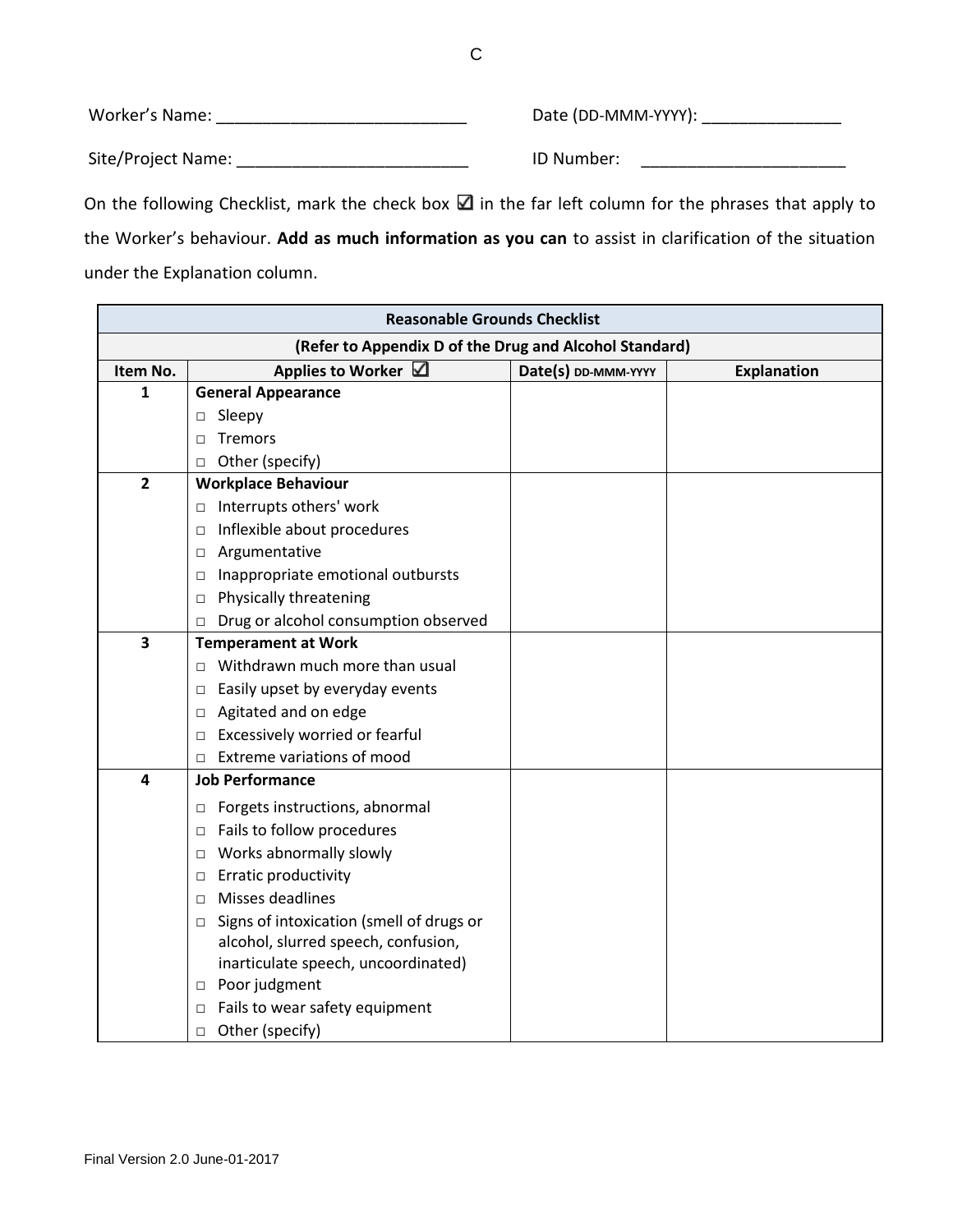| <b>Reasonable Grounds Checklist</b>                                                         |                                                                                   |                                      |                                                |  |  |  |
|---------------------------------------------------------------------------------------------|-----------------------------------------------------------------------------------|--------------------------------------|------------------------------------------------|--|--|--|
| (Refer to Appendix D of the Drug and Alcohol Standard)                                      |                                                                                   |                                      |                                                |  |  |  |
| Item No.                                                                                    | Applies to Worker $\boxtimes$                                                     | Date(s) DD-MMM-YYYY                  | <b>Explanation</b>                             |  |  |  |
| 5                                                                                           | <b>Relationship with co-workers</b>                                               |                                      |                                                |  |  |  |
|                                                                                             | $\Box$ Abnormal reaction to criticism                                             |                                      |                                                |  |  |  |
|                                                                                             | $\Box$ Imagines criticism where there is none                                     |                                      |                                                |  |  |  |
|                                                                                             | $\Box$ Complaint from co-worker(s)                                                |                                      |                                                |  |  |  |
|                                                                                             | $\Box$ Complaint from client(s)                                                   |                                      |                                                |  |  |  |
| 6                                                                                           | Absenteeism                                                                       |                                      |                                                |  |  |  |
|                                                                                             | $\Box$ Excessive absence                                                          |                                      |                                                |  |  |  |
|                                                                                             | $\Box$ Unlikely excuses for absence                                               |                                      |                                                |  |  |  |
|                                                                                             | $\Box$ Excuses for absence proven false                                           |                                      |                                                |  |  |  |
|                                                                                             | □ Absence follows a pattern                                                       |                                      |                                                |  |  |  |
|                                                                                             | $\Box$ Frequently late returning from breaks                                      |                                      |                                                |  |  |  |
|                                                                                             | $\Box$ Excessive absence from Site                                                |                                      |                                                |  |  |  |
|                                                                                             |                                                                                   |                                      |                                                |  |  |  |
| $\overline{ }$                                                                              | <b>Further Observation or Comments</b>                                            |                                      |                                                |  |  |  |
|                                                                                             |                                                                                   |                                      |                                                |  |  |  |
|                                                                                             |                                                                                   |                                      |                                                |  |  |  |
| If available:                                                                               |                                                                                   |                                      |                                                |  |  |  |
|                                                                                             |                                                                                   | <b>Witness</b>                       |                                                |  |  |  |
| <b>Position:</b>                                                                            |                                                                                   |                                      |                                                |  |  |  |
| <b>Observation:</b>                                                                         |                                                                                   |                                      |                                                |  |  |  |
|                                                                                             |                                                                                   |                                      |                                                |  |  |  |
|                                                                                             |                                                                                   |                                      |                                                |  |  |  |
|                                                                                             | Supervisor Name (Please Print): __________________________                        |                                      | Signature: National Assembly of the Signature: |  |  |  |
|                                                                                             |                                                                                   |                                      |                                                |  |  |  |
|                                                                                             | Do Reasonable Grounds for testing exist? $\Box$ Yes                               |                                      |                                                |  |  |  |
|                                                                                             |                                                                                   | If No, explain in Section #7 (above) |                                                |  |  |  |
|                                                                                             |                                                                                   |                                      |                                                |  |  |  |
|                                                                                             |                                                                                   |                                      |                                                |  |  |  |
|                                                                                             |                                                                                   |                                      |                                                |  |  |  |
|                                                                                             |                                                                                   |                                      |                                                |  |  |  |
|                                                                                             | Second Supervisor / Manager or / Designate Name (Please Print): _________________ |                                      |                                                |  |  |  |
|                                                                                             |                                                                                   |                                      |                                                |  |  |  |
|                                                                                             |                                                                                   |                                      |                                                |  |  |  |
| Do Reasonable Grounds for testing exist? $\Box$ Yes<br>If No, explain in Section #7 (above) |                                                                                   |                                      |                                                |  |  |  |
|                                                                                             |                                                                                   |                                      |                                                |  |  |  |
|                                                                                             |                                                                                   |                                      |                                                |  |  |  |
|                                                                                             |                                                                                   |                                      |                                                |  |  |  |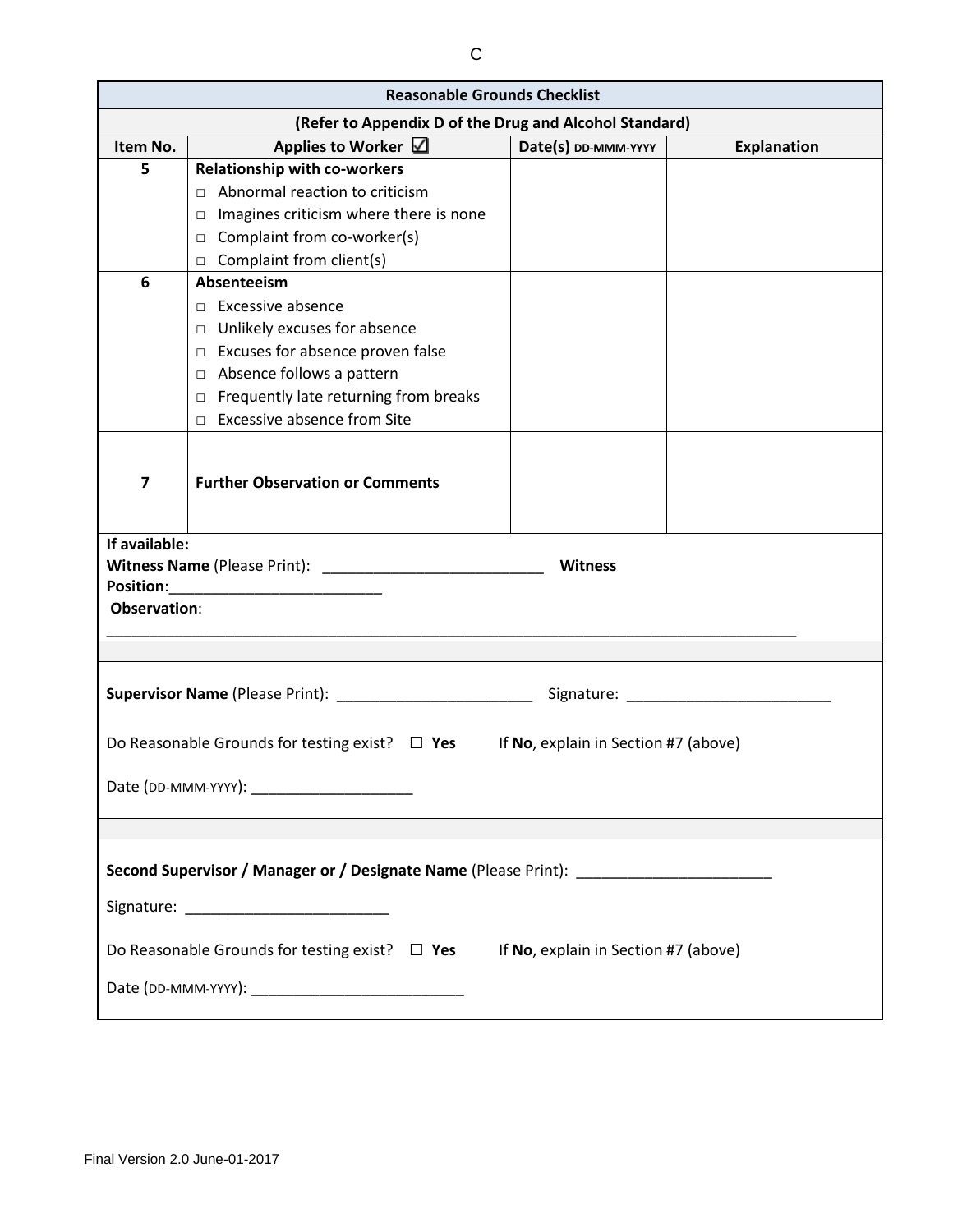# **APPENDIX D**

#### **TREATMENT AND ASSESSMENT RESOURCES MANITOBA**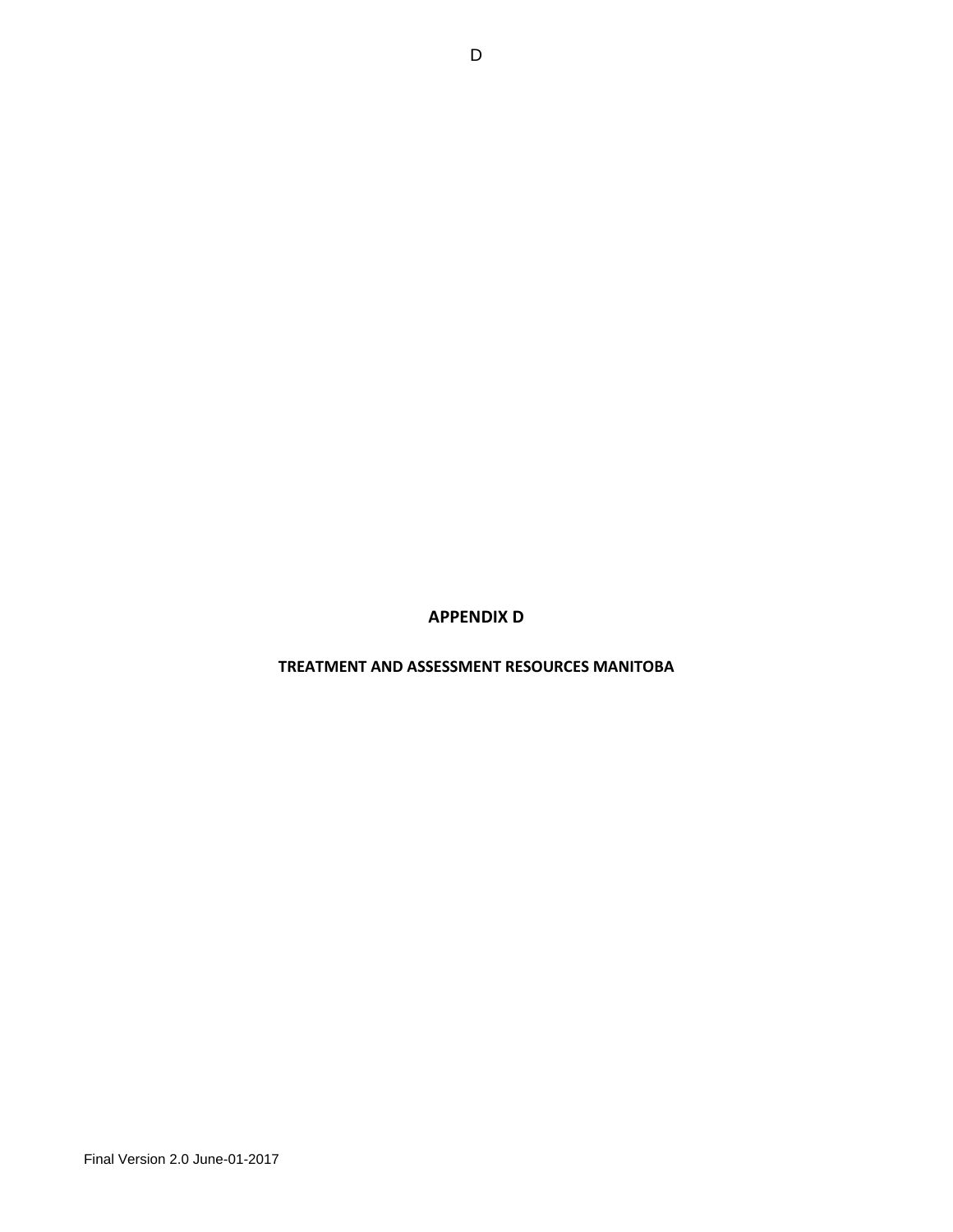**EAP – Manitoba Hydro For Manitoba Hydro employees:** Blue Cross 1-800-590-5553

# **Resources for Treatment General Information Provincial Adult Addictions Information Toll Free Line: 1.855.662.6605**

# **Detox Facilities**

**Health Sciences Centre – Addictions Unit – Medical detox** 820 Sherbrook St Winnipeg, MB R3A 1R9 204-787-3889 [www.hsc.mb.ca](http://www.hsc.mb.ca/)

#### **Main Street Project – non-medical detox**

75 Martha St Winnipeg, MB R3B 1A4 [\(204\) 982-8260](javascript:void(0)) [admin@mainstreetproject.ca](mailto:admin@mainstreetproject.ca) Gender specific **Men's** Non-medical 10 day detox

#### **Women's Detox**

Riverpoint Centre 146 Magnus Avenue Winnipeg, MB R2W 2B4 204.944.6209

# **Possible availability in rural hospitals based on need**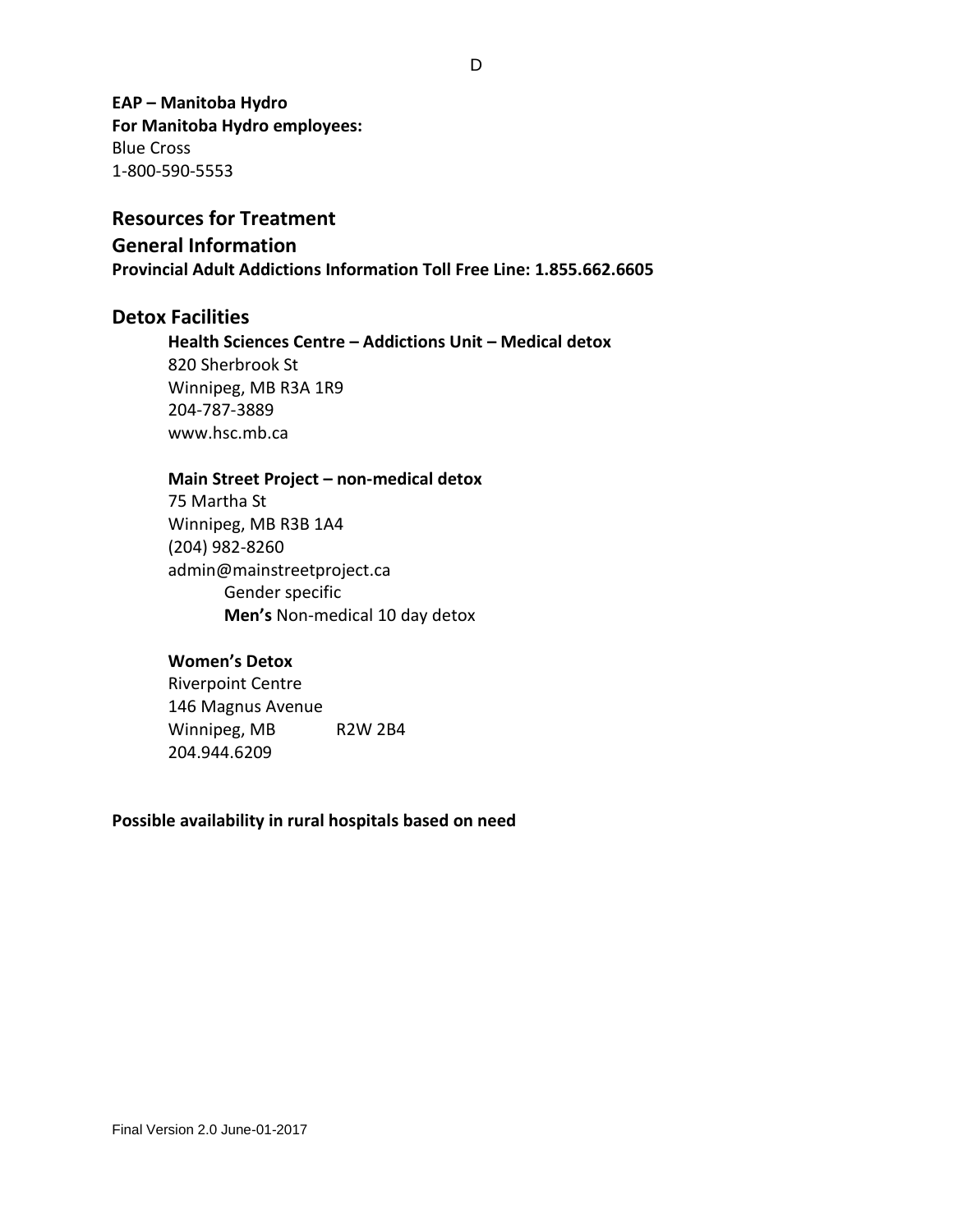# **Outpatient Day Programs**

# **Addictions Foundation of Manitoba -**

# **Winnipeg**

#### **Women's Community-based Services (3d/week x 12 weeks)**

1041 Portage Avenue Winnipeg, MB R3G 0R8 204.944.6217 [womenandfamily@afm.mb.ca](mailto:womenandfamily@afm.mb.ca)

# **Men's 28 Day Program**

Riverpoint Centre 146 Magnus Avenue Winnipeg, MB R2W 2B4 204.944.6209

#### **Kelburn Estates Health & Wellness Retreat – day and evening programs**

1293 Kelburn Road St. Adolphe, MB R5A 1A0 204.275.2111 1.855.857.6768 info@kelburnretreat.com

# **Community Based Treatment**

# **Addictions Foundation of Manitoba**

# **Winnipeg**

**10 group programs** 

Meeting once/week Individual counselling at beginning and end of program Gender specific programs

### **Addiction Foundation of Manitoba**

### **Offices Outside of Winnipeg**

#### **Beausejour**

31 First Street, Box 1118 Beausejour, MB R0E 0C0 204.268.6166 204.268.1691 (fax)

#### **Boissevain**

578 Cook Street, Box 58 Boissevain, MB R0K 0E0 204.534.2100 204.534.2101 (fax)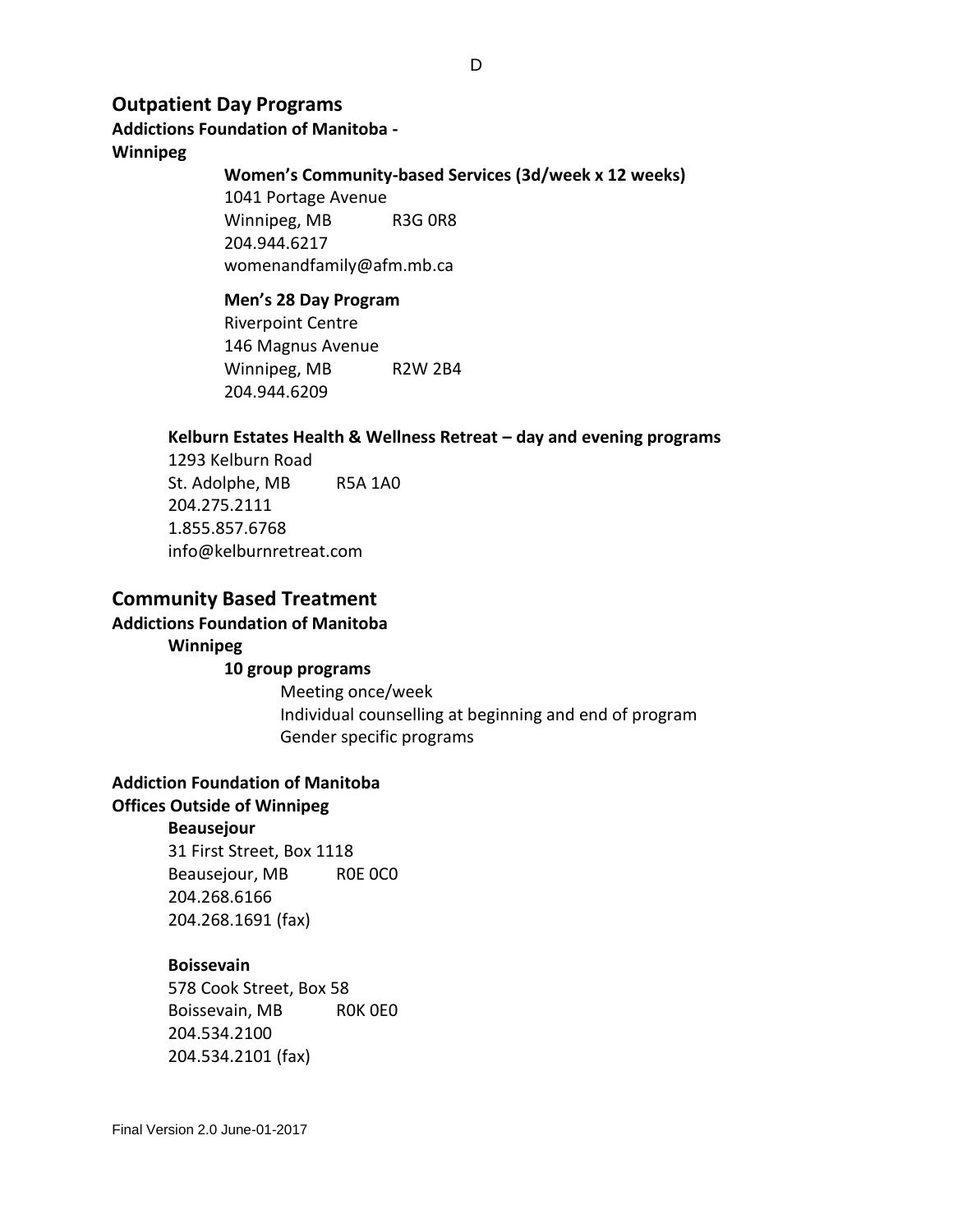# **Community Based Treatment** (continued)

# **Addiction Foundation of Manitoba**

# **Offices Outside of Winnipeg**

### **Brandon**

510 Frederick Street Brandon, MB R7A 6Z4 204.729.3838 1.866.767.3838 (toll free) 204.729.3844 (fax) [parkwood@afm.mb.ca](mailto:parkwood@afm.mb.ca)

#### **Dauphin**

32 – 1st Avenue NW Dauphin, MB R7N 1G7 204.622.2021 204.638.6077 (fax)

#### **Flin Flon**

2-53 Main Street Flin Flon, MB R8A 1J7 204.687.1665 or 687.1771 or 687.1770 204-687-1772 (fax)

### **Gimli**

Room 205, 66 1st Avenue/ Box 449 Gimli, MB R0C 1B0 204.642.5162 204-642-8012 (fax)

#### **Minnedosa**

Box 1079 Minnedosa, MB ROJ 1E0 204.867.6102 204.867.5140 (fax)

# **Morden**

108B – 8th Street Morden, MB R6M 1Y7 204.822.1296 or 822.1297 204.822.3794 (fax)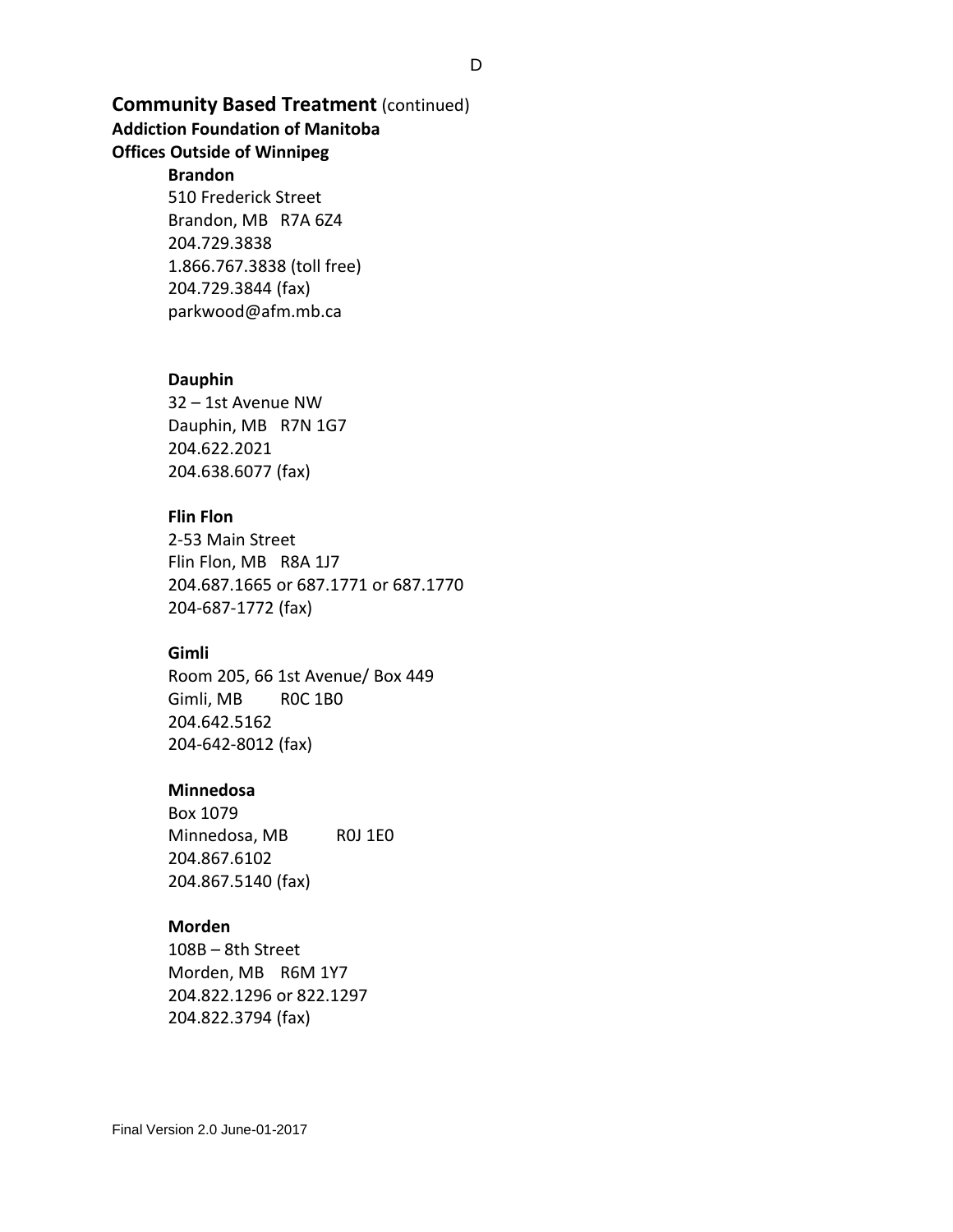# **Community Based Treatment** (continued)

# **Addiction Foundation of Manitoba**

# **Offices Outside of Winnipeg**

# **Portage la Prairie**

205-9 Saskatchewan Ave W/ Box 1160 Portage la Prairie, MBR1N 3J9 204.857.8353 204.239.4860 (fax)

# **Rossburn**

10 Main Street Rossburn, MB R0J 1V0 204.859.4000 204.859.4001 (fax)

# **Selkirk**

203 & 204-250 Manitoba Avenue Selkirk, MB R1A 0Y5 204.785.2354 204.785.9056 (fax)

#### **Southport**

175 Nomad Street Southport, MB R0H 1N1 204.428.6600 204.428.6611 (fax)

#### **Steinbach**

365 Reimer Steinbach, MB R5G 0R9 204.326.7724 204.346.9194 (fax)

#### **Ste. Rose du Lac**

Box 490 Ste. Rose du Lac, MB R0L 1S0 204.447.4040 1.877.917.4040 (toll free) 204.447.4050 (fax)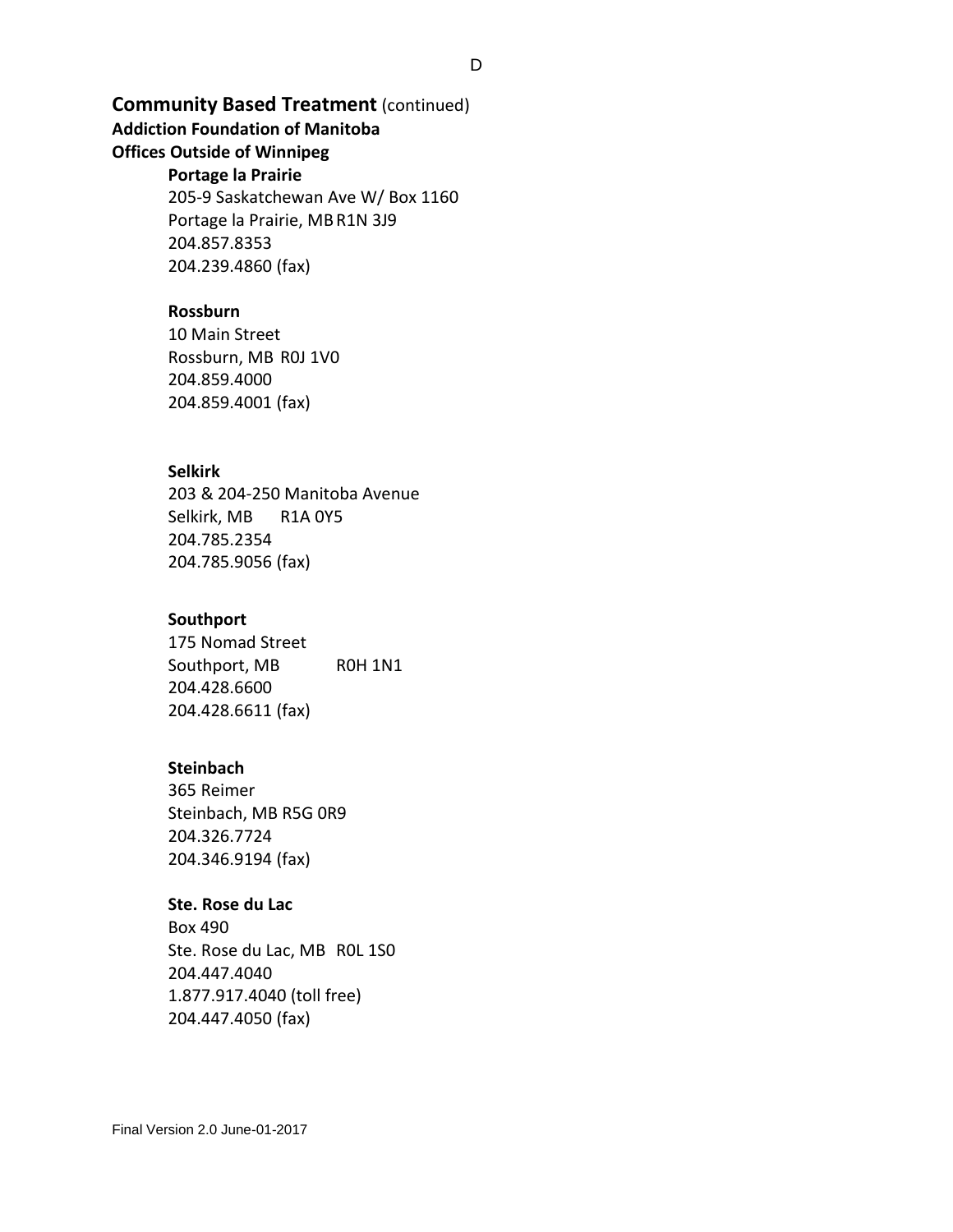# **Community Based Treatment** (continued)

# **Addiction Foundation of Manitoba**

# **Offices Outside of Winnipeg**

# **Swan River**

126- 6th Avenue North/ Box 141 Swan River, MB ROL 1Z0 204.734.2030 204.734.9509 (fax)

# **The Pas**

168 – 2nd Street West/ Box 2039 The Pas, MB R9A 1L7 204.627.8140 204.627.8149 (fax)

# **Thompson**

90 Princeton Drive Thompson, MB R8N 0L3 204.677.7300 1.866.291.7774 (toll free) 204.677.7328 (fax)

# **Virden**

283 Nelson Street West/ Box 2500 Virden, MB R0M 2C0 204.748.4720 204.748.4721 (fax)

# **Community Based Treatment – non AFM**

# **Behavioural Health Foundation** (long term and not for prescription opiate addiction)

# **Adult and Family Programs** 35 ave de la Digue St. Norbert, MB R3V 1L6 204.269.3430 (o)

204.269.8049 (fax) info@bhf.ca

# **Salvation Army Anchorage Program**

180 Henry Street Winnipeg, MB R3B 0J8 204-946-9401 [http://www.salvationarmy.ca](http://www.salvationarmy.ca/)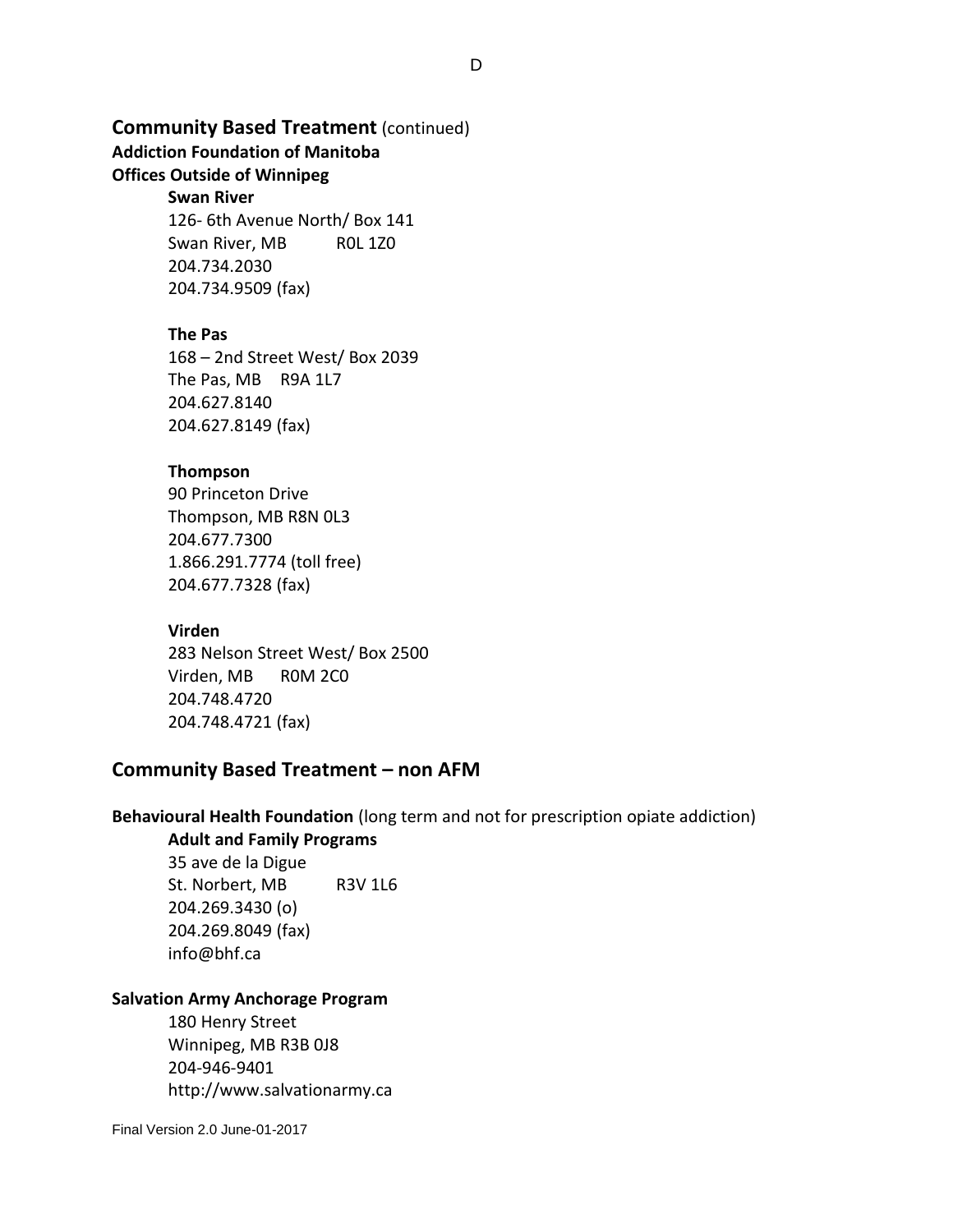# **Community Based Treatment – non AFM**

#### **St. Raphael Wellness Center**

225 Vaughan Street, Winnipeg, MB R3C 1T7 [\(204\) 956-6650](javascript:void(0)) [info@straphaelcentre.ca](mailto:info@straphaelcentre.ca) Individual and group counselling

**VitalLife Inc.** (previously ORG) Unit 102 – 1700 Ellice Avenue Winnipeg, MB R3H 0B1 866.779.1887 204.779.1887 www.vitallife.ca

# **Opiate Replacement Therapy**

**Additions Foundation of Manitoba Winnipeg Brandon**

# **Public Residential Treatment Programs**

**Addictions Foundation of Manitoba**

# **Winnipeg:**

**Men's 28 Day Program (Winnipeg)**

146 Magnus Avenue

Winnipeg, MB R2W 2B4 Phone: 204-944-6209

Fax: 204-775-5261

email[: wpgmens@afm.mb.ca](mailto:wpgmens@afm.mb.ca)

**Women's 28 Day Program (Winnipeg)**

1041 Portage Avenue

Winnipeg, MB R3G 0R8 204.944.6217 [womenandfamily@afm.mb.ca](mailto:womenandfamily@afm.mb.ca)

#### **St. Rose du Lac – Co-ed 21 Day Program**

**Brandon – Co-ed 21 Day Program Co-ed 14 Day gambling residential**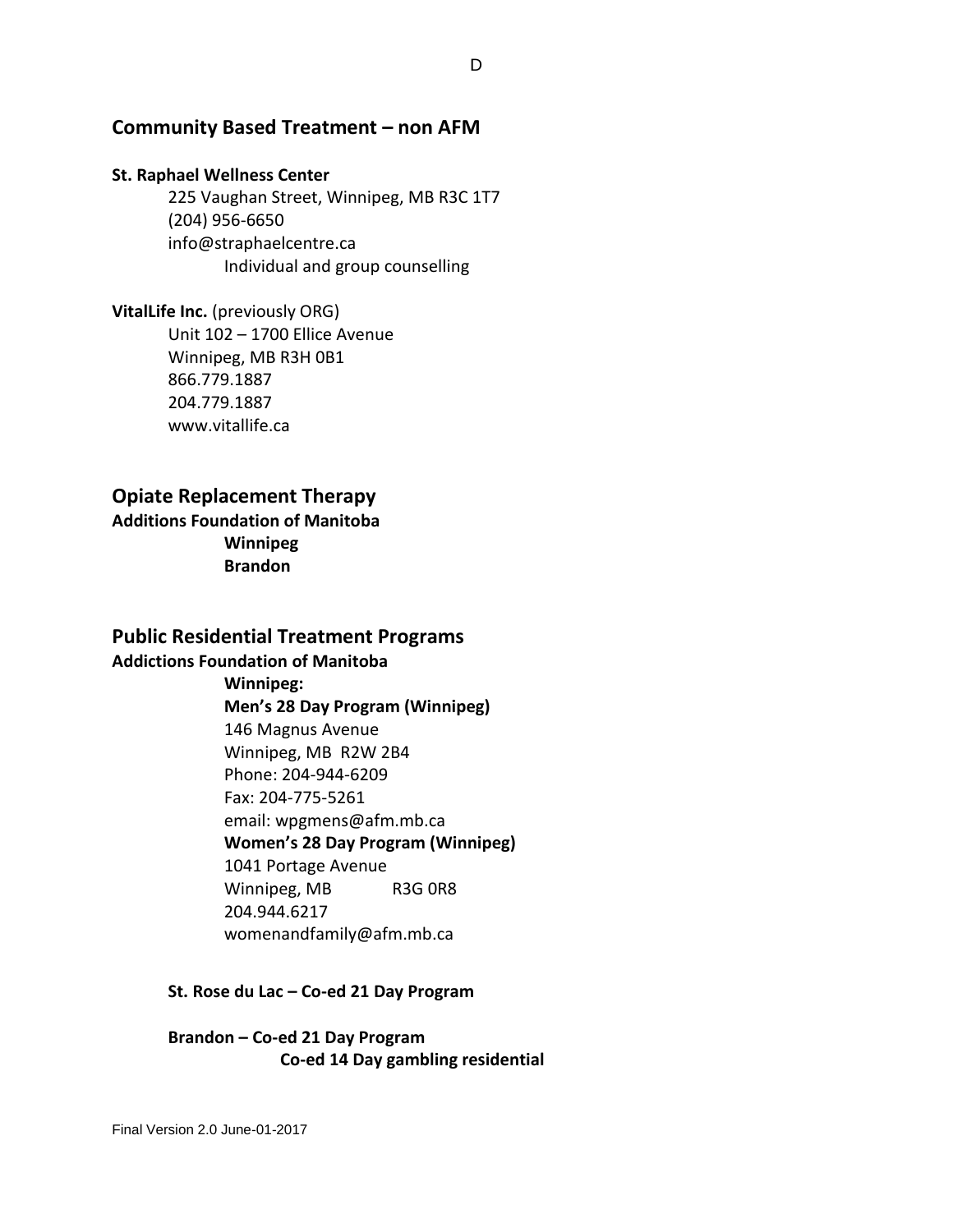#### **Thompson – Co-ed 21 Day Program**

**Private Residential Treatment Programs** (per diem or program charge) **Behavioural Health Foundation** (long term and not for prescription opiate addiction)

# **Breezy Point**

1147 Breezy Point Road Selkirk, MB R1A 2A7 204.482.5520 (o) 204.482.5521 (fax)

### **Female Youth Services**

35 ave de la Digue St. Norbert, MB R3V 1L6 204.261.6111 (o) 204.275.2209 (fax) info@bhf.ca

### **Male Youth Services**

1147 Breezy Point Road Selkirk, MB R1A 2A7 204.482.9712 (o) 204.482.9717 (fax)

#### **Kelburn Estates Health & Wellness Retreat**

1293 Kelburn Road St. Adolphe, MB R5A 1A0 204.275.2111 1.855.857.6768 info@kelburnretreat.com

#### **Pritchard House** (Native Addictions Council of Manitoba)

160 Salter Street Winnipeg, MB R2W 4K1 [\(204\) 586-8395](javascript:void(0)) [info@nacm.ca](mailto:info@nacm.ca)

# **Rosaire House** (The Pas)

144 Ross Avenue The Pas, MB R9A 1K4 [\(204\) 623-6425](javascript:void(0))

#### **Salvation Army Anchorage Program**

180 Henry Street Winnipeg, MB R3B 0J8

Final Version 2.0 June-01-2017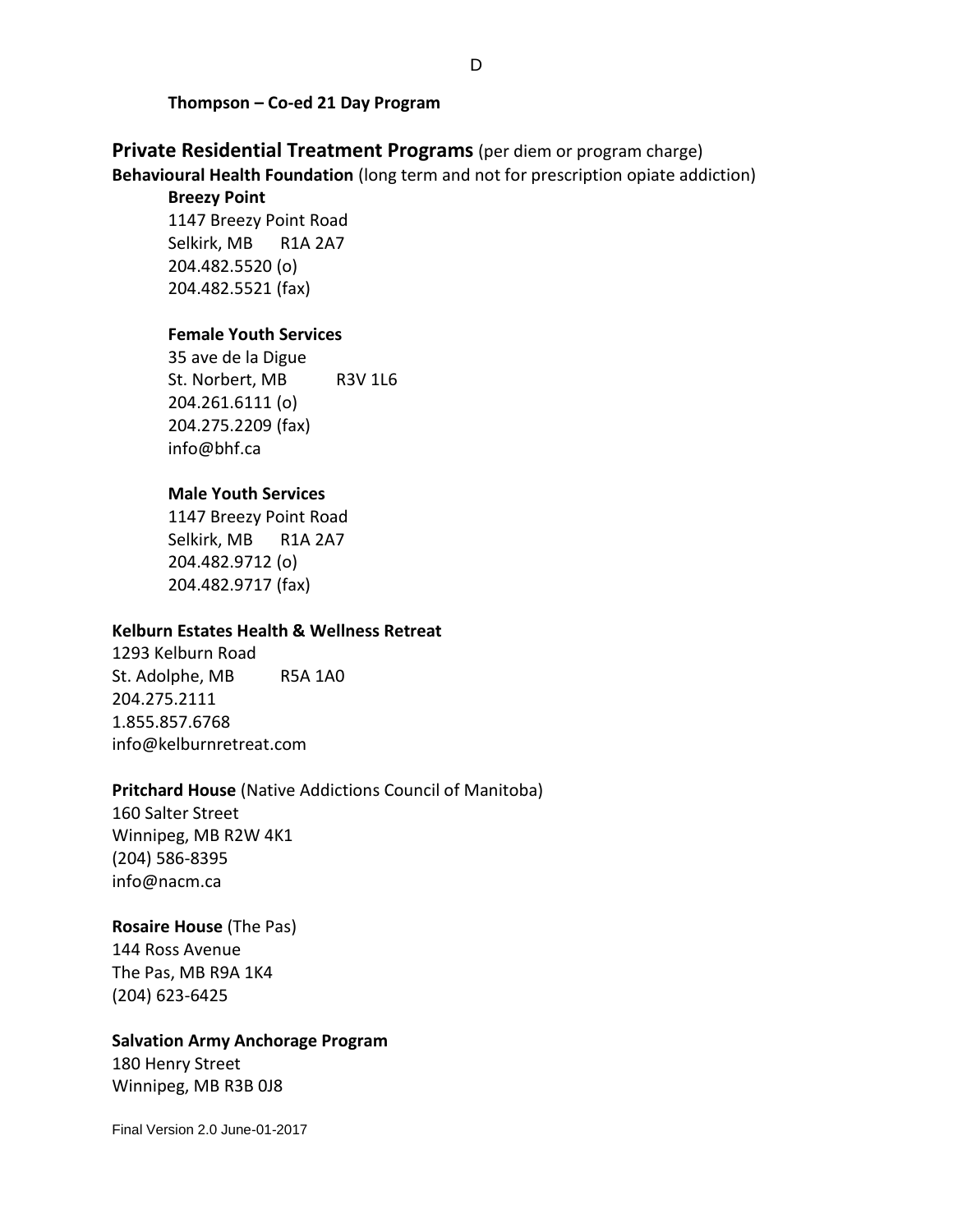204-946-9401 [http://www.salvationarmy.ca](http://www.salvationarmy.ca/)

# **Private Residential Treatment Programs** (per diem or program charge) **[continued]**

**Tamarack Recovery Centre** 60 Balmoral Street Winnipeg, MB R3C 1X4 204.772.9836 204.772.9808 (fax) [info@tamarackrecovery.org](mailto:info@tamarackrecovery.org)

# **TwoTen Recovery**

210 Maryland St Winnipeg, MB R0C 3B0 204.219.5210 www.twotenrecovery.org

# **Whispering Pines**

112 Beach Road East Teulon, MB R0C 3B0 [\(204\) 886-3580](javascript:void(0)) [info@WhisperingPine.ca](mailto:info@WhisperingPine.ca)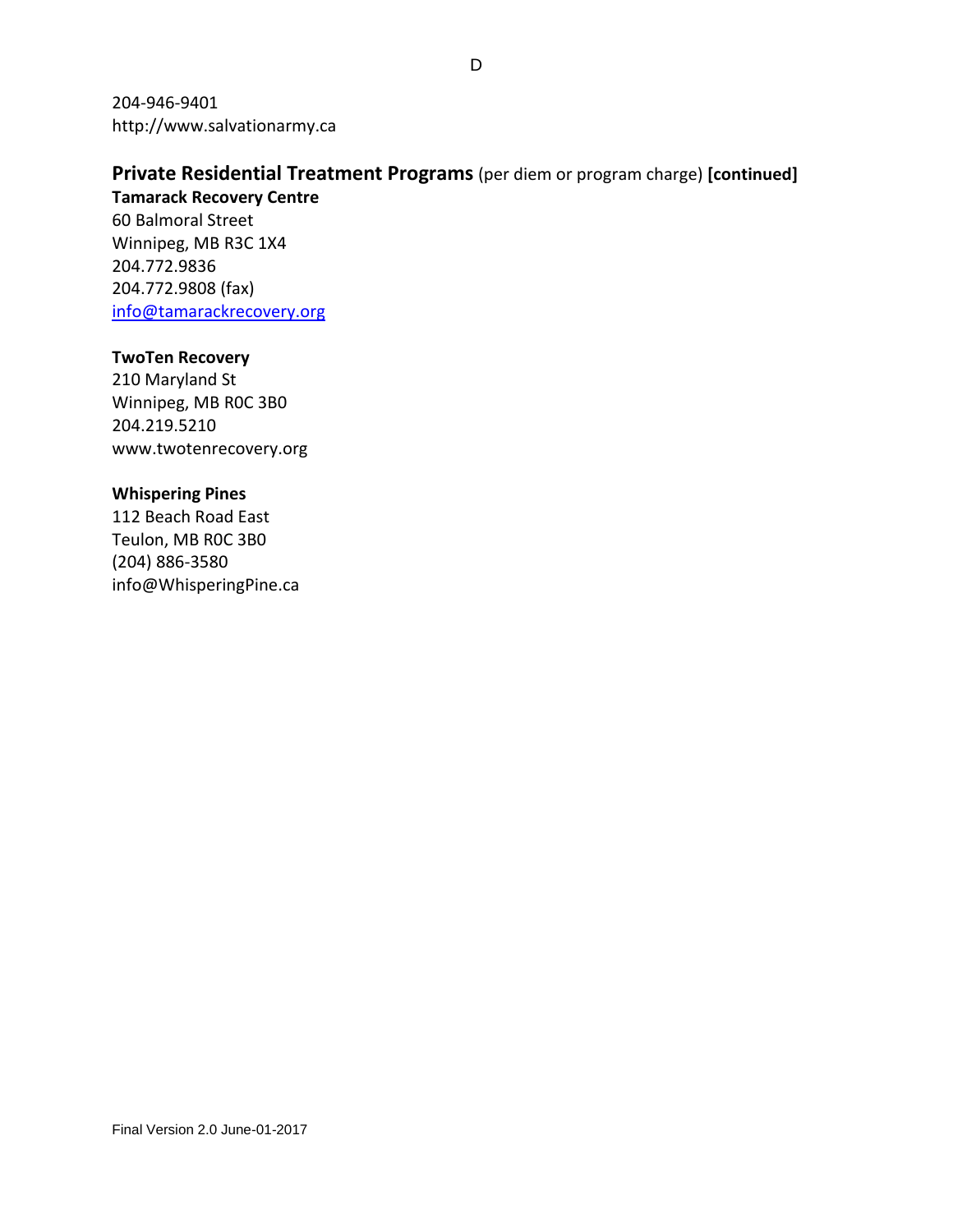# **APPENDIX E**

### **PRESCRIPTION DRUG**

Prescription Drug Declaration Prior to Drug and Alcohol Testing

Medical Status Letter for Prescription Drug

Consent to Release of Medical Information

Acknowledgement of Fitness for Duty Requirement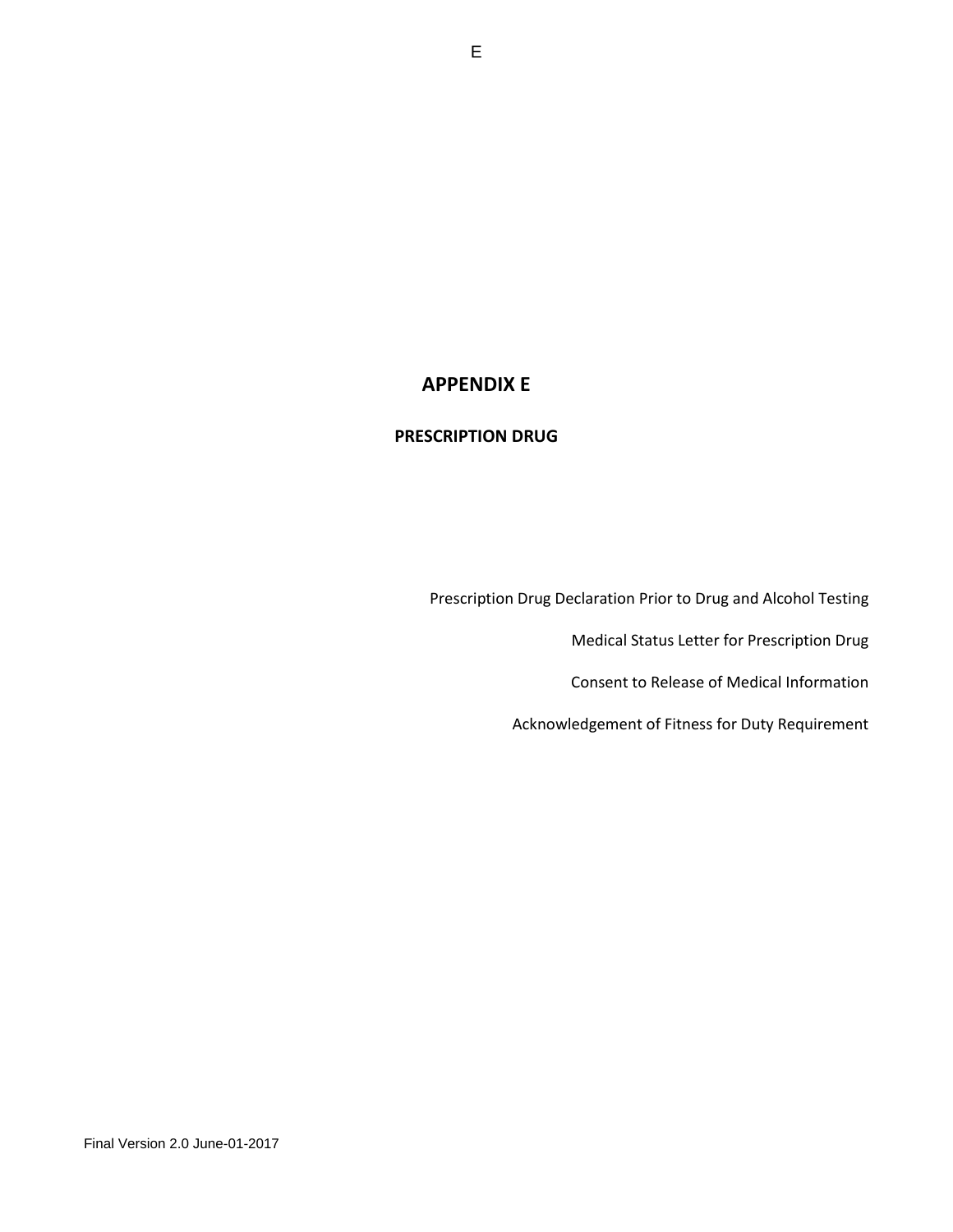# **PRESCRIPTION DRUG DECLARATION PRIOR TO DRUG AND ALCOHOL TESTING**

## *PLEASE CHOOSE OPTION 1 or 2- Initial the chosen section, sign and date below.*

**OPTION 1:** In order to qualify for compensation provisions for the period while on administrative leave, please initial and sign the document below disclosing a Prescription Drug listed under section 7 of the Drug and Alcohol Standard.

I would like to declare I am taking a Prescription Drug that is listed under Section 7 Drug and Alcohol Work Rules of the Drug and Alcohol Standard \_\_\_\_\_\_\_\_ and sign below.

Initial

**OPTION 2:** I am not taking any prescription drugs and/or wish not to disclose any prescription Drug and therefore I am not entitled to compensation provisions if required to leave site\_\_\_\_\_\_\_\_ and sign below.

\_\_\_\_\_\_\_\_\_\_\_\_\_\_\_\_\_\_\_\_\_\_\_\_\_\_\_\_\_\_\_\_\_\_\_\_\_\_ \_\_\_\_\_\_\_\_\_\_\_\_\_\_\_\_\_\_\_\_\_\_\_\_\_\_\_\_\_\_\_\_\_\_\_\_\_\_\_

\_\_\_\_\_\_\_\_\_\_\_\_\_\_\_\_\_\_\_\_\_\_\_\_\_\_\_\_\_\_\_\_\_\_\_\_\_\_\_\_\_\_\_\_\_\_\_\_\_\_\_\_\_\_\_\_\_\_\_\_\_\_\_\_\_\_\_\_\_\_\_\_\_\_\_\_\_\_\_\_\_\_\_\_\_

\_\_\_\_\_\_\_\_\_\_\_\_\_\_\_\_\_\_\_\_\_\_\_\_\_\_\_\_\_\_\_\_\_\_\_\_\_\_\_\_\_\_\_\_\_\_\_\_\_\_\_\_\_\_\_\_\_\_\_\_\_\_\_\_\_\_\_\_\_\_\_\_\_\_\_\_\_\_\_\_\_\_\_\_\_

\_\_\_\_\_\_\_\_\_\_\_\_\_\_\_\_\_\_\_\_\_\_\_\_\_\_\_\_\_\_\_\_\_\_\_\_\_\_\_\_\_\_\_\_\_\_\_\_\_\_\_\_\_\_\_\_\_\_\_\_\_\_\_\_\_\_\_\_\_\_\_\_\_\_\_\_\_\_\_\_\_\_\_\_\_

Initial

Dated this\_\_\_\_\_\_\_\_ day of\_\_\_\_\_\_\_\_\_\_\_\_\_\_\_\_\_\_\_\_\_\_\_, 20\_\_\_\_\_\_\_\_\_\_.

Worker Name (Print) Worker Signature

Supervisor Name (Print) Supervisor Phone Number

## *This Section is Optional:*

Disclose any Prescription Drugs you are currently taking: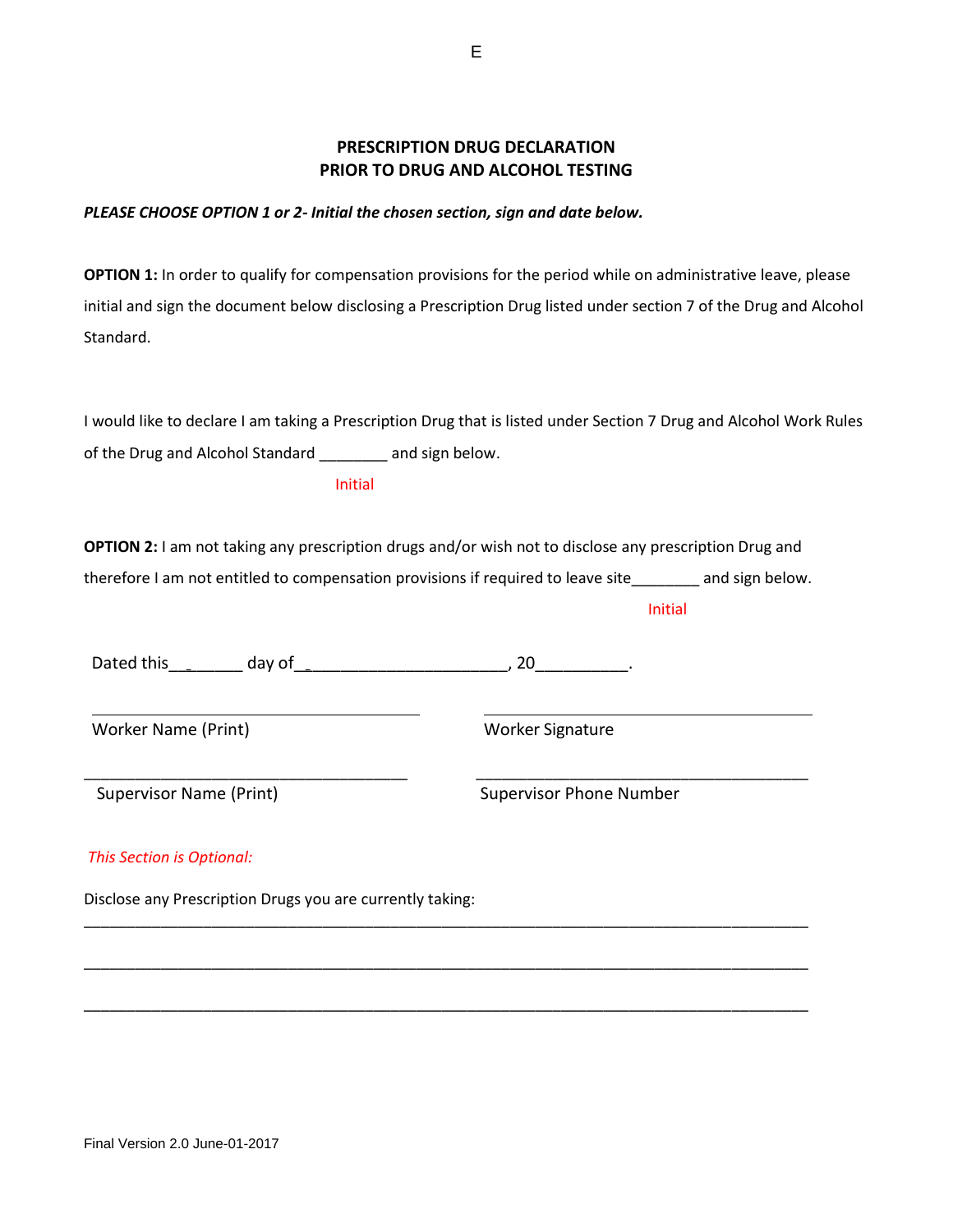[dd-MM-yyy] [CONTRACTOR NAME]

Dear [Name of Worker]: [Address]

#### **Re: Medical Status Update on Use of Prescription Drug**

We are writing to request further medical information in response to your recent disclosure of your use of a prescription drug [Identify stage of hiring process or, if already employed, the date of disclosure]. [Contractor Name] is committed to hiring employees requiring accommodation where accommodation is appropriate [if employee already hired, "Contractor is committed to accommodating workers where accommodation is appropriate"]. It is important that we receive the necessary medical information on which to make an assessment as to whether or not accommodation is appropriate.

To date, we have received a copy of your prescription [Name of Prescription] name of treating physician [Doctor's Name]

If medically directed Marijuana: A copy of your approval card [date] has been provide along with a letter from your treating physician. The letter states you are authorized to possess and use medical marijuana, which was obtained from [Doctor's name] on [date] in the province of [province]. The information further states that you may consume up to [number] of grams of medical marijuana per day.

[If hired] Due to the safety-sensitive nature of the work you are being considered for in the busy construction environment of [Identify Project], we are writing to obtain further information. We are not asking you to provide us with private information as to your medical condition, rather we are seeking information on how your prescription consumption or the underlying condition requiring the prescription would impact your ability to safely complete your work-related duties as a [Position Worker is Being Considered For or Is Currently Working In] working in close proximity to other workers and equipment, if hired, and as to whether or not an accommodation would be appropriate.

We ask that you provide a copy of this letter, the attached Fitness for Duty Documents for a [Identify Position] and the Job Description for [Identify Position] to your treating physician for the purposes of obtaining her/his opinion as to whether or not you would be fit to perform the required job duties safely and what, if any, restrictions that may be recommended. We ask that you sign this letter under "Consent to Release of Medical Information." Please provide a signed copy of this letter and its attachments to your treating physician [Name of treating physician], and return a signed copy to us. We ask that your treating physician provide written responses to the following questions:

- 1. What is the nature of the condition or illness requiring the use of a prescription drug or narcotic?
- 2. When did you first approve [Name of Worker] for use of the prescription drug or narcotic? ?
- 3. When was the last prescription for the narcotic issued?
- 4. Are there alternative medications that [Name of Worker] could take to treat his condition that are less likely to impact this individual's ability to work safely in a safety-sensitive position and environment?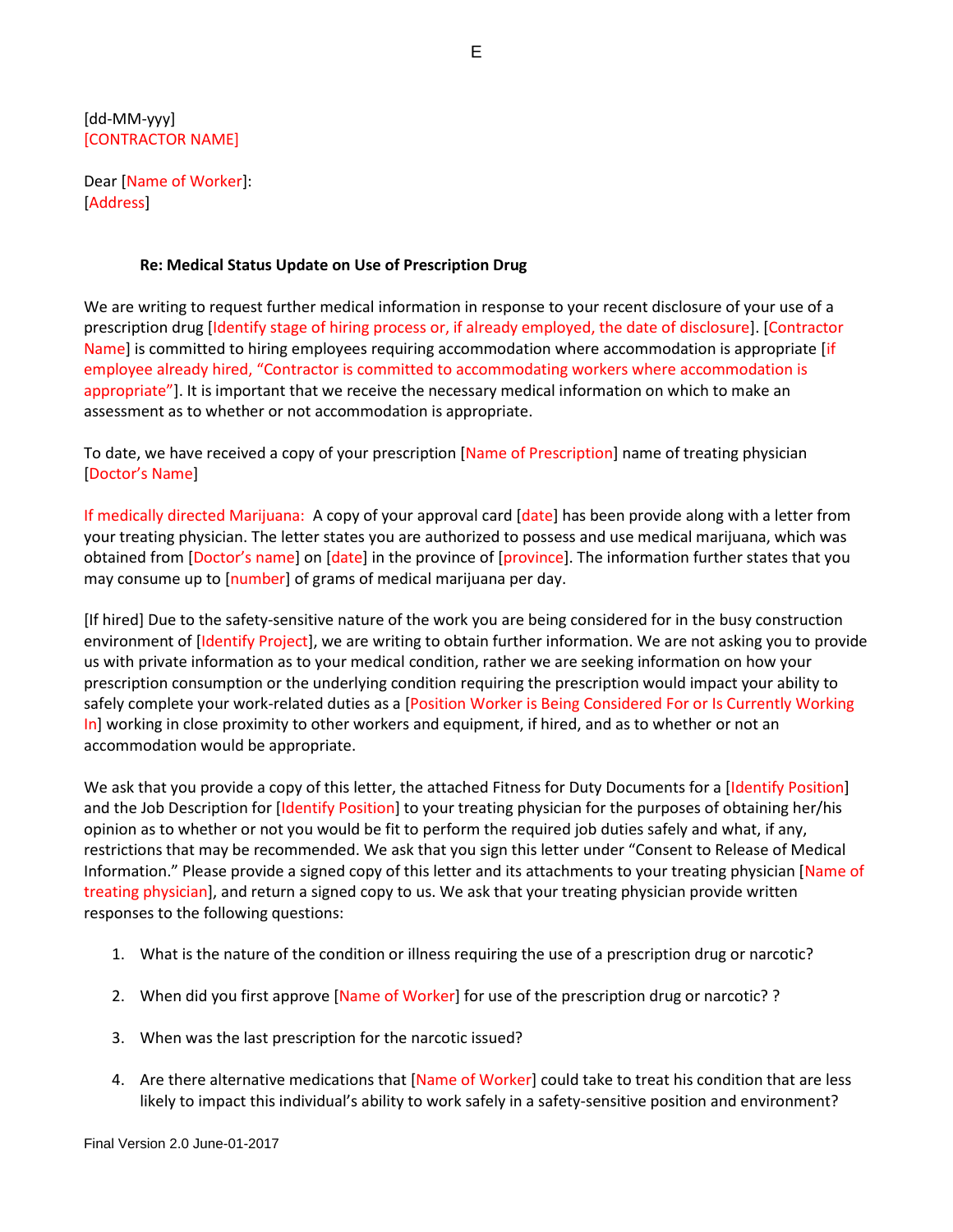- 5. What is the prescribed or approved daily dose and frequency of the use of the current medication? How is the medication to be administered?
- 6. Is [Name of Worker]'s need for consumption of the prescribed drug temporary or permanent?
- 7. If the condition is temporary, what is the expected duration of the usage of the prescribed or approved drug? When will a re-assessment occur?
- 8. What is [Name of Worker]'s capacity to be fit for work and safely perform the duties of a [Identify Position] being a safety-sensitive position, as described in the attached Fitness for Duty Document and Job Description, while consuming or after having consumed the prescribed drug?
- 9. Does the underlying condition for which the prescribe drug has been authorized impact [Name of Worker]'s capacity to be fit for work and safely perform the duties of a [Identify Position] and if so, could you describe such impact?
- 10. The impact of the Worker's ability to work safely in the event the Worker deviates from taking the authorized or prescribed dosage or deviates from the intervals for taking such dosage that have been recommended.
- 11. Please provide a description of work restrictions taking into account the underlying condition for which the prescription drug has been approved and the consumption of such drug you would recommend if [Name of Worker] is hired by [Name of Contractor].
- 12. Complete if medically directed marijuana: Are you aware of the [Health Canada warning](http://www.hc-sc.gc.ca/dhp-mps/marihuana/med/infoprof-eng.php#chp60) in regard to the operation of heavy machinery by persons who have consumed medically directed marijuana which was issued on February 2013 which states, "Occupational hazards: Patients using cannabis should be warned not to drive or to perform hazardous tasks, such as operating heavy machinery, because impairment of mental alertness and physical coordination resulting from the use of cannabis or cannabinoids may decrease their ability to perform such tasks. Depending on the dose, impairment can last for over 24 h after last use because of the long half-life of Δ9-THC. Furthermore, impairment may be exacerbated with co-consumption of other CNS depressants (e.g. benzodiazepines, barbiturates, opioids, anti-histamines, muscle relaxants, or ethanol)."

We would ask that you provide us with the answers to these questions no later than [date]. If there is any cost associated with answering these questions, please have your physician forward her/his account to our attention.

If you have any questions, please do not hesitate to call.

Yours truly,

[Name and Title] [Name of Contractor]

Attachments include: Job Description Consent to Release of Medical Information Fitness for Duty Assessment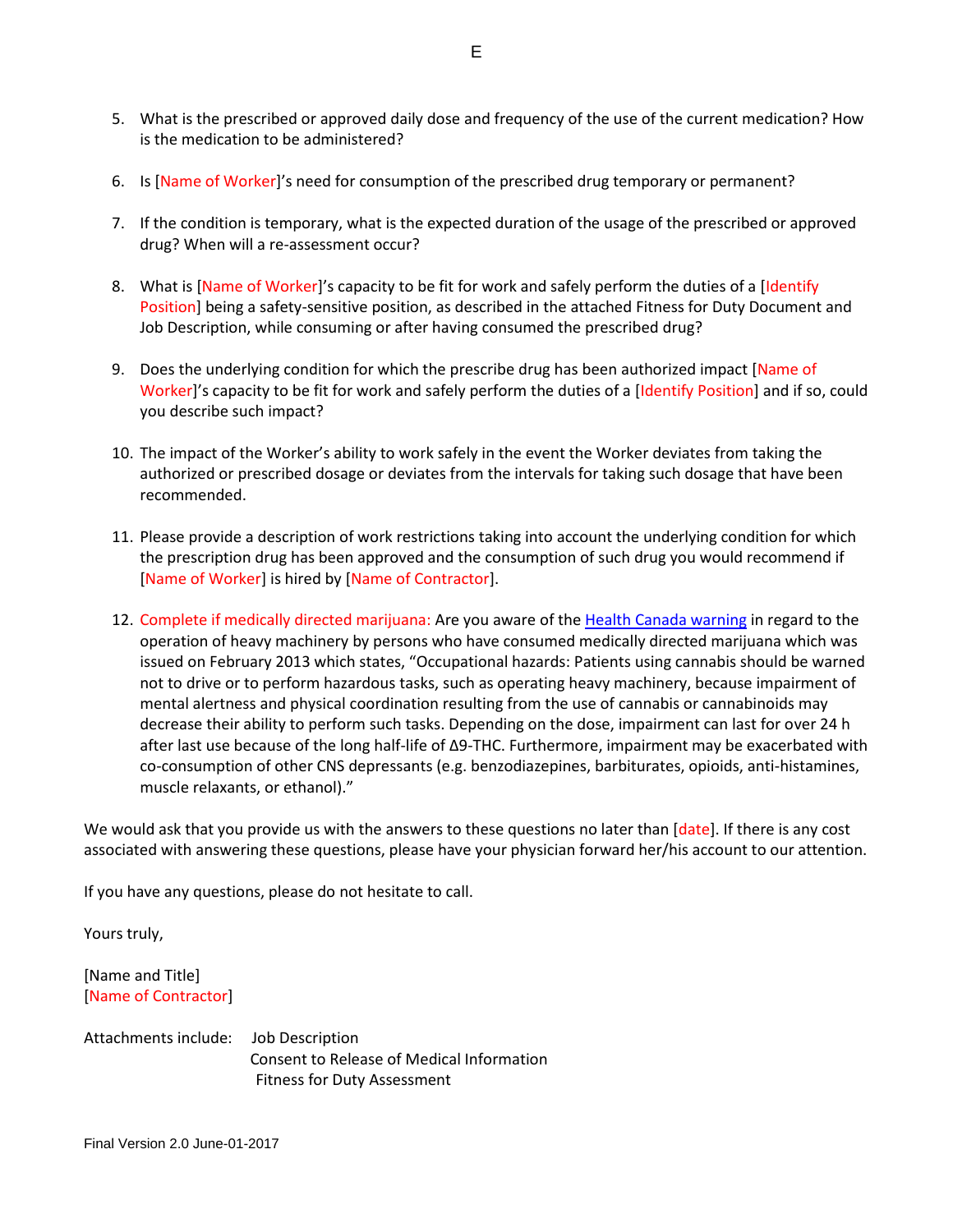## **CONSENT TO RELEASE OF MEDICAL INFORMATION**

## **PLEASE READ THE FOLLOWING CAREFULLY**

To: Treating Physician [Insert Name]

I, [Name of Worker], authorize you to disclose, both verbally and in writing, information relating to my condition and treatment, including but not limited to medical opinions and/or any other knowledge or information that you may possess relating to my functional capacity and my treatment, to the employer, [Name of Contractor], the Manitoba Hydro designated representative the Manitoba Hydro Drug and Alcohol Standard and [Contractor's Medical Provider]. I further understand that this information will remain confidential and will not be made a part of my employment record.

By signing this form, I confirm that I have read, understood, and voluntarily agree to accept all of its contents.

Dated this day of \_\_\_\_\_\_\_ [Date], 20\_\_

\_\_\_\_\_\_\_\_\_\_\_\_\_\_\_\_\_\_\_\_\_\_\_\_\_\_\_\_\_\_\_\_\_\_\_\_\_

\_\_\_\_\_\_\_\_\_\_\_\_\_\_\_\_\_\_\_\_\_\_\_\_\_\_\_\_\_\_\_\_\_\_\_\_\_

Witness

[Name of Worker]